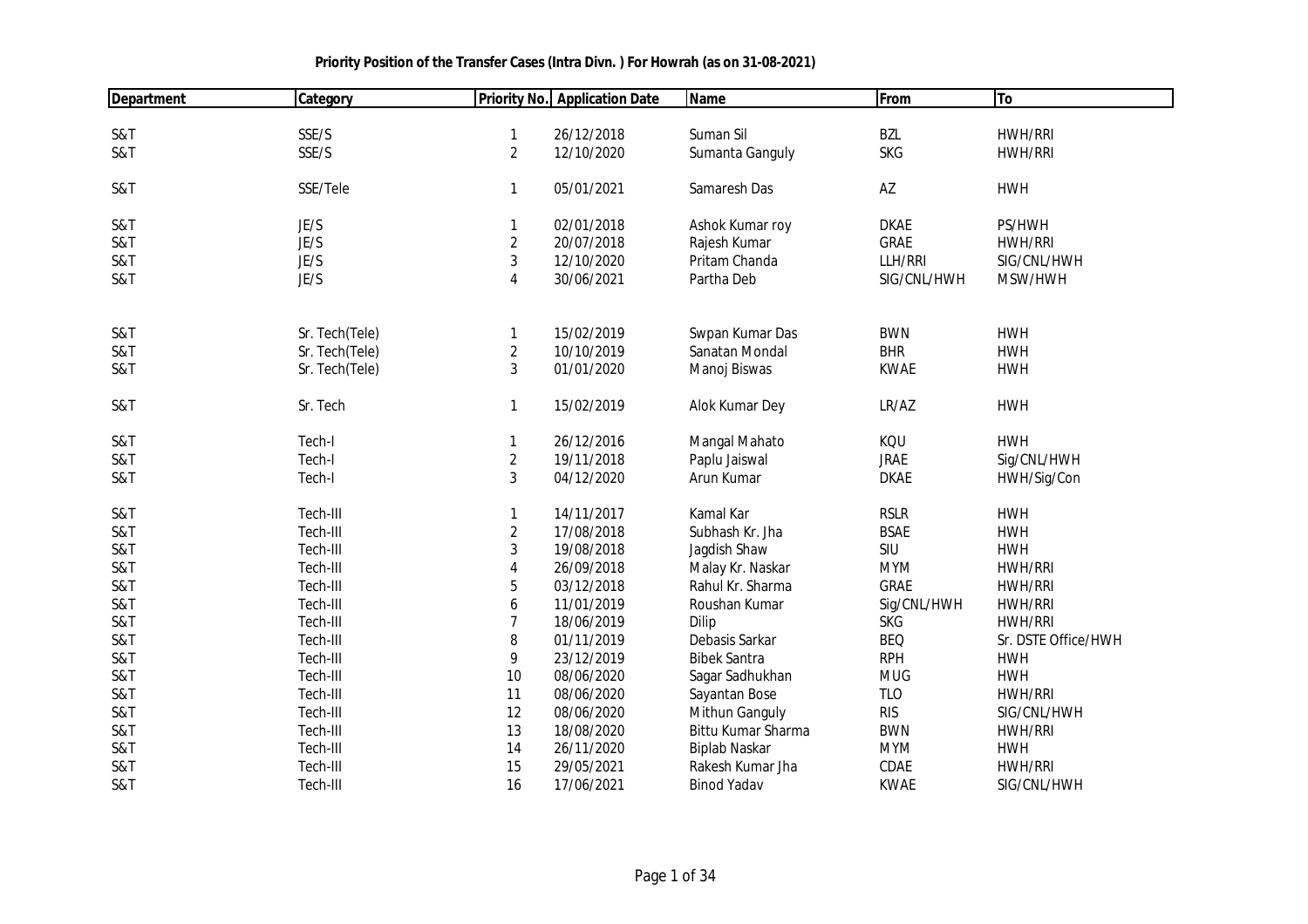| <b>Department</b>          | Category        |                | <b>Priority No.</b> Application Date | <b>Name</b>           | From          | To                             |
|----------------------------|-----------------|----------------|--------------------------------------|-----------------------|---------------|--------------------------------|
| $\overline{\text{S&ampT}}$ | Tech-III(Tele.) | 1              | 10/10/2019                           | Aditya Sharma         | <b>RPH</b>    | <b>HWH</b>                     |
| S&T                        | Tech-III(Tele.) | $\overline{2}$ | 05/10/2020                           | Ram Binod Sah         | <b>BWN</b>    | <b>HWH</b>                     |
| S&T                        | Helper          | $\mathbf{1}$   | 12/01/2016                           | <b>Bablu Sardar</b>   | <b>BWN</b>    | <b>HWH</b>                     |
| S&T                        | Helper          | $\overline{2}$ | 04/02/2016                           | Kumar Sharma          | <b>DKAE</b>   | <b>HWH</b>                     |
| S&T                        | Helper          | 3              | 25/04/2016                           | Arjit Das             | <b>GRAE</b>   | <b>HWH</b>                     |
| S&T                        | Helper          | $\overline{4}$ | 23/05/2016                           | Narendra Kumar        | <b>SKG</b>    | <b>HWH</b>                     |
| S&T                        | Helper          | 5              | 25/07/2016                           | <b>Premasis Maity</b> | KQU           | <b>HWH</b>                     |
| S&T                        | Helper          | 6              | 08/09/2016                           | Surendra Kumar        | <b>DKAE</b>   | <b>HWH</b>                     |
| S&T                        | Helper          | $\overline{7}$ | 19/04/2017                           | <b>Tapas Dey</b>      | SYAE/RRI      | <b>HWH</b>                     |
| S&T                        | Helper          | 8              | 16/10/2017                           | <b>Bikash Das</b>     | <b>GURAP</b>  | <b>HWH</b>                     |
| S&T                        | Helper          | 9              | 31/10/2017                           | Sandip Kr.sen         | <b>DKAE</b>   | <b>HWH</b>                     |
| S&T                        | Helper          | $10$           | 31/10/2017                           | Rahul Chattopadhyay   | <b>DKAE</b>   | <b>HWH</b>                     |
| S&T                        | Helper          | 11             | 31/10/2017                           | Mithun Ganguly        | <b>DKAE</b>   | <b>HWH</b>                     |
| S&T                        | Helper          | 12             | 31/10/2017                           | Krishna Kr.Roy.       | CHATRA        | <b>HWH</b>                     |
| S&T                        | Helper          | 13             | 31/10/2017                           | SANDIP Kr. SEN        | <b>DKAE</b>   | <b>HWH</b>                     |
| S&T                        | Helper          | 14             | 15/06/2018                           | Rohit Balmiki         | <b>BWN</b>    | <b>HWH</b>                     |
| S&T                        | Helper          | 15             | 18/06/2018                           | Narayan Pandit        | <b>BRPA</b>   | <b>HWH, Cable Testing Gang</b> |
| S&T                        | Helper          | 16             | 26/06/2018                           | Sunil Kumar           | <b>DKAE</b>   | <b>HWH</b>                     |
| S&T                        | Helper          | 17             | 13/07/2018                           | Harendra Kr. Tiwari   | <b>DKAE</b>   | <b>HWH, Cable Testing Gang</b> |
| S&T                        | Helper          | 18             | 20/08/2018                           | Samrat Roy            | <b>RJG</b>    | <b>HWH</b>                     |
| S&T                        | Helper          | 19             | 13/09/2018                           | Rajkumar              | <b>SHE</b>    | <b>HWH</b>                     |
| S&T                        | Helper          | 20             | 17/12/2018                           | Mitun Rakshit         | <b>BRPA</b>   | PS/HWH                         |
| S&T                        | Helper          | 21             | 19/12/2018                           | Gourab Jana           | <b>JRAE</b>   | <b>HWH</b>                     |
| S&T                        | Helper          | 22             | 10/10/2019                           | <b>Bipin Ram Gond</b> | <b>MLV</b>    | <b>HWH/RRI</b>                 |
| S&T                        | Helper          | 23             | 22/06/2020                           | Mkanoj Kumar Adak     | <b>BWN</b>    | <b>HWH/DRM Office</b>          |
| S&T                        | Helper          | 24             | 22/06/2020                           | Kamal Bhattacherjee   | SIG/Store/HWH | Tele/Store/HWH                 |
| S&T                        | Helper          | 25             | 20/08/2020                           | Binay Kumar Gupta     | <b>BWN</b>    | <b>HWH/RRI</b>                 |
| S&T                        | helper-II       | 26             | 02/11/2020                           | Umashankar Pahari     | <b>CTR</b>    | <b>HWH</b>                     |
| S&T                        | TECH-I(Tele.)   | $\mathbf{1}$   | 27/02/2019                           | Achintya Sen          | <b>BWN</b>    | <b>HWH</b>                     |
| S&T                        | TECH-I(Tele.)   | $\overline{2}$ | 10/10/2019                           | Ashistaru Mondal      | <b>BRPA</b>   | <b>HWH</b>                     |
| S&T                        | TECH-I(Tele.)   | $\sqrt{3}$     | 10/10/2019                           | Dipak Sarkar          | SIU           | <b>HWH</b>                     |
| S&T                        | TECH-I(Tele.)   | $\overline{4}$ |                                      | Ashistaru Mondal      | <b>BRPA</b>   | <b>HWH</b>                     |
| S&T                        | TECH-I(Tele.)   | 5              |                                      | Dipak Sarkar          | SIU           | <b>HWH</b>                     |
| S&T                        | TECH-I(Tele.)   | 6              | 13/10/2020                           | Samiran Chakraborty   | <b>SHE</b>    | <b>HWH</b>                     |
| S&T                        | Chowkidar(Sig)  | 1              | 14/10/2019                           | Rajmal Tudu           | <b>BWN</b>    | <b>HWH</b>                     |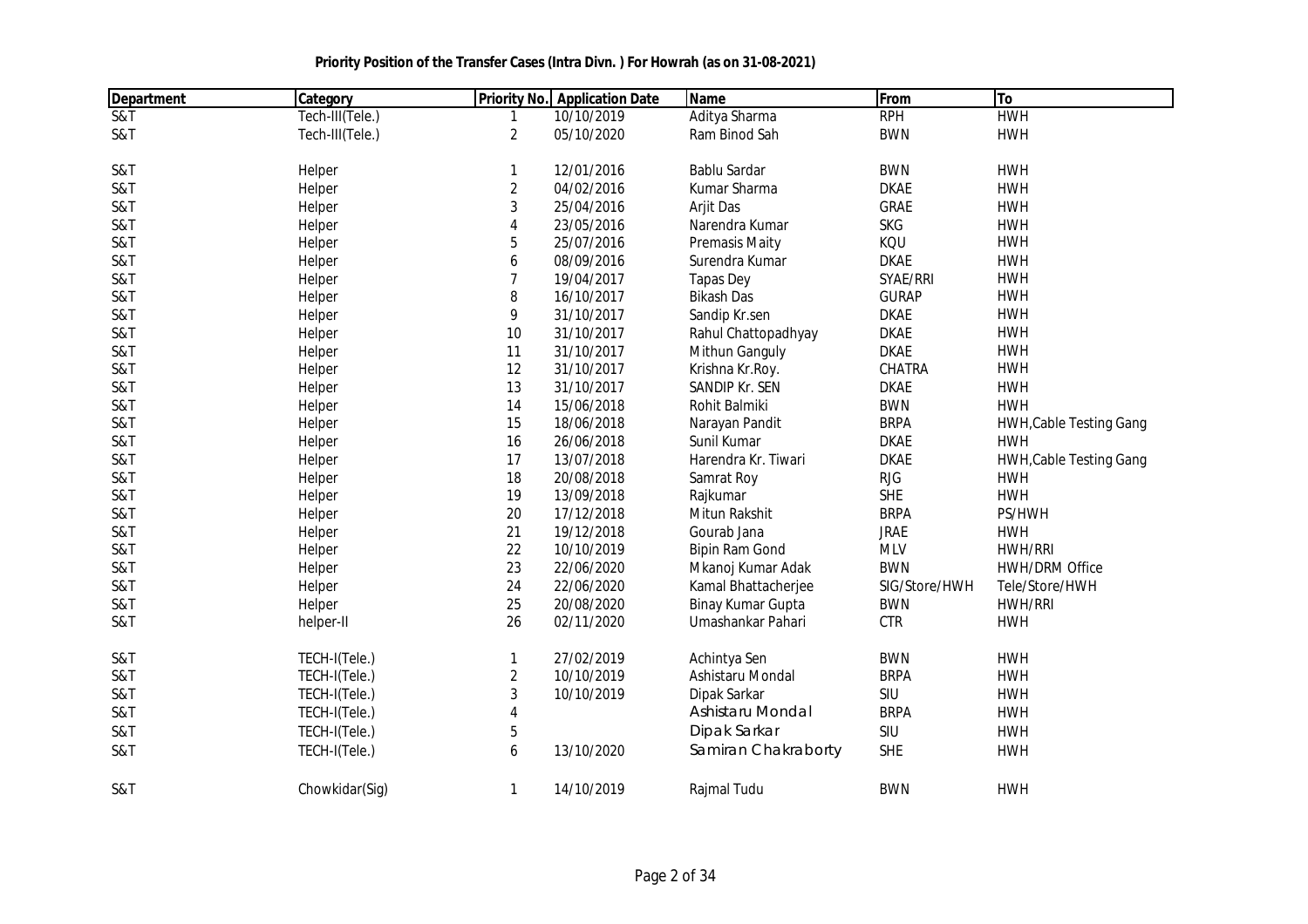| Department             | Category        |                     | <b>Priority No. Application Date</b> | Name                       | From        | To         |
|------------------------|-----------------|---------------------|--------------------------------------|----------------------------|-------------|------------|
| <b>Department</b>      | Category        |                     | <b>Priority No.</b> Application Date | <b>Name</b>                | From        | <b>To</b>  |
|                        |                 |                     |                                      |                            |             |            |
| Medical                | Pharmacist      | 1                   | 01-09-2016/03-10-                    | Sri Utpal Adak             | <b>TKPR</b> | <b>HWH</b> |
|                        |                 |                     | 2016                                 |                            |             |            |
| Medical                | Pharmacist      | $\overline{2}$      | 26/09/2017                           | Sri Soumitra Kr. Das       | AZ          | Ortho/Hosp |
|                        |                 |                     |                                      |                            |             |            |
| Medical                | <b>DRESSER</b>  | 1                   | 20.11.2017                           | SRI RAJAN KHOTE            | <b>BWN</b>  | Ortho/Hosp |
| Medical                | <b>DRESSER</b>  | $\overline{2}$      | 2020/08/24                           | Sri Hazari Mondal          | Ortho/Hosp  | DRM/HU     |
|                        |                 |                     |                                      |                            |             |            |
| Medical                | Safaiwala       | 1                   | 28/06/2018                           | Sri Durga                  | <b>BWN</b>  | <b>HWH</b> |
| Medical                | <b>HKA</b>      | $\overline{2}$      | 17/08/2020                           | Mrs. Malati Hembram        | AZ          | <b>HWH</b> |
| Medical                | <b>HKA</b>      | 3                   | 07/10/2020                           | Sri Shambhu Kumar Sharma   | HWH/Colony  | HWH/Loco   |
|                        |                 |                     |                                      |                            |             |            |
| Medical                | H&MI            | 1                   | 21/08/2019                           | Sri Krishnendu Das         | <b>KWAE</b> | <b>HWH</b> |
|                        |                 |                     |                                      |                            |             |            |
| Medical                | HA              | 1                   | 12/10/2020                           | Sri Pradyut Kumar Singh    | <b>HWH</b>  | MSW/HWH    |
| <b>Department</b>      | <b>Category</b> | <b>Priority No.</b> | <b>Application Date</b>              | Name                       | From        | To         |
| Mech Power (Running)   | LP(Pass)/KWAE   | 1                   | 29/07/2017                           | Tarun Kanti Paul(Con.)     | <b>KWAE</b> | <b>HWH</b> |
| Mech Power (Running)   | LP(Pass)/KWAE   | $\sqrt{2}$          | 05/08/2017                           | Kajal Roy(Con.)            | <b>KWAE</b> | <b>HWH</b> |
| Mech Power (Running)   | LP(Pass)/KWAE   | 3                   | 08/08/2017                           | Harishankar Chaki(Con.)    | <b>KWAE</b> | <b>HWH</b> |
| Mech Power (Running)   | LP(Pass)/KWAE   | 4                   | 08/08/2017                           | Sankar Roy(Con.)           | <b>KWAE</b> | <b>HWH</b> |
| Mech Power (Running)   | LP(Pass)/RPH    | 5                   | 09/08/2017                           | Majoj Toppo(Con.)          | <b>RPH</b>  | <b>HWH</b> |
| Mech Power (Running)   | LP(Pass)/RPH    | 6                   | 09/08/2017                           | Amit Singh(Con.)           | <b>RPH</b>  | <b>HWH</b> |
| Mech Power (Running)   | LP(Pass)/RPH    | 7                   | 16/08/2017                           | Kanu Ram Boipai(Con.)      | <b>RPH</b>  | <b>HWH</b> |
| Mech Power (Running)   | LP(Pass)/RPH    | 8                   | 07/09/2017                           | Madhu Sudan Roy            | <b>RPH</b>  | <b>HWH</b> |
| Mech Power (Running)   | LP(Pass)/KWAE   | 9                   | 26/03/2019                           | Manoj Majhi(Con.)          | <b>KWAE</b> | <b>HWH</b> |
| Mech Power (Running)   | LP(Pass)/AZ     | 10                  | 02/08/2019                           | Jayanta Bhadra             | AZ          | <b>HWH</b> |
| Mech Power (Running)   | LP(Pass)/KWAE   | 11                  | 07/11/2019                           | Sunil Kumar Mondal         | <b>KWAE</b> | <b>HWH</b> |
| Mech Power (Running)   | LP(Pass)/AZ     | 12                  | 11/12/2019                           | Biswajit Chatterjee(Con.)  | AZ          | <b>HWH</b> |
| Mech Power (Running)   | LP(Pass)/AZ     | 13                  | 11/12/2019                           | Subhankar Sarkar(Con.)     | AZ          | <b>HWH</b> |
| Mech Power (Running)   | LP(Pass)/AZ     | 14                  | 11/12/2019                           | Partha Majumder(Con.)      | AZ          | <b>HWH</b> |
| Mech Power (Running)   | LP(Pass)/AZ     | 15                  | 11/12/2019                           | Biswajit Tarafdar(Con.)    | AZ          | <b>HWH</b> |
| Mech Power (Running)   | LP(Pass)/AZ     | 16                  | 06/01/2020                           | Sreekant(Con.)             | AZ          | <b>HWH</b> |
|                        |                 |                     |                                      |                            |             |            |
| <b>Disel/Convertee</b> |                 |                     |                                      |                            |             |            |
| Mech Power (Running)   | LP(Pass)/AZ     | 1                   | 11/12/2019                           | <b>Biswajit Chatterjee</b> | AZ          | <b>HWH</b> |
| Mech Power (Running)   | LP(Pass)/AZ     | $\overline{c}$      | 11/12/2019                           | Subhankar Sarkar           | AZ          | <b>HWH</b> |
| Mech Power (Running)   | LP(Pass)/AZ     | 3                   | 11/12/2019                           | Partha Majumder            | AZ          | <b>HWH</b> |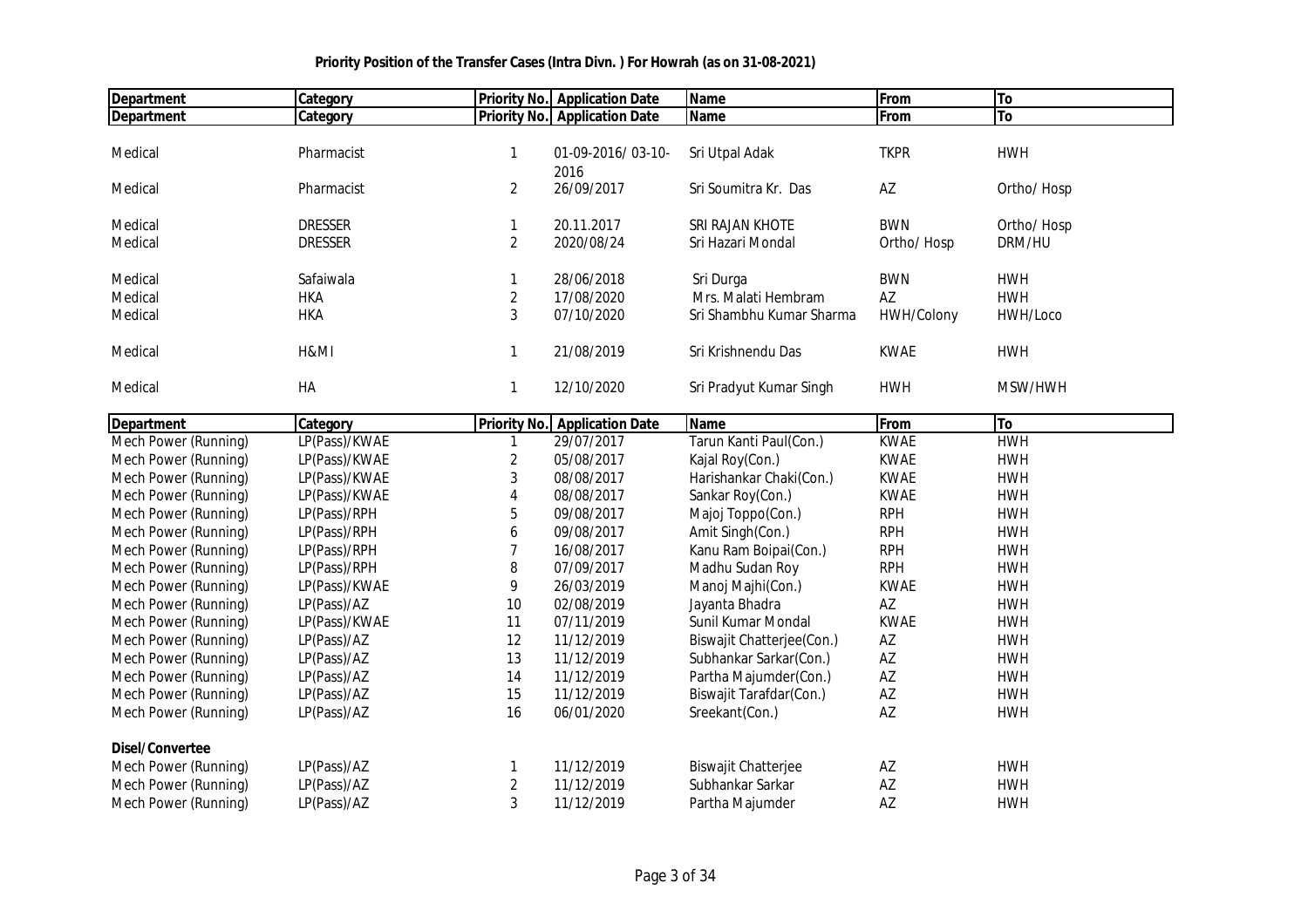| <b>Department</b>    | Category    | <b>Priority No.</b> | <b>Application Date</b> | <b>Name</b>            | From        | To         |
|----------------------|-------------|---------------------|-------------------------|------------------------|-------------|------------|
| Mech Power (Running) | LP(Pass)/AZ | 4                   | 11/12/2019              | Biswajit Tarafdar      | AZ          | <b>HWH</b> |
| Mech Power (Running) | LP(Pass)/AZ | 5                   | 06/01/2020              | Sreekant               | AZ          | <b>HWH</b> |
| Mech Power (Running) | ALP(D)      | 1                   | 24/11/2017              | Mahatin Chauhan        | <b>RPH</b>  | <b>HWH</b> |
| Mech Power (Running) | ALP(D)      | $\overline{c}$      | 24/11/2017              | Biswajit Karmakar      | <b>RPH</b>  | <b>HWH</b> |
| Mech Power (Running) | ALP(D)      | 3                   | 24/11/2017              | Deepak Kr. Raushan     | <b>RPH</b>  | <b>HWH</b> |
| Mech Power (Running) | ALP(D)      | 4                   | 24/11/2017              | Manish Kumar           | <b>RPH</b>  | <b>HWH</b> |
| Mech Power (Running) | ALP(D)      | 5                   | 24/11/2017              | Mukesh Raushan         | <b>RPH</b>  | <b>HWH</b> |
| Mech Power (Running) | ALP(D)      | 6                   | 08/01/2018              | Subnodh Kr. Singh      | <b>RPH</b>  | <b>HWH</b> |
| Mech Power (Running) | ALP(D)      | 7                   | 08/01/2018              | Dharmendra Kumar       | <b>RPH</b>  | <b>HWH</b> |
| Mech Power (Running) | ALP(D)      | 8                   | 08/01/2018              | Ravindra Kumar         | <b>RPH</b>  | <b>HWH</b> |
|                      |             |                     |                         |                        |             |            |
| Mech Power (Running) | ALP(D)      | 9                   | 08/01/2018              | Sarat Chanadra Sarkar  | <b>BWN</b>  | <b>HWH</b> |
| Mech Power (Running) | ALP(D)      | 10                  | 05/03/2018              | Ashutosh Kumar         | <b>RPH</b>  | <b>HWH</b> |
| Mech Power (Running) | ALP(D)      | 11                  | 05/03/2018              | Abhishek Kumar         | <b>RPH</b>  | <b>HWH</b> |
| Mech Power (Running) | ALP(D)      | 12                  | 09/04/2018              | <b>Rohit Anand</b>     | <b>BDC</b>  | <b>HWH</b> |
| Mech Power (Running) | ALP(D)      | 13                  | 14/06/2018              | Jashwant Kumar         | <b>RPH</b>  | <b>HWH</b> |
| Mech Power (Running) | ALP(D)      | 14                  | 14/06/2018              | Sudeb Das              | <b>KWAE</b> | <b>HWH</b> |
| Mech Power (Running) | ALP(D)      | 15                  | 14/06/2018              | Vikash Kumar           | <b>RPH</b>  | <b>HWH</b> |
| Mech Power (Running) | ALP(D)      | 16                  | 14/06/2018              | Ashish Raj             | <b>RPH</b>  | <b>HWH</b> |
| Mech Power (Running) | ALP(D)      | 17                  | 14/06/2018              | Vikash Kumar           | <b>RPH</b>  | <b>HWH</b> |
| Mech Power (Running) | ALP(D)      | 18                  | 19/07/2018              | Md Equbal Ansari       | <b>RPH</b>  | <b>HWH</b> |
| Mech Power (Running) | ALP(D)      | 19                  | 19/07/2018              | Chandan Kumar Yadav    | <b>KWAE</b> | <b>HWH</b> |
| Mech Power (Running) | ALP(D)      | 20                  | 06/09/2018              | Diwakar Kumar          | AZ          | <b>HWH</b> |
| Mech Power (Running) | ALP(D)      | 21                  | 23/10/2018              | Ashok Kumar Mahaseth   | <b>KWAE</b> | <b>HWH</b> |
| Mech Power (Running) | ALP(D)      | 22                  | 23/10/2018              | Mahesh Chandra Maji    | <b>BWN</b>  | <b>HWH</b> |
| Mech Power (Running) | ALP(D)      | 23                  | 21/11/2018              | Ravindra Kumar         | <b>KWAE</b> | <b>HWH</b> |
| Mech Power (Running) | ALP(D)      | 24                  | 04/12/2018              | Dipayan Halder         | <b>RPH</b>  | <b>HWH</b> |
| Mech Power (Running) | ALP(D)      | 25                  | 06/12/2018              | Jogindar Chowdhury     | <b>RPH</b>  | <b>HWH</b> |
| Mech Power (Running) | ALP(D)      | 26                  | 11/12/2018              | Priyanshu Kumar        | <b>RPH</b>  | <b>HWH</b> |
| Mech Power (Running) | ALP(D)      | 27                  | 19/12/2018              | Suman Das              | <b>RPH</b>  | <b>HWH</b> |
| Mech Power (Running) | ALP(D)      | 28                  | 28/01/2019              | Rupesh Ranjan          | AZ          | <b>HWH</b> |
| Mech Power (Running) | ALP(D)      | 29                  | 28/01/2019              | Ranjan Kumar Mandal    | <b>RPH</b>  | <b>HWH</b> |
|                      |             | 30                  | 28/01/2019              | Saurabh Prasad         | <b>BWN</b>  | <b>HWH</b> |
| Mech Power (Running) | ALP(D)      | 31                  | 28/01/2019              | Sudeep Tikadar         | <b>BWN</b>  | <b>HWH</b> |
| Mech Power (Running) | ALP(D)      | 32                  | 28/01/2019              | <b>Balai Biswas</b>    | <b>BWN</b>  | <b>HWH</b> |
| Mech Power (Running) | ALP(D)      | 33                  | 28/01/2019              | Pritam Mandal          | <b>BWN</b>  | <b>HWH</b> |
| Mech Power (Running) | ALP(D)      | 34                  | 28/01/2019              | <b>Biswajit Biswas</b> | <b>BWN</b>  | <b>HWH</b> |
| Mech Power (Running) | ALP(D)      | 35                  | 28/01/2019              | Sukanta Biswas         | <b>BWN</b>  | <b>HWH</b> |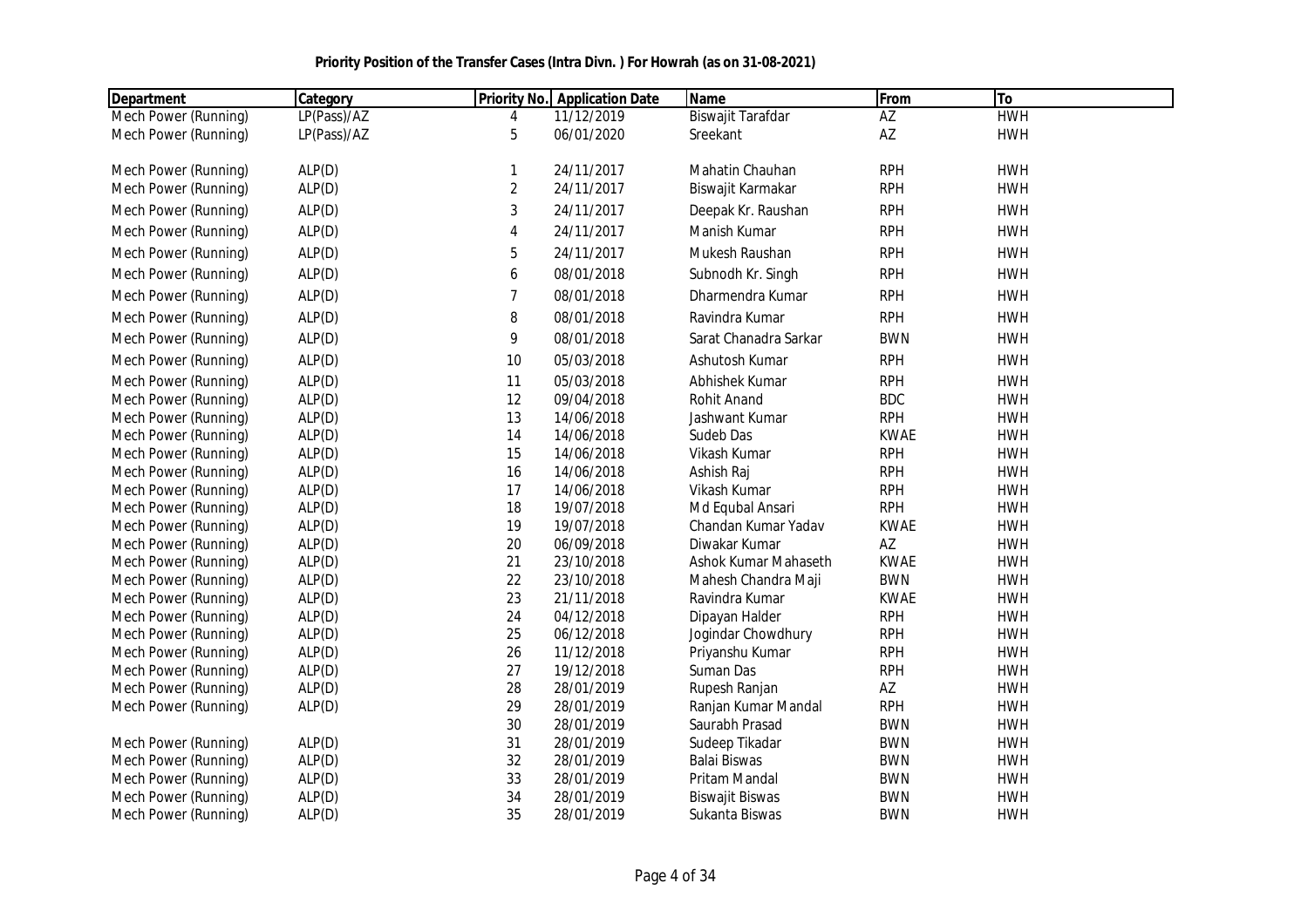|  | Priority Position of the Transfer Cases (Intra Divn.) For Howrah (as on 31-08-2021) |
|--|-------------------------------------------------------------------------------------|
|--|-------------------------------------------------------------------------------------|

| Department           | Category | <b>Priority No.</b> | <b>Application Date</b> | <b>Name</b>              | From        | To         |
|----------------------|----------|---------------------|-------------------------|--------------------------|-------------|------------|
| Mech Power (Running) | ALP(D)   | 36                  | 28/01/2019              | Pradip Kumar Sardar      | <b>BWN</b>  | <b>HWH</b> |
| Mech Power (Running) | ALP(D)   | 37                  | 28/01/2019              | Niranjan Kumar           | <b>BWN</b>  | <b>HWH</b> |
| Mech Power (Running) | ALP(D)   | 38                  | 13/03/2019              | Deepak Kumar             | <b>RPH</b>  | HWH-LOCO   |
| Mech Power (Running) | ALP(D)   | 39                  | 13/03/2019              | Shambhu Kumar            | <b>RPH</b>  | HWH-LOCO   |
| Mech Power (Running) | ALP(D)   | 40                  | 13/03/2019              | Heeralal Rajak           | <b>RPH</b>  | HWH-LOCO   |
| Mech Power (Running) | ALP(D)   | 41                  | 13/03/2019              | Samir Barai              | <b>RPH</b>  | HWH-LOCO   |
| Mech Power (Running) | ALP(D)   | 42                  | 13/03/2019              | Sanjib Sarkar            | <b>RPH</b>  | HWH-LOCO   |
| Mech Power (Running) | ALP(D)   | 43                  | 13/03/2019              | Ashim Kumar Basak        | <b>RPH</b>  | HWH-LOCO   |
| Mech Power (Running) | ALP(D)   | 44                  | 15.07.2019              | Raj Kumar                | <b>KWAE</b> | HWH-LOCO   |
| Mech Power (Running) | ALP(D)   | 45                  | 20/08/2019              | Krishendu Das            | <b>KWAE</b> | <b>HWH</b> |
| Mech Power (Running) | ALP(D)   | 46                  | 25/11/2019              | <b>Sujoy Mondal</b>      | <b>KWAE</b> | <b>HWH</b> |
| Mech Power (Running) | ALP(D)   | 47                  | 25/11/2019              | Anmol Ekka               | <b>KWAE</b> | <b>HWH</b> |
| Mech Power (Running) | ALP(D)   | 48                  | 25/11/2019              | Jitu Roy                 | <b>KWAE</b> | <b>HWH</b> |
| Mech Power (Running) | ALP(D)   | 49                  | 26/02/2020              | Sanjay Kumar             | <b>KWAE</b> | <b>HWH</b> |
| Mech Power (Running) | ALP(D)   | 50                  | 26/02/2020              | Sanjib Sarkar            | <b>RPH</b>  | <b>HWH</b> |
| Mech Power (Running) | ALP(D)   | 51                  | 26/02/2020              | Santosh Kumar Choudhary  | <b>RPH</b>  | <b>HWH</b> |
| Mech Power (Running) | ALP(D)   | 52                  | 26/02/2020              | Rakesh Kumar             | AZ          | <b>HWH</b> |
| Mech Power (Running) | ALP(D)   | 53                  | 26/02/2020              | Sandip Kumar Shrivastava | <b>KWAE</b> | <b>HWH</b> |
| Mech Power (Running) | ALP(D)   | 54                  | 26/02/2020              | Manoj Kumar              | AZ          | <b>HWH</b> |
| Mech Power (Running) | ALP(D)   | 55                  | 30/07/2020              | Sushanta Shasmal         | <b>RPH</b>  | <b>HWH</b> |
| Mech Power (Running) | ALP(D)   | 56                  | 30/07/2020              | <b>Tuhin Ghosh</b>       | <b>RPH</b>  | <b>HWH</b> |
| Mech Power (Running) | ALP(D)   | 57                  | 30/07/2020              | Ritwik Misra             | <b>RPH</b>  | <b>HWH</b> |
| Mech Power (Running) | ALP(D)   | 58                  | 30/07/2020              | Sourav Kr. Dey           | <b>RPH</b>  | <b>HWH</b> |
| Mech Power (Running) | ALP(D)   | 59                  | 30/07/2020              | Abhinaba Banerjee        | <b>RPH</b>  | <b>HWH</b> |
| Mech Power (Running) | ALP(D)   | 60                  | 30/07/2020              | Rajesh Das               | <b>RPH</b>  | <b>HWH</b> |
| Mech Power (Running) | ALP(D)   | 61                  | 30/07/2020              | Anirban Nag              | <b>RPH</b>  | <b>HWH</b> |
| Mech Power (Running) | ALP(D)   | 62                  | 30/07/2020              | Sun Bhaumik              | <b>RPH</b>  | <b>HWH</b> |
| Mech Power (Running) | ALP(D)   | 63                  | 30/07/2020              | Raju Kumar Sah           | <b>RPH</b>  | <b>HWH</b> |
| Mech Power (Running) | ALP(D)   | 64                  | 30/07/2020              | Somnath Panja            | <b>RPH</b>  | <b>HWH</b> |
| Mech Power (Running) | ALP(D)   | 65                  | 30/07/2020              | Souvick Bose             | <b>RPH</b>  | <b>HWH</b> |
| Mech Power (Running) | ALP(D)   | 66                  | 30/07/2020              | Rajiv Kumar-VII          | <b>RPH</b>  | <b>HWH</b> |
| Mech Power (Running) | ALP(D)   | 67                  | 30/07/2020              | Kumari Suryabala Rani    | <b>RPH</b>  | <b>HWH</b> |
| Mech Power (Running) | ALP(D)   | 68                  | 30/07/2020              | Soumyajit Singha         | <b>RPH</b>  | <b>HWH</b> |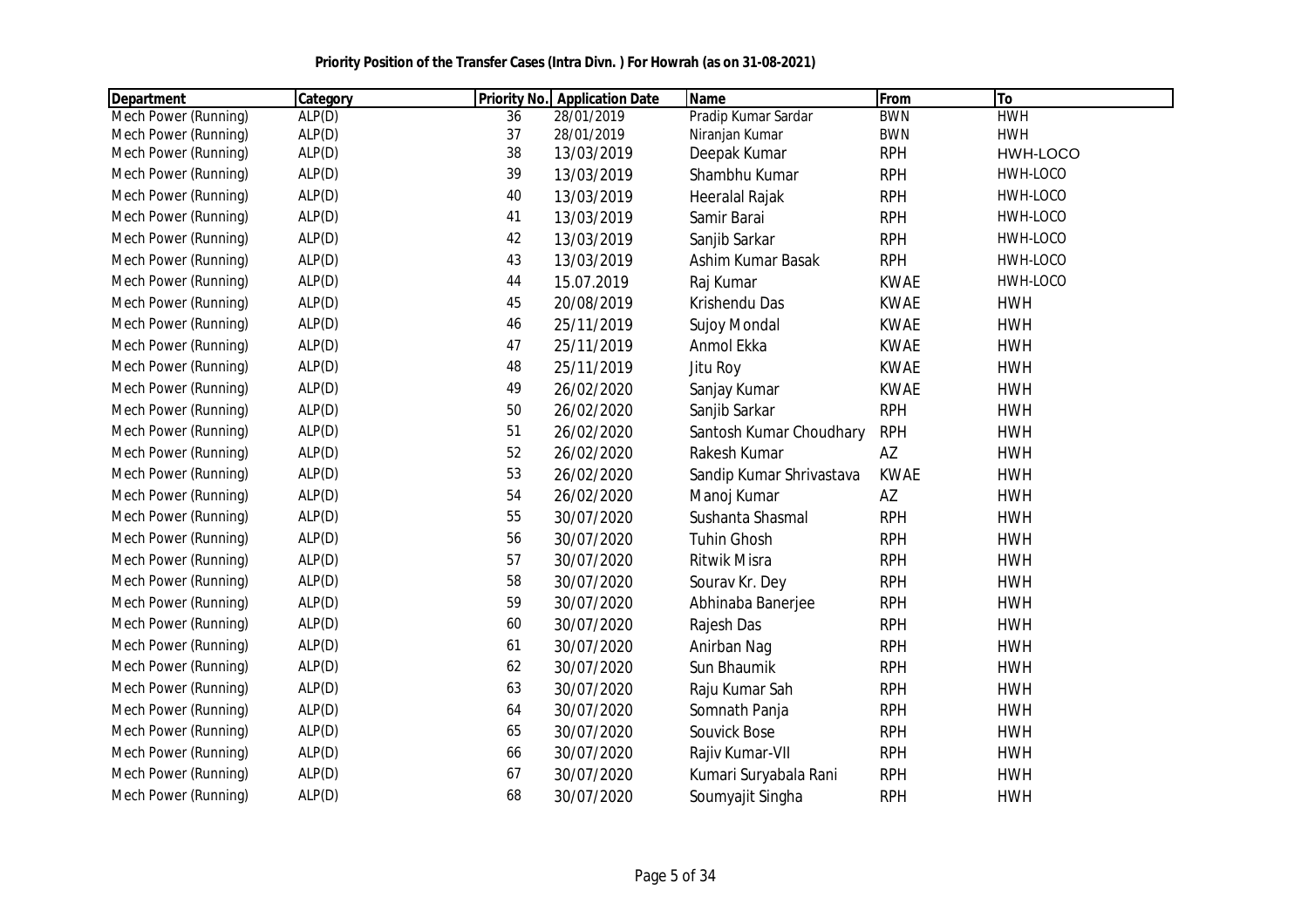| <b>Department</b>    | Category | <b>Priority No.</b> | <b>Application Date</b> | <b>Name</b>                | From       | To            |
|----------------------|----------|---------------------|-------------------------|----------------------------|------------|---------------|
| Mech Power (Running) | ALP(D)   | 69                  | 30/07/2020              | Soumitra Das Adhikary      | <b>RPH</b> | <b>HWH</b>    |
| Mech Power (Running) | ALP(D)   | 70                  | 30/07/2020              | Shyamal Dey                | <b>RPH</b> | <b>HWH</b>    |
| Mech Power (Running) | ALP(D)   | 71                  | 30/07/2020              | Prosenjit Bala             | <b>RPH</b> | <b>HWH</b>    |
|                      |          |                     |                         |                            |            |               |
| Mech Power (Running) | LP Goods | $\mathbf{1}$        | 22/04/2014              | Samir Kr. Taludar          | <b>RPH</b> | SSE(Loco)/HWH |
| Mech Power (Running) | LP Goods | $\sqrt{2}$          | 24/04/2014              | Netai Bala                 | <b>RPH</b> | SSE(Loco)/HWH |
| Mech Power (Running) | LP Goods | 3                   | 25/04/2014              | Shibsankar Gorai           | <b>RPH</b> | SSE(Loco)/HWH |
| Mech Power (Running) | LP Goods | $\overline{4}$      | 13/05/2014              | Ranjan Kumar Singh         | <b>RPH</b> | SSE(Loco)/HWH |
| Mech Power (Running) | LP Goods | 5                   | 10/10/2014              | Suman Bhowmik              | <b>RPH</b> | SSE(Loco)/HWH |
| Mech Power (Running) | LP Goods | 6                   | 10/10/2014              | Manoranjan Mondal          | <b>RPH</b> | SSE(Loco)/HWH |
| Mech Power (Running) | LP Goods | $\overline{7}$      | 10/10/2014              | <b>Gopal Das</b>           | <b>RPH</b> | SSE(Loco)/HWH |
| Mech Power (Running) | LP Goods | 8                   | 10/10/2014              | Paritosh K.Das             | <b>RPH</b> | SSE(Loco)/HWH |
| Mech Power (Running) | LP Goods | 9                   | 11/10/2014              | Sanjib De                  | <b>RPH</b> | SSE(Loco)/HWH |
| Mech Power (Running) | LP Goods | 10                  | 11/10/2014              | Alok Ghosh                 | <b>RPH</b> | SSE(Loco)/HWH |
| Mech Power (Running) | LP Goods | 11                  | 11/10/2014              | A.K. Singha Roy            | <b>RPH</b> | SSE(Loco)/HWH |
| Mech Power (Running) | LP Goods | 12                  | 13/10/2014              | Jadab Sen                  | <b>RPH</b> | SSE(Loco)/HWH |
| Mech Power (Running) | LP Goods | 13                  | 17/10/2014              | Pronab Kr. Sarkar          | <b>RPH</b> | SSE(Loco)/HWH |
| Mech Power (Running) | LP Goods | 14                  | 20/10/2014              | Raju Maity                 | <b>RPH</b> | SSE(Loco)/HWH |
| Mech Power (Running) | LP Goods | 15                  | 04/11/2014              | Subimal Das                | <b>RPH</b> | SSE(Loco)/HWH |
| Mech Power (Running) | LP Goods | 16                  | 25/02/2015              | Pranabesh Halder           | <b>RPH</b> | SSE(Loco)/HWH |
| Mech Power (Running) | LP Goods | 17                  | 02/03/2015              | Randhir Kumar              | <b>RPH</b> | SSE(Loco)/HWH |
| Mech Power (Running) | LP Goods | 18                  | 18/09/2015              | Suvadip Pal                | <b>RPH</b> | SSE(Loco)/HWH |
| Mech Power (Running) | LP Goods | 19                  | 07/04/2015              | Surajit Saha               | <b>RPH</b> | SSE(Loco)/HWH |
| Mech Power (Running) | LP Goods | 20                  | 10/04/2015              | Sujay Roy                  | <b>RPH</b> | SSE(Loco)/HWH |
| Mech Power (Running) | LP Goods | 21                  | 11/07/2015              | Ajay Kr. Mandal            | <b>RPH</b> | SSE(Loco)/HWH |
| Mech Power (Running) | LP Goods | 22                  | 20/07/2015              | Swarup Das                 | <b>RPH</b> | SSE(Loco)/HWH |
| Mech Power (Running) | LP Goods | 23                  | 20/07/2015              | Sasanka Dey                | <b>RPH</b> | SSE(Loco)/HWH |
| Mech Power (Running) | LP Goods | 24                  | 20/07/2015              | Pradip Biswas              | <b>RPH</b> | SSE(Loco)/HWH |
| Mech Power (Running) | LP Goods | 25                  | 20/07/2015              | Nandalal Majhi             | <b>RPH</b> | SSE(Loco)/HWH |
| Mech Power (Running) | LP Goods | 26                  | 20/07/2015              | Amar Das                   | <b>RPH</b> | SSE(Loco)/HWH |
| Mech Power (Running) | LP Goods | 27                  | 20/07/2015              | <b>Biswajit Chatterjee</b> | <b>RPH</b> | SSE(Loco)/HWH |
| Mech Power (Running) | LP Goods | 28                  | 20/07/2015              | Samar Saha                 | <b>RPH</b> | SSE(Loco)/HWH |
| Mech Power (Running) | LP Goods | 29                  | 20/07/2015              | Kunal Ghosh                | <b>RPH</b> | SSE(Loco)/HWH |
| Mech Power (Running) | LP Goods | 30                  | 20/07/2015              | Prasenjit Mandal           | <b>RPH</b> | SSE(Loco)/HWH |
| Mech Power (Running) | LP Goods | 31                  | 20/07/2015              | <b>Dhiman Dey</b>          | <b>RPH</b> | SSE(Loco)/HWH |
| Mech Power (Running) | LP Goods | 32                  | 24/07/2015              | Rajib Nath                 | <b>RPH</b> | SSE(Loco)/HWH |
| Mech Power (Running) | LP Goods | 33                  | 24/08/2015              | Tarak Sengupta             | <b>RPH</b> | SSE(Loco)/HWH |
| Mech Power (Running) | LP Goods | 34                  | 24/08/2015              | A.J. Pathak                | <b>RPH</b> | SSE(Loco)/HWH |
| Mech Power (Running) | LP Goods | 35                  | 24/08/2015              | K.C. Pal                   | <b>RPH</b> | SSE(Loco)/HWH |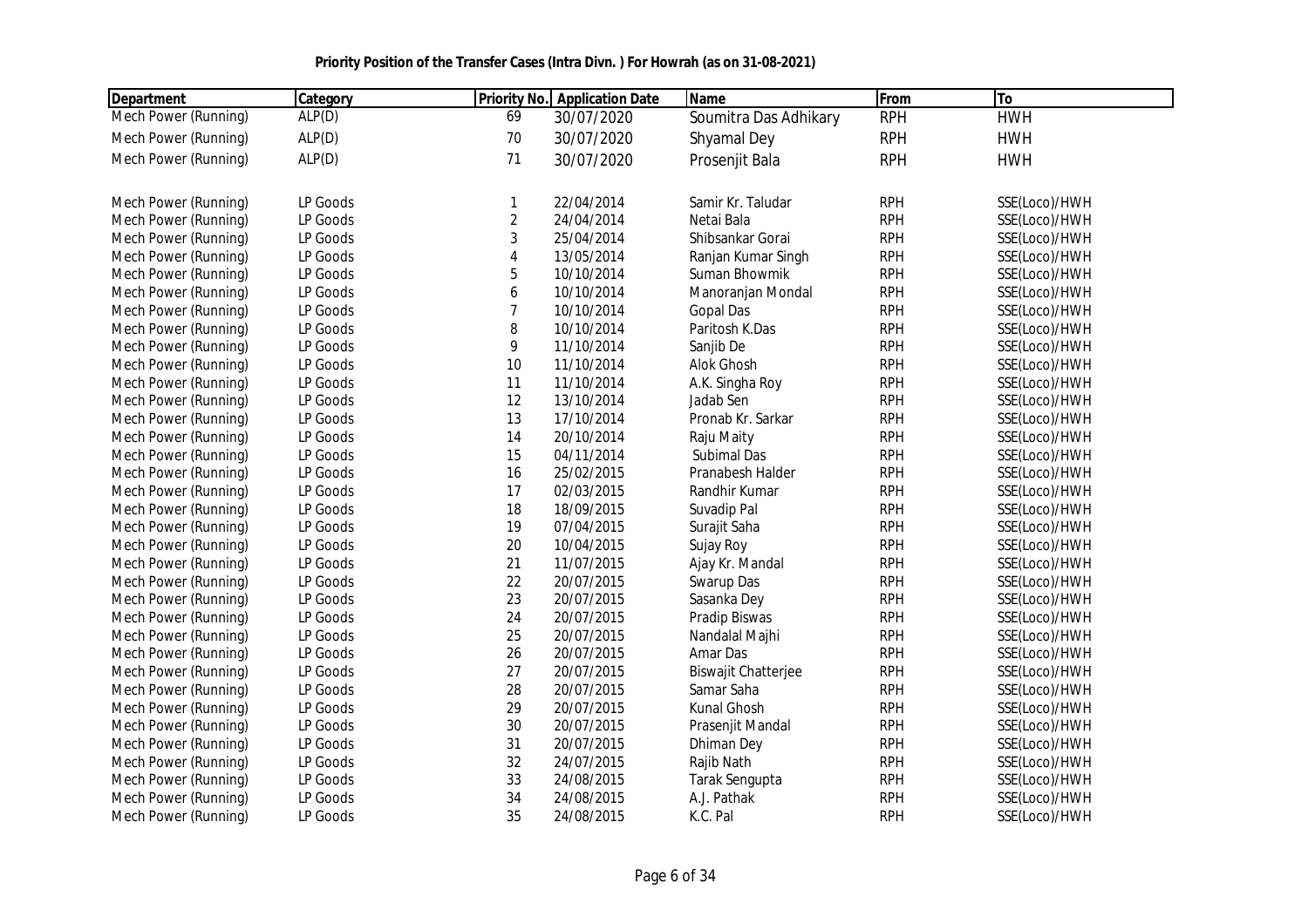| <b>Department</b>    | Category      |                | <b>Priority No. Application Date</b> | <b>Name</b>          | From        | To            |
|----------------------|---------------|----------------|--------------------------------------|----------------------|-------------|---------------|
| Mech Power (Running) | LP Goods      | 36             | 24/08/2015                           | Munna Kumar          | <b>RPH</b>  | SSE(Loco)/HWH |
| Mech Power (Running) | LP Goods      | 37             | 24/08/2015                           | <b>Tanmoy Nag</b>    | <b>RPH</b>  | SSE(Loco)/HWH |
| Mech Power (Running) | LP Goods      | 38             | 24/08/2015                           | Debashish Mitra      | <b>RPH</b>  | SSE(Loco)/HWH |
| Mech Power (Running) | LP Goods      | 39             | 27/09/2015                           | I.B. Kumar           | <b>RPH</b>  | SSE(Loco)/HWH |
| Mech Power (Running) | LP Goods      | 40             | 16/12/2015                           | <b>Uttam Kumar</b>   | <b>RPH</b>  | SSE(Loco)/HWH |
| Mech Power (Running) | LP Goods      | 41             | 20/01/2016                           | Kapil Deo Mandal     | <b>KWAE</b> | SSE(Loco)/HWH |
| Mech Power (Running) | LP Goods      | 42             | 20/01/2016                           | Arup Sanyal          | <b>RPH</b>  | SSE(Loco)/HWH |
| Mech Power (Running) | LP Goods      | 43             | 20/01/2016                           | Suman Saurav         | <b>RPH</b>  | SSE(Loco)/HWH |
| Mech Power (Running) | LP Goods      | 44             | 20/01/2016                           | Rahul Raj            | <b>RPH</b>  | SSE(Loco)/HWH |
| Mech Power (Running) | LP Goods      | 45             | 20/01/2016                           | A.K. Anu             | <b>RPH</b>  | SSE(Loco)/HWH |
| Mech Power (Running) | LP Goods      | 46             | 20/01/2016                           | Rajiv Kumar-II       | <b>RPH</b>  | SSE(Loco)/HWH |
| Mech Power (Running) | LP Goods      | 47             | 08/02/2016                           | Chiranjit Mandal     | <b>KWAE</b> | SSE(Loco)/HWH |
| Mech Power (Running) | LP Goods      | 48             | 08/02/2016                           | R.K. Ram             | <b>RPH</b>  | SSE(Loco)/HWH |
| Mech Power (Running) | LP Goods      | 49             | 08/02/2016                           | Pravin Kumar         | <b>RPH</b>  | SSE(Loco)/HWH |
| Mech Power (Running) | LP Goods      | 50             | 08/02/2016                           | S.C. Malakar         | <b>KWAE</b> | SSE(Loco)/HWH |
| Mech Power (Running) | LP Goods      | 51             | 09/02/2016                           | Pramod Kumar         | <b>RPH</b>  | SSE(Loco)/HWH |
| Mech Power (Running) | LP Goods      | 52             | 28/02/2016                           | Sanju Kumar          | <b>RPH</b>  | SSE(Loco)/HWH |
| Mech Power (Running) | LP Goods      | 53             | 28/02/2016                           | B.K. Pankaj          | <b>RPH</b>  | SSE(Loco)/HWH |
| Mech Power (Running) | LP Goods      | 54             | 28/02/2016                           | Ravi Kr. Yadav       | <b>RPH</b>  | SSE(Loco)/HWH |
| Mech Power (Running) | LP Goods      | 55             | 28/02/2016                           | Samiran Modak        | <b>RPH</b>  | SSE(Loco)/HWH |
| Mech Power (Running) | LP Goods      | 56             | 13/03/2016                           | Sanjit Malo          | <b>RPH</b>  | SSE(Loco)/HWH |
| Mech Power (Running) | LP Goods      | 57             | 13/03/2016                           | Pintu Kumar          | <b>RPH</b>  | SSE(Loco)/HWH |
| Mech Power (Running) | LP Goods      | 58             | 13/03/2016                           | Mithilesh Kumar      | <b>RPH</b>  | SSE(Loco)/HWH |
| Mech Power (Running) | LP Goods      | 59             | 31/03/2016                           | Minanku Mondal       | <b>RPH</b>  | SSE(Loco)/HWH |
| Mech Power (Running) | LP Goods      | 60             | 31/03/2016                           | R. Choudhary         | <b>RPH</b>  | SSE(Loco)/HWH |
| Mech Power (Running) | LP Goods      | 61             | 31/03/2016                           | KumarSaurav          | <b>RPH</b>  | SSE(Loco)/HWH |
| Mech Power (Running) | LP Goods      | 62             | 31/03/2016                           | Pankaj Kr. Singh     | <b>RPH</b>  | SSE(Loco)/HWH |
| Mech Power (Running) | LP Goods      | 63             | 21/04/2016                           | S.K. Yadav           | <b>BWN</b>  | SSE(Loco)/HWH |
| Mech Power (Running) | LP Goods      | 64             | 31/05/2016                           | <b>PSK Prem</b>      | <b>RPH</b>  | SSE(Loco)/HWH |
| Mech Power (Running) | LP Goods      | 65             | 31/05/2016                           | A.K. Chaudhury       | <b>RPH</b>  | SSE(Loco)/HWH |
| Mech Power (Running) | LP Goods      | 66             | 31/05/2016                           | Sanjay Kumar         | <b>RPH</b>  | SSE(Loco)/HWH |
| Mech Power (Running) | LP Goods      | 67             | 31/05/2016                           | Nagmani Kumar        | <b>RPH</b>  | SSE(Loco)/HWH |
| Mech Power (Running) | LP Goods      | 68             | 21/09/2016                           | Ranjit Kumar - II    | <b>RPH</b>  | SSE(Loco)/HWH |
| Mech Power (Running) | LP Goods      | 69             | 21/09/2016                           | Shyam Sundar Saha    | <b>RPH</b>  | SSE(Loco)/HWH |
| Mech Power (Running) | LP Goods      | $70\,$         | 22/09/2016                           | Md. D.I. Rizvi       | <b>RPH</b>  | SSE(Loco)/HWH |
| Mech Power (Running) | LP Goods      | 71             | 09/10/2016                           | Fauzdar Kumar        | <b>RPH</b>  | SSE(Loco)/HWH |
| Mech Power (Running) | LP(Mail)/Mech | 1              | 10/08/2019                           | Anil Dang            | AZ          | <b>HWH</b>    |
| Mech Power (Running) | LP(Mail)/Mech | $\overline{2}$ | 07/09/2019                           | <b>Blashius Minz</b> | AZ          | <b>HWH</b>    |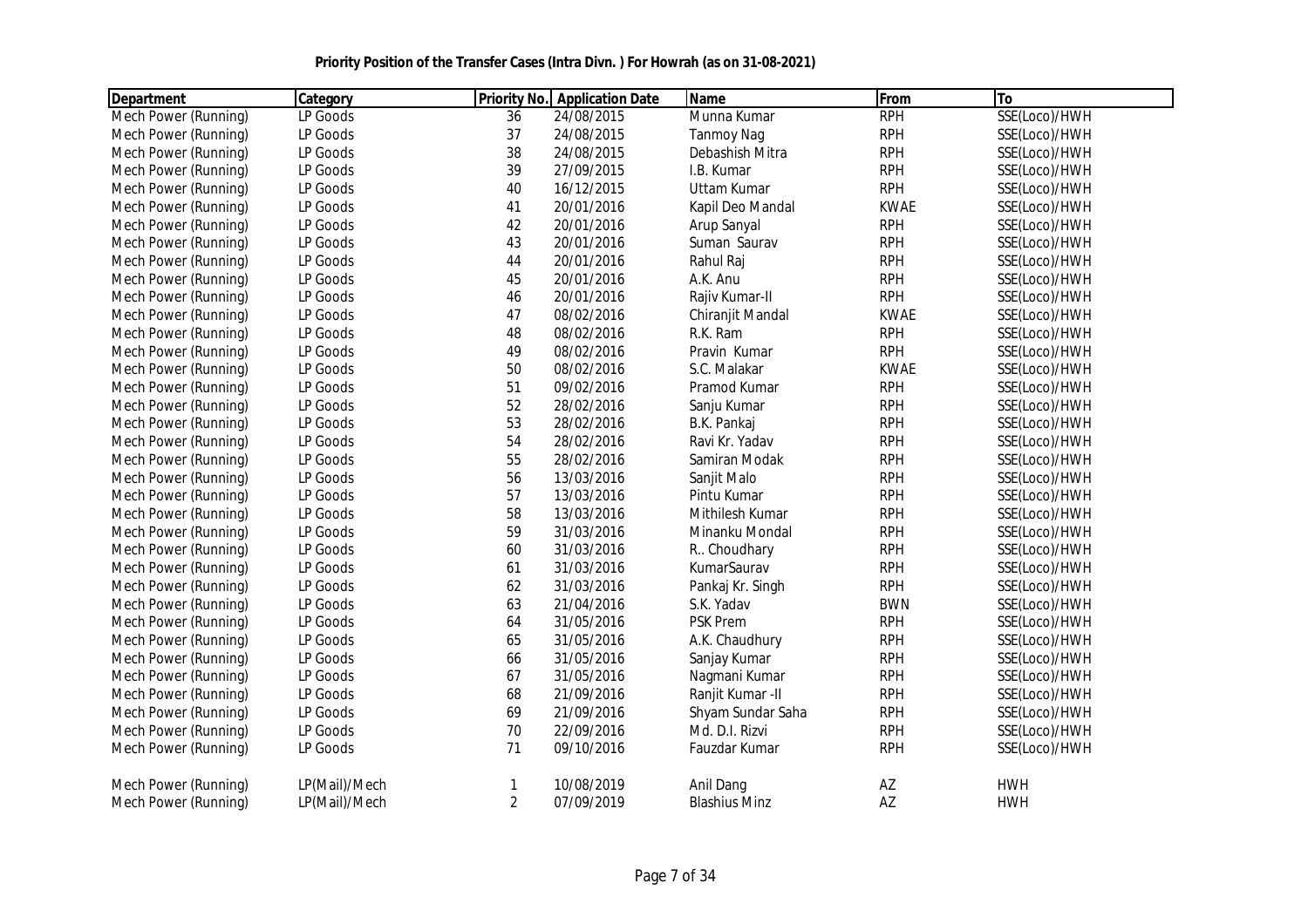| <b>Department</b>        | Category            |                     | <b>Priority No. Application Date</b> | <b>Name</b>             | <b>From</b>   | To            |
|--------------------------|---------------------|---------------------|--------------------------------------|-------------------------|---------------|---------------|
|                          |                     |                     | <b>Priority No.</b> Application Date | <b>Name</b>             | From          | To            |
| <b>Department</b>        | Category            |                     |                                      |                         |               |               |
| Mech. Power(Non-Running) | SSE(LOCO)/BWN       | 1                   | 25 June 2020                         | MD. AKBAR ALI           | <b>BWN</b>    | SSE(LOCO)/HWH |
| Mech. Power(Non-Running) | R.R.BEARER          | 1                   | 19/01/2018                           | <b>SUSHOVAN MOHANTA</b> | LOCO/RPH      | LOCO/HWH      |
| Mech. Power(Non-Running) | Drafted Crew Contr. | 1                   | 30/07/2014                           | Debasish Biswas         | LOCO/RPH      | LOCO/HWH      |
| Mech.Power(Non-Running)  | Drafted Crew Contr. | $\overline{c}$      | 12/08/2015                           | Asharphi Roy            | <b>KWAE</b>   | <b>HWH</b>    |
| Mech.Power(Non-Running)  | Drafted Crew Contr. | 3                   | 09/12/2016                           | Sanjeev Kumar           | <b>RPH</b>    | <b>HWH</b>    |
| Mech. Power(Non-Running) | <b>CLI</b>          | 1                   | 06/08/2015                           | Ashim Kumar Panja       | <b>BWN</b>    | <b>HWH</b>    |
| Mech. Power(Non-Running) | <b>CLI</b>          | $\overline{c}$      | 16/08/2017                           | Debasish Majumder       | <b>PKR</b>    | <b>HWH</b>    |
| Mech. Power(Non-Running) | <b>HELPER</b>       | 1                   | 14/01/2019                           | Hari Shankar            | <b>RPH</b>    | <b>HWH</b>    |
| mech. Power(Non-Running) | <b>HELPER</b>       | 2                   | 09/04/2019                           | Suresh Patra            | <b>RPH</b>    | <b>HWH</b>    |
| Mech. Power(Non-Running) | <b>HELPER</b>       | 3                   | 09/06/2020                           | Amit Kumar              | SSE(Loco)/HWH | MI(OD)/HWH    |
| Mech. Power(Non-Running) | TECH-III(OD)        | $\mathbf{1}$        | 21/10/2019                           | <b>REGON BISWAS</b>     | FIO(P)/RPH    | MI(OD)/HWH    |
| Mech. Power(Non-Running) | TECH-III(OD)        | $\overline{2}$      | 21/10/2019                           | ARINDAM MONDAL          | FIO(P)/RPH    | MI(OD)/HWH    |
| <b>Department</b>        | Category            | <b>Priority No.</b> | <b>Application Date</b>              | Name                    | From          | To            |
| Mech (C&W)               | <b>SSE</b>          |                     | 17/12/2018                           | Sri Sujit Kr. Roy       | <b>RPH</b>    | <b>HWH</b>    |
| <b>Department</b>        | Category            |                     | <b>Priority No.</b> Application Date | <b>Name</b>             | From          | To            |
| Mech (C&W)               | JE(C&W)             | 1                   | 17/12/2018                           | Sri Sanjay Mukherjee    | <b>PKR</b>    | <b>HWH</b>    |
| Mech (C&W)               | JE(C&W)             | 2                   | 12/12/2019                           | Sri Aniruddha Das       | <b>RPH</b>    | <b>HWH</b>    |
| Mech (C&W)               | JE(C&W)             | 3                   | 13/12/2019                           | Sri Ranjeet Kumar       | <b>RPH</b>    | <b>HWH</b>    |
| Mech (C&W)               | JE(C&W)             | $\overline{4}$      | 16/12/2019                           | Sri Indrajit Palta      | <b>BWN</b>    | <b>HWH</b>    |
| Mech (C&W)               | JE(C&W)             | 5                   | 03/02/2020                           | Sri Umesh Ram           | <b>PKR</b>    | <b>HWH</b>    |
| Mech (C&W)               | JE(C&W)             | 6                   | 22/06/2020                           | Sri Bishnu Mohan Behera | <b>PKR</b>    | <b>HWH</b>    |
| Mech (C&W)               | JE(C&W)             | 7                   | 28/10/2020                           | Sri Priyadip Ghosh      | <b>PKR</b>    | <b>HWH</b>    |
| <b>Department</b>        | Category            | <b>Priority No.</b> | <b>Application Date</b>              | <b>Name</b>             | From          | To            |
| Mech (C&W)               | Tech-I-C&W          | 1                   | 27/01/2016                           | Sri Promod Kr Das       | <b>PKR</b>    | <b>HWH</b>    |
| Mech (C&W)               | Tech-I-C&W          | $\overline{2}$      | 02/06/2016                           | Sri Bijay Sengupta      | <b>PKR</b>    | <b>HWH</b>    |
| Mech (C&W)               | Tech-I-C&W          | 3                   | 19/12/2016                           | Goutam Patra            | <b>BWN</b>    | <b>HWH</b>    |
| Mech (C&W)               | Tech-I-C&W          | $\overline{A}$      | 19/12/2016                           | Goutam Sarkar           | <b>BWN</b>    | <b>HWH</b>    |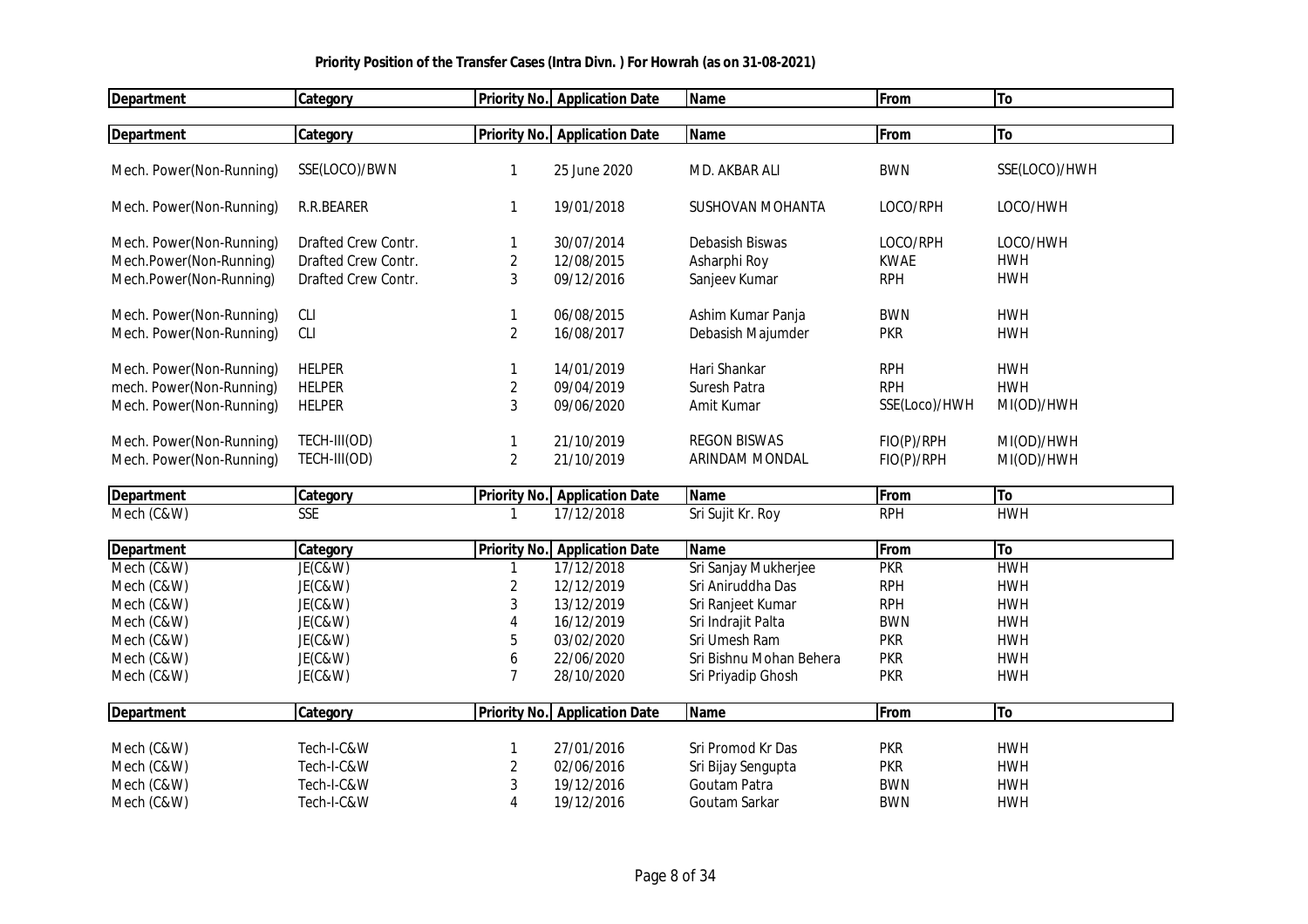| Department | Category       |                | <b>Priority No.</b> Application Date | Name                           | From        | To         |  |
|------------|----------------|----------------|--------------------------------------|--------------------------------|-------------|------------|--|
| Mech (C&W) | Tech-I-C&W     | 5              | 19/12/2016                           | Ananda Biswas                  | <b>BWN</b>  | <b>HWH</b> |  |
| Mech (C&W) | Tech-I-C&W     | 6              | 03/01/2018                           | Najir Hossain Sk.              | <b>BWN</b>  | <b>HWH</b> |  |
| Mech (C&W) | Tech-I-C&W     | $\overline{7}$ | 29/03/2018                           | <b>Bhola Nath Das</b>          | <b>PKR</b>  | <b>HWH</b> |  |
| Mech (C&W) | Tech-I-C&W     | 8              | 17/04/2018                           | Rajib Lochan Bhadra            | <b>PKR</b>  | <b>HWH</b> |  |
| Mech (C&W) | Tech-I-C&W     | 9              | 18/04/2018                           | Animesh Chowdhury              | <b>PKR</b>  | <b>HWH</b> |  |
| Mech (C&W) | Tech-I-C&W     | 10             | 25/09/2018                           | Sri Rajib Roy                  | <b>PKR</b>  | <b>HWH</b> |  |
| Mech (C&W) | Tech-I-C&W     | 11             | 25/09/2018                           | Sri Pijush Mukherjee           | <b>PKR</b>  | <b>HWH</b> |  |
| Mech (C&W) | Tech-I-C&W     | 12             | 29/10/2018                           | Sri Gobinda Debnath            | <b>BDC</b>  | <b>HWH</b> |  |
| Mech (C&W) | Tech-I-C&W     | 13             | 24/12/2018                           | Sri Sudipta Mukherjee          | <b>RPH</b>  | <b>HWH</b> |  |
| Mech (C&W) | Tech-I-C&W     | 14             | 06/02/2019                           | Sri Hindu Hembram              | <b>PKR</b>  | <b>HWH</b> |  |
| Mech (C&W) | Tech-I-C&W     | 15             | 26/09/2019                           | Sri Rajeev Kumar               | <b>PKR</b>  | <b>HWH</b> |  |
| Mech (C&W) | Tech-I-C&W     | 16             | 01/10/2019                           | Sri Ashutosh Kumar Bikram      | <b>PKR</b>  | <b>HWH</b> |  |
| Mech (C&W) | Tech-I-C&W     | 17             | 10/02/2021                           | Sri Syed Munabbar              | <b>RPH</b>  | <b>HWH</b> |  |
| Mech (C&W) | Tech-II-C&W)   | $\mathbf{1}$   | 24/06/2013                           | Sri Amit Kumar                 | <b>PKR</b>  | <b>HWH</b> |  |
| Mech (C&W) | Tech-II-C&W)   | $\overline{2}$ | 24/06/2013                           | Sri Rajib Dey                  | <b>PKR</b>  | <b>HWH</b> |  |
| Mech (C&W) | Tech-II-C&W)   | $\mathbf{3}$   | 07/02/2014                           | Sri Rajib Lochan Bhadra        | <b>PKR</b>  | <b>HWH</b> |  |
| Mech (C&W) | Tech-II-C&W)   | 4              | 10/10/2014                           | Sri Hindu Hembram              | <b>PKR</b>  | <b>HWH</b> |  |
| Mech (C&W) | Tech-II-C&W)   | 5              | 16/11/2015                           | Sri Gobinda Debnath            | <b>BDC</b>  | <b>HWH</b> |  |
| Mech (C&W) | Tech-II-C&W)   | 6              | 24/12/2015                           | Sri Ananda Biswas              | <b>BWN</b>  | <b>HWH</b> |  |
| Mech (C&W) | Tech-II-C&W)   | $\overline{7}$ | 23/02/2016                           | Sri Nazir Hussain Sk.          | <b>BWN</b>  | <b>HWH</b> |  |
| Mech (C&W) | Tech-II-C&W)   | 8              | 11/05/2016                           | Sri Krishna Gopal Paul         | <b>KWAE</b> | <b>HWH</b> |  |
| Mech (C&W) | Tech-II-C&W)   | 9              | 23/04/2018                           | Sri Baishampayan Mukhopadh BWN |             | <b>HWH</b> |  |
| Mech (C&W) | Tech-II-C&W)   | 10             | 23/04/2018                           | Sri Avijit Chakraborty         | <b>PKR</b>  | <b>HWH</b> |  |
| Mech (C&W) | Tech-II-C&W)   | 11             | 06/02/2019                           | Sri Atanu Das                  | <b>PKR</b>  | <b>HWH</b> |  |
| Mech (C&W) | Tech-II-C&W)   | 12             | 04/04/2019                           | Sri Totan Mallick              | <b>BWN</b>  | <b>HWH</b> |  |
| Mech (C&W) | Tech-II-C&W)   | 13             | 07/10/2020                           | Sri Azaharuddin Ansari         | <b>RPH</b>  | <b>HWH</b> |  |
| Mech (C&W) | Tech-III-(C&W) | 1              | 03/04/2013                           | Sri Rohit Kumar Sarkar         | <b>PKR</b>  | <b>HWH</b> |  |
| Mech (C&W) | Tech-III-(C&W) | $\overline{2}$ | 03/11/2015                           | Sri Atanu Das                  | <b>PKR</b>  | <b>HWH</b> |  |
| Mech (C&W) | Tech-III-(C&W) | 3              | 27/06/2016                           | Smt. Sreashi Banerjee          | <b>BWN</b>  | <b>HWH</b> |  |
| Mech (C&W) | Tech-III-(C&W) | 4              | 08/08/2016                           | Sri Bijoy Kr. Hembram          | <b>PKR</b>  | <b>HWH</b> |  |
| Mech (C&W) | Tech-III-(C&W) | 5              | 08/08/2016                           | Sri Souvik Chakraborty         | <b>PKR</b>  | <b>HWH</b> |  |
| Mech (C&W) | Tech-III-(C&W) | 6              | 08/08/2016                           | Sri Lakshmi Kant               | AZ          | <b>HWH</b> |  |
| Mech (C&W) | Tech-III-(C&W) | 7              | 08/08/2016                           | Sri Arun Minz                  | <b>PKR</b>  | <b>HWH</b> |  |
| Mech (C&W) | Tech-III-(C&W) | 8              | 16/08/2016                           | Sri Anjani Kr. Mishra          | <b>PKR</b>  | <b>HWH</b> |  |
| Mech (C&W) | Tech-III-(C&W) | 9              | 23/04/2018                           | Rakesh Kumar                   | <b>PKR</b>  | <b>HWH</b> |  |
| Mech (C&W) | Tech-III-(C&W) | 10             | 13/07/2020                           | Rupa Kumar                     | <b>BWN</b>  | <b>HWH</b> |  |
| Mech (C&W) | Tech-III-(C&W) | 11             | 13/07/2020                           | Rajkumar Dutta                 | <b>BWN</b>  | <b>HWH</b> |  |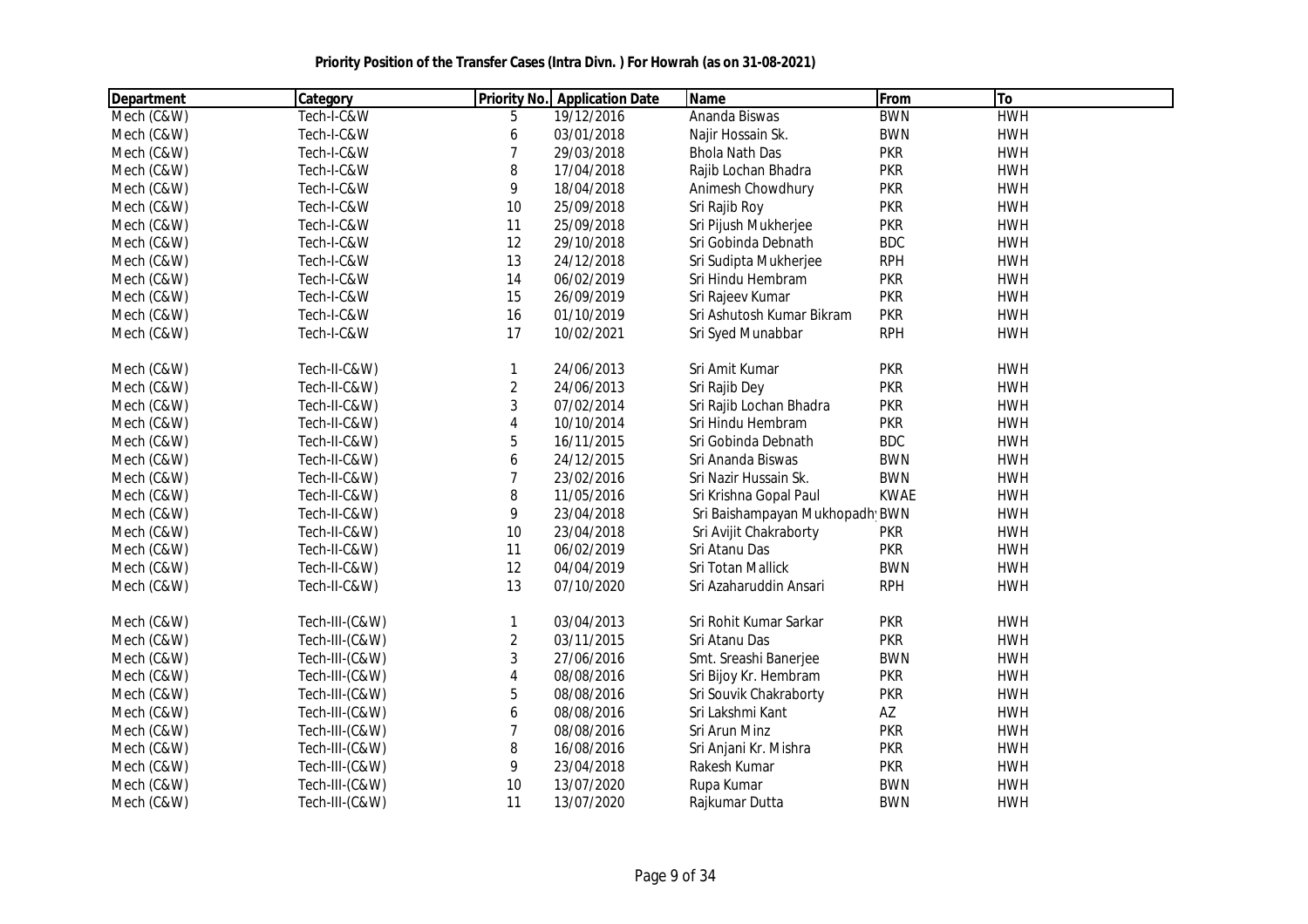| <b>Department</b>                   | <b>Category</b>             |                     | <b>Priority No. Application Date</b> | <b>Name</b>               | From         | To                       |
|-------------------------------------|-----------------------------|---------------------|--------------------------------------|---------------------------|--------------|--------------------------|
|                                     |                             |                     |                                      |                           |              |                          |
| <b>Department</b>                   | Category                    |                     | <b>Priority No. Application Date</b> | <b>Name</b>               | From         | To                       |
| Mech (C&W)                          | Sr. Tech(Fitter)            | -1                  | 18/03/2019                           | Sri Naba Kr. Bagdi        | <b>BWN</b>   | <b>HWH</b>               |
| Mech (C&W)                          | Sr. Tech(Welder)            | $\mathbf{1}$        | 07/01/2020                           | Sri Swapan Kumar Roy      | <b>PKR</b>   | <b>HWH</b>               |
| Mech (C&W)                          | WELDER-I(C&W)               | $\mathbf{1}$        | 18/04/2018                           | Sri Swapan Kr.Roy         | <b>PKR</b>   | <b>HWH</b>               |
| Mech (C&W)                          | WELDER-I(C&W)               | $\overline{2}$      | 01/11/2018                           | Sri Archan Prakash Biswas | <b>PKR</b>   | <b>HWH</b>               |
| Mech (C&W)                          | WELDER-II(C&W)              | $\mathbf{1}$        | 05/10/2015                           | Sri Sunil Kangari         | <b>PKR</b>   | <b>HWH</b>               |
| Mech (C&W)                          | WELDER-II(C&W)              | $\overline{2}$      | 28/01/2020                           | Sri Asit Kumar Pal        | <b>PKR</b>   | <b>HWH</b>               |
| Mech (C&W)                          | Welder-III (C&W)            | $\mathbf{1}$        | 20/04/2015                           | Sri Bablu Ghosh           | <b>PKR</b>   | <b>HWH</b>               |
| Mech (C&W)                          | Welder-III (C&W)            | $\overline{2}$      | 01/06/2015                           | Sri Asit Kr. Paul         | <b>PKR</b>   | <b>HWH</b>               |
| Mech(C&W)                           | Helper-II                   | $\mathbf{1}$        | 09/06/2016                           | Sri Muktesh Kumar         | <b>PKR</b>   | <b>HWH</b>               |
| Mech(C&W)                           | Helper-II                   | $\mathbf{1}$        | 25/06/2018                           | Sri Sukant Babu Shaw      | <b>BWN</b>   | <b>HWH</b>               |
| Mech(C&W)                           | Helper-II                   | 2                   | 01/08/2018                           | sri Sourav Das            | <b>PKR</b>   | <b>HWH</b>               |
| Mech(C&W)                           | Helper-II                   | 3                   | 01/08/2018                           | sri Sujoy Guria           | <b>PKR</b>   | <b>HWH</b>               |
| Mech(C&W)                           | Helper-II                   | 4                   | 13/09/2018                           | Sri Pradip Kr. Biswas     | <b>KWAE</b>  | SCW/HG                   |
| Mech(C&W)                           | Helper-II                   | 5                   | 13/09/2018                           | Sri Parul Hazea           | <b>KWAE</b>  | SCW/TKPR                 |
| Mech(C&W)                           | Helper-II                   | 6                   | 29/01/2019                           | Sri Suman Nandi           | <b>PKR</b>   | <b>HWH</b>               |
| Mech(C&W)                           | Helper-II                   | 7                   | 05/02/2019                           | Sri Uday Sankar Trivedi   | <b>BWN</b>   | <b>HWH</b>               |
|                                     |                             |                     |                                      |                           |              |                          |
| <b>Department</b>                   | Category                    | <b>Priority No.</b> | <b>Application Date</b>              | Name                      | From         | To                       |
| Mechanical(Ministerial)             | Mechanical (C&W) - Ch. OS / |                     | 29/03/2016                           | Somay Murmu               | SSE(C&W)/BWN | <b>HWH</b> area          |
|                                     | Ch. OS (C&T) in PM          |                     |                                      |                           |              |                          |
| Mechanical(C&W/Ministrial)Jr. Clerk |                             | 1                   | 25/01/2021                           | Pinku Kumar               | <b>PKR</b>   | <b>HWH</b>               |
| <b>Department</b>                   | Category                    | <b>Priority No.</b> | <b>Application Date</b>              | <b>Name</b>               | From         | To                       |
| Mechanical(Ministerial)             | Mechanical (Power) - OS /   | 2                   | 23/06/2003                           | Dhirendra Nath Tripathi   | MF/HWH       | SSE(L)/BMG or C&W deptt. |
|                                     | OS (C&T) in PM              |                     |                                      |                           |              | at HWH area              |
| Mechanical(Ministerial)             | Mechanical (Diesel)- OS     | 3                   | 05/07/2014                           | Tarun Kr. Das             | DME(D)/BMG   | DRM's Office/ HWH        |
| Mechanical(Ministerial)             | Mechanical (Power)-OS(C&T)  | $\overline{4}$      | 14/10/2014                           | Satya Narayan Mandal      | SSE(L)/AZ    | SSE(L)/HWH               |
| Mechanical(Ministerial)             | Mechanical (Diesel)-OS      | 5                   | 18/12/2017                           | Dibyendu Malakar          | DME(D)/BWN   | HWH / BDC                |
| <b>Department</b>                   | <b>Category</b>             |                     | <b>Priority No.</b> Application Date | Name                      | <b>From</b>  | To                       |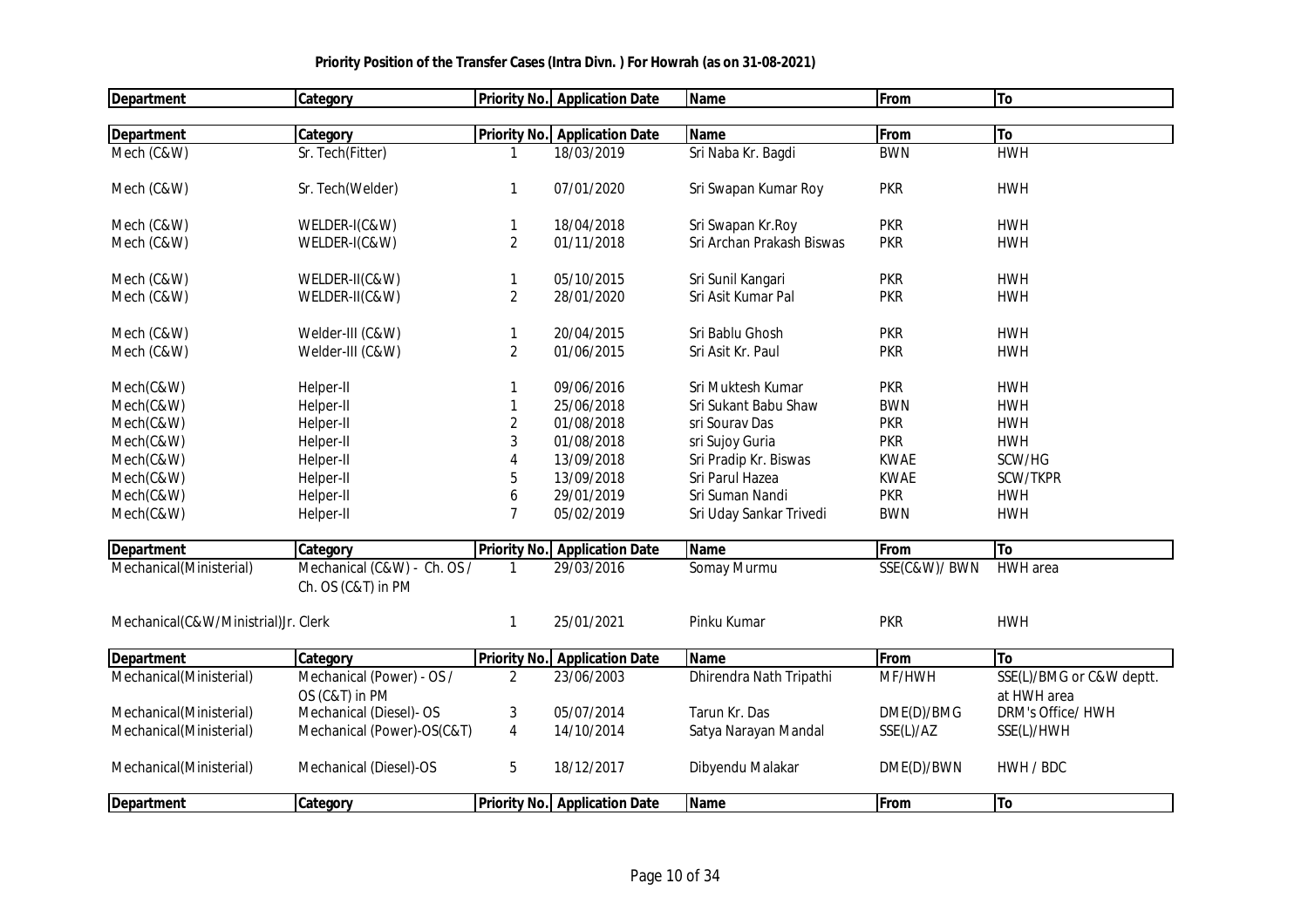| <b>Department</b>       | Category                  |                     | <b>Priority No. Application Date</b> | <b>Name</b>               | From         | To                       |
|-------------------------|---------------------------|---------------------|--------------------------------------|---------------------------|--------------|--------------------------|
| Mechanical(Ministerial) | Mechanical (Diesel) - Sr. | 1                   | 04/03/2013                           | Smt. Moli Majumdar        | DME(D)/BMG   | DRM's Office/ HWH or HQ/ |
|                         | Clerk in PM               |                     |                                      |                           |              | Kolkata                  |
| Mechanical(Ministerial) | Mechanical (C&W)/HWH -    | $\overline{2}$      | 24/01/2018                           | Rajdeep Das               | SSE(C&W)/BWN | HWH area                 |
|                         | Sr. Clerk in PM           |                     |                                      |                           |              |                          |
|                         |                           |                     |                                      |                           |              |                          |
| <b>Department</b>       | Category                  | <b>Priority No.</b> | <b>Application Date</b>              | <b>Name</b>               | From         | To                       |
| Elect.(Ministerial)     | Ch. OS                    | 1                   | 09/01/2014                           | Tapas Kr. Mukhopadhyay    | SSE/CS/BDC   | Elect. (TRD)/HWH         |
|                         |                           |                     |                                      |                           |              |                          |
| Elect.(Ministerial)     | <b>OS</b>                 | 1                   | 25/02/2020                           | Laxmi Sarkar              | SSE/TRD/DKAE | Elect. (TRD)/HWH         |
|                         |                           |                     |                                      |                           |              |                          |
| <b>Department</b>       | Category                  | <b>Priority No.</b> | <b>Application Date</b>              | <b>Name</b>               | From         | To                       |
| Operations              | Gds/Sr Goods Guard        | 1                   | 25/02/2013                           | Brajesh Kr Sinha          | <b>RPH</b>   | <b>HWH</b>               |
| Operations              | Gds/Sr Goods Guard        | 2                   | 25/02/2013                           | Kundan Kumar              | <b>RPH</b>   | BDC/HWH                  |
| Operations              | Gds/Sr Goods Guard        | 3                   | 25/02/2013                           | Jainendra kr Bhushan      | <b>RPH</b>   | BDC/HWH                  |
| Operations              | Gds/Sr Goods Guard        | 4                   | 14/03/2013                           | Naveen kumar              | <b>RPH</b>   | HWH/BDC                  |
| Operations              | Gds/Sr Goods Guard        | 5                   | 25/03/2013                           | Koushik Chowdhury         | <b>RPH</b>   | <b>HWH</b>               |
| Operations              | Gds/Sr Goods Guard        | 6                   | 25/03/2013                           | Asit Kr Sahoo             | <b>RPH</b>   | <b>HWH</b>               |
| Operations              | Gds/Sr Goods Guard        | $\overline{7}$      | 10/04/2013                           | Amarjeet Kumar            | <b>RPH</b>   | HWH/BDC                  |
| Operations              | Gds/Sr Goods Guard        | 8                   | 12/04/2013                           | <b>Tapas Biswas</b>       | <b>RPH</b>   | HWH/BDC                  |
| Operations              | Gds/Sr Goods Guard        | 9                   | 12/04/2013                           | <b>Tapas Sardar</b>       | <b>RPH</b>   | <b>BDC/HWH</b>           |
| Operations              | Gds/Sr Goods Guard        | 10                  | 12/04/2013                           | Koushik Mallick           | <b>RPH</b>   | <b>BDC/HWH</b>           |
| Operations              | <b>Gds/Sr Goods Guard</b> | 11                  | 12/04/2013                           | Prakash Ch Biswas         | <b>RPH</b>   | <b>BDC/HWH</b>           |
| <b>Operations</b>       | Gds/Sr Goods Guard        | 12                  | 24/04/2013                           | Arun kr Singh             | <b>BWN</b>   | <b>HWH</b>               |
| Operations              | Gds/Sr Goods Guard        | 13                  | 03/05/2013                           | Debaprasad Majumder       | <b>RPH</b>   | <b>HWH</b>               |
| Operations              | Gds/Sr Goods Guard        | 14                  | 27/05/2013                           | Santanu Biswas            | <b>BWN</b>   | <b>BDC/HWH</b>           |
| Operations              | Gds/Sr Goods Guard        | 15                  | 11/06/2013                           | Dinesh Prasad Sharma      | <b>RPH</b>   | <b>HWH</b>               |
| Operations              | Gds/Sr Goods Guard        | 16                  | 02/07/2013                           | Jeetendra kr Pandey       | <b>BWN</b>   | <b>BDC/HWH</b>           |
| Operations              | Gds/Sr Goods Guard        | 17                  | 12/07/2013                           | <b>Binod Paswan</b>       | <b>RPH</b>   | <b>HWH</b>               |
| Operations              | Gds/Sr Goods Guard        | 18                  | 12/07/2013                           | Dhanlal Sah               | <b>RPH</b>   | <b>HWH</b>               |
| Operations              | Gds/Sr Goods Guard        | 19                  | 12/07/2013                           | Anil kr Ray               | <b>RPH</b>   | <b>HWH</b>               |
| Operations              | Gds/Sr Goods Guard        | 20                  | 11/09/2013                           | <b>Ashok Palit</b>        | <b>BWN</b>   | <b>BDC/HWH</b>           |
| Operations              | Gds/Sr Goods Guard        | 21                  | 19/09/2013                           | Swami Vivekand            | <b>BWN</b>   | <b>BDC/HWH</b>           |
| Operations              | Gds/Sr Goods Guard        | 22                  | 20/09/2013                           | Krishna Kanta Halder      | <b>BWN</b>   | <b>BDC/HWH</b>           |
| Operations              | Gds/Sr Goods Guard        | 23                  | 20/09/2013                           | Shishir KumaR Roy         | <b>BWN</b>   | <b>BDC/HWH</b>           |
| Operations              | Gds/Sr Goods Guard        | 24                  | 30/09/2013                           | Animesh Chakraborty       | <b>BWN</b>   | <b>HWH</b>               |
| Operations              | Gds/Sr Goods Guard        | 25                  | 25/10/2013                           | Sohan Ram                 | <b>BWN</b>   | BDC/HWH                  |
| Operations              | Gds/Sr Goods Guard        | 26                  | 17/01/2014                           | Tushar Kanti Ghosh(ex-SM) | <b>RPH</b>   | BDC/HWH                  |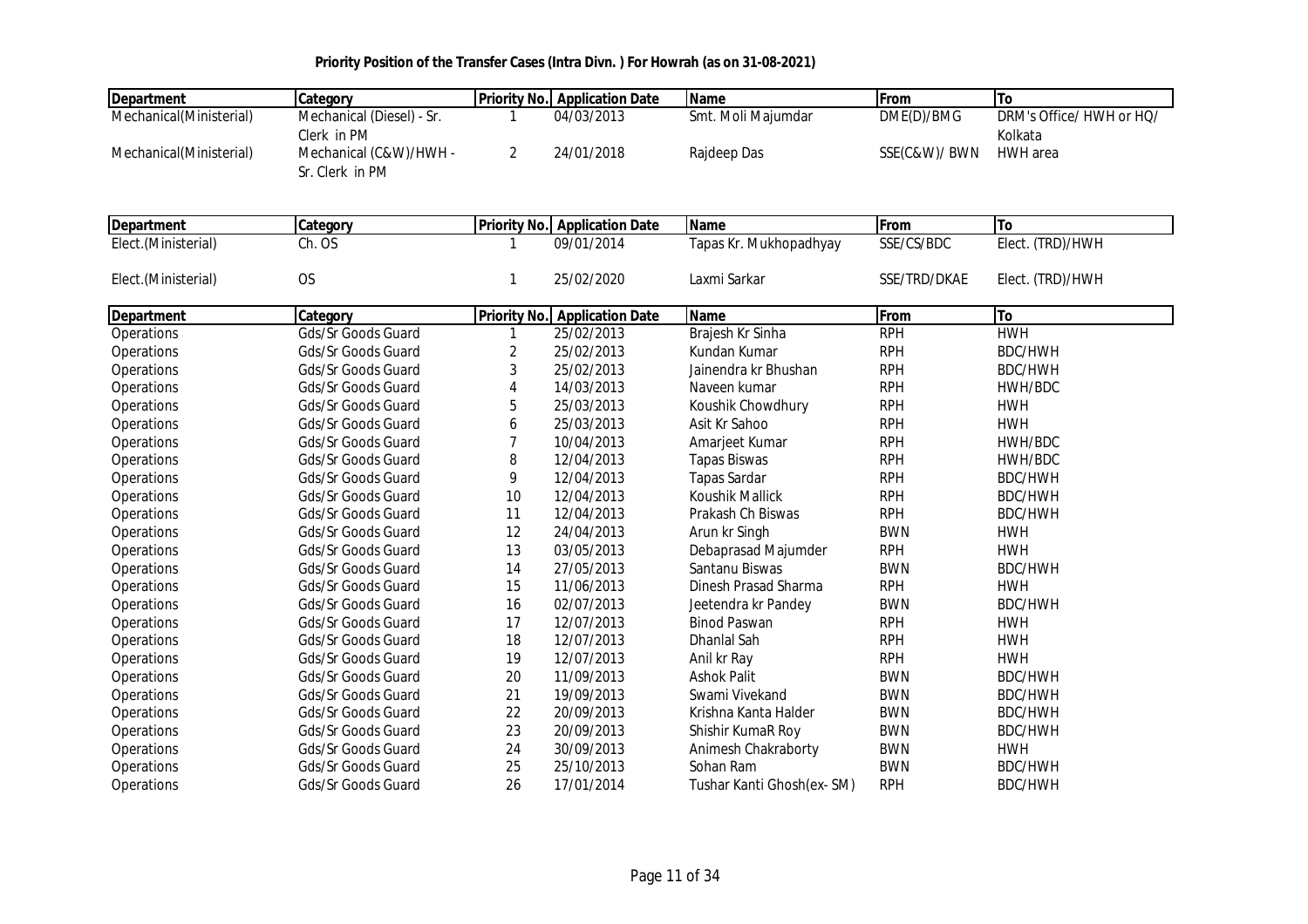| Department | Category                  |    | <b>Priority No.</b> Application Date | Name                      | From        | To             |  |
|------------|---------------------------|----|--------------------------------------|---------------------------|-------------|----------------|--|
| Operations | Gds/Sr Goods Guard        | 27 | 20/03/2014                           | Ramprabesh                | <b>BWN</b>  | <b>HWH</b>     |  |
| Operations | Gds/Sr Goods Guard        | 28 | 22/04/2014                           | Santosh Kumar             | <b>RPH</b>  | <b>BDC/HWH</b> |  |
| Operations | Gds/Sr Goods Guard        | 29 | 04/08/2014                           | Debabrata Ghosh           | <b>KWAE</b> | HWH/BDC        |  |
| Operations | Gds/Sr Goods Guard        | 30 | 25/08/2014                           | Buswajit Pramanik         | AZ          | <b>HWH</b>     |  |
| Operations | Gds/Sr Goods Guard        | 31 | 11/11/2014                           | Manish Kumar              | <b>RPH</b>  | <b>HWH</b>     |  |
| Operations | Gds/Sr Goods Guard        | 32 | 11/11/2014                           | Rajesh Ram                | <b>RPH</b>  | <b>HWH</b>     |  |
| Operations | Gds/Sr Goods Guard        | 33 | 29/12/2014                           | Nilmani Kumar Nirala      | <b>BWN</b>  | <b>HWH</b>     |  |
| Operations | Gds/Sr Goods Guard        | 34 | 29/12/2014                           | Tapan Kumar Majumder      | <b>BWN</b>  | <b>BDC/HWH</b> |  |
| Operations | Gds/Sr Goods Guard        | 35 | 14/05/2015                           | Mukesh Kumar              | <b>RPH</b>  | HWH/BDC        |  |
| Operations | Gds/Sr Goods Guard        | 36 | 08/12/2015                           | Debasish Dutta            | <b>RPH</b>  | HWH/BDC        |  |
| Operations | Gds/Sr Goods Guard        | 37 | 09/12/2015                           | Kamal Kant Kumar          | <b>RPH</b>  | <b>HWH</b>     |  |
| Operations | Gds/Sr Goods Guard        | 38 | 14/06/2016                           | Abhishek chatterjee       | <b>BWN</b>  | <b>BDC</b>     |  |
| Operations | Gds/Sr Goods Guard        | 39 | 08/07/2016                           | <b>Bijan Biswas</b>       | <b>BWN</b>  | <b>BDC/HWH</b> |  |
| Operations | Gds/Sr Goods Guard        | 40 | 09/07/2016                           | Uday Narayan              | <b>RPH</b>  | <b>HWH</b>     |  |
| Operations | Gds/Sr Goods Guard        | 41 | 02/08/2016                           | Dharmendra Kumar Yadav    | <b>PKR</b>  | <b>HWH</b>     |  |
| Operations | Gds/Sr Goods Guard        | 42 | 22/11/2016                           | Apurba Kr Ghosh           | <b>BWN</b>  | <b>HWH</b>     |  |
| Operations | Gds/Sr Goods Guard        | 43 | 29/12/2016                           | Avijit Banerjee           | <b>BWN</b>  | <b>HWH</b>     |  |
| Operations | Gds/Sr Goods Guard        | 44 | 29/12/2016                           | Meglal Sarkar             | <b>BWN</b>  | <b>HWH</b>     |  |
| Operations | Gds/Sr Goods Guard        | 45 | 13/01/2017                           | Ashley Johnathan Peterson | <b>BWN</b>  | <b>HWH</b>     |  |
| Operations | Gds/Sr Goods Guard        | 46 | 02/01/2017                           | Dipak Santra              | <b>BWN</b>  | <b>HWH</b>     |  |
| Operations | Gds/Sr Goods Guard        | 47 | 17/01/2017                           | Swapan Pal                | <b>BWN</b>  | <b>HWH</b>     |  |
| Operations | Gds/Sr Goods Guard        | 48 | 03/02/2017                           | <b>Binoy Topno</b>        | <b>RPH</b>  | HWH/BDC        |  |
| Operations | Gds/Sr Goods Guard        | 49 | 03/03/2017                           | Loknath Jaiswal           | <b>RPH</b>  | <b>HWH</b>     |  |
| Operations | Gds/Sr Goods Guard        | 50 | 25/05/2017                           | Paromita Dey              | <b>BWN</b>  | BDC/HWH        |  |
| Operations | Gds/Sr Goods Guard        | 51 | 10/08/2017                           | Samit Prasad              | <b>BWN</b>  | <b>HWH</b>     |  |
| Operations | Gds/Sr Goods Guard        | 52 | 14/08/2017                           | Sunil Kumar (00403789)    | <b>BWN</b>  | <b>HWH</b>     |  |
| Operations | Gds/Sr Goods Guard        | 53 | 16/08/2017                           | Tapas Chattopadhyay       | <b>BWN</b>  | <b>BDC/HWH</b> |  |
| Operations | Gds/Sr Goods Guard        | 54 | 17/08/2017                           | Biswanath Bariko          | <b>RPH</b>  | HWH/BDC        |  |
| Operations | Gds/Sr Goods Guard        | 55 | 01/09/2017                           | Susmita Chatterjee        | <b>BWN</b>  | <b>HWH</b>     |  |
| Operations | Gds/Sr Goods Guard        | 56 | 25/09/2017                           | Sujan Ranjan Sarkar       | <b>BWN</b>  | HWH/BDC        |  |
| Operations | Gds/Sr Goods Guard        | 57 | 09/10/2017                           | Shyam Sunar Kar           | <b>RPH</b>  | <b>HWH</b>     |  |
| Operations | Gds/Sr Goods Guard        | 58 | 09/10/2017                           | Bajrangbali               | <b>RPH</b>  | <b>HWH</b>     |  |
| Operations | Gds/Sr Goods Guard        | 59 | 09/10/2017                           | Tapas Bera                | <b>RPH</b>  | <b>HWH</b>     |  |
| Operations | Gds/Sr Goods Guard        | 60 | 13/10/2017                           | Amar Sarkar               | <b>BWN</b>  | <b>HWH</b>     |  |
| Operations | <b>Gds/Sr Goods Guard</b> | 61 | 16/10/2017                           | Sudhanya Mallick          | <b>BWN</b>  | <b>HWH</b>     |  |
| Operations | Gds/Sr Goods Guard        | 62 | 16/10/2017                           | Sankar kuamr Gayen        | <b>BWN</b>  | <b>HWH</b>     |  |
| Operations | Gds/Sr Goods Guard        | 63 | 24/10/2017                           | Mrinal Kumar              | <b>RPH</b>  | <b>HWH</b>     |  |
| Operations | Gds/Sr Goods Guard        | 64 | 24/10/2017                           | Sandip kr Mondal          | <b>RPH</b>  | <b>HWH</b>     |  |
| Operations | Gds/Sr Goods Guard        | 65 | 24/10/2017                           | Vicky Kumar               | <b>RPH</b>  | <b>HWH</b>     |  |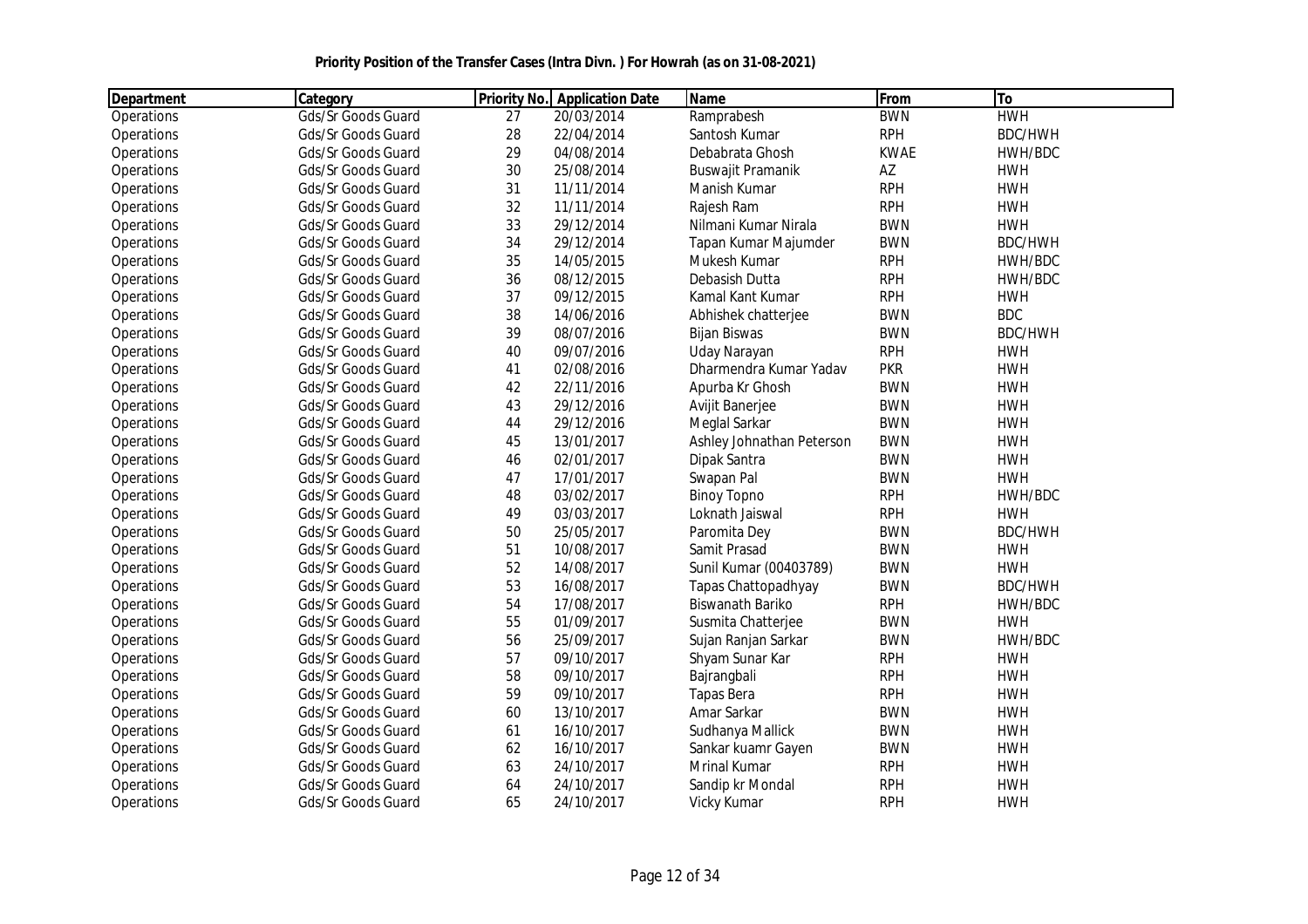| <b>Department</b> | Category               | <b>Priority No.</b> | <b>Application Date</b>  | <b>Name</b>             | From               | To                           |
|-------------------|------------------------|---------------------|--------------------------|-------------------------|--------------------|------------------------------|
| Operations        | Gds/Sr Goods Guard     | 66                  | 24/10/2017               | Manoj Kumar             | <b>RPH</b>         | <b>HWH</b>                   |
| Operations        | Gds/Sr Goods Guard     | 67                  | 24/10/2017               | <b>Bikash Kumar</b>     | <b>RPH</b>         | <b>HWH</b>                   |
| Department        | Category               | <b>Priority No.</b> | <b>Application Date</b>  | <b>Name</b>             | From               | <b>To</b>                    |
| Operations        | Dy.CYM                 | 1                   | 28/03/2015               | Tapas Chattopadhyay     | <b>TKPR</b>        | Engg.CNL                     |
|                   |                        |                     |                          |                         |                    |                              |
| Operations        | <b>SM</b>              | 1                   | 26/09/2011               | Vinay Kumar Gupta       | <b>RIS</b>         | E.Relief. HWH                |
| Operations        | <b>SM</b>              | $\overline{2}$      | 18/11/2011               | Nitish Ch. Roy          | <b>BTNG</b>        | Time table, Coaching Sec, FP |
|                   |                        |                     |                          |                         |                    |                              |
| Operations        | <b>SM</b><br><b>SM</b> | 3                   | 25/01/2014<br>26/02/2014 | Ardhendu Samanta        | SOAE<br><b>SLG</b> | HWH/ Shorting YD HWH         |
| Operations        |                        | 4                   |                          | Nageshwar Paswan        |                    | Traffic Inspector            |
| <b>Operations</b> | <b>SM</b>              | 5                   | 28/03/2014               | Sita Ram Prasad         | <b>PRAE</b>        | HWH/BDC                      |
| <b>Operations</b> | <b>SM</b>              | 6                   | 23/07/2014               | Rajeev Ranjan           | <b>GHLE</b>        | <b>HWH</b>                   |
| Operations        | <b>SM</b>              | $\overline{7}$      | 14/11/2014               | Ravi Raj Kumar          | <b>JOX</b>         | HWH/HWH area                 |
| Operations        | <b>SM</b>              | 8                   | 21/11/2014               | Jibesh Kumar Baral      | <b>JOX</b>         | HWH/Nearer HWH               |
| Operations        | <b>SM</b>              | 9                   | 07/01/2015               | Mukesh Kumar Singh      | <b>RPH</b>         | HWH-BDC sec                  |
| Operations        | <b>SM</b>              | 10                  | 15/01/2015               | Ajit Kumar Parui        | <b>JOX</b>         | <b>HWH</b>                   |
| Operations        | <b>SM</b>              | 11                  | 21/01/2015               | Sumita Laha             | <b>MYM</b>         | HWH-BDC sec                  |
| Operations        | <b>SM</b>              | 12                  | 28/01/2015               | Ajeet kumar             | <b>HPL</b>         | HWH-SRP sec                  |
| Operations        | <b>SM</b>              | 13                  | 04/02/2015               | Swapan Adhikary         | <b>BWN</b>         | HWH area                     |
| Operations        | <b>SM</b>              | 14                  | 19/02/2015               | Moumita Roy             | <b>PTAE</b>        | HWH-BDC sec                  |
| Operations        | <b>SM</b>              | 15                  | 04/03/2015               | Jaydip Chakraborty      | <b>BOI</b>         | HWH-BDC sec                  |
| Operations        | <b>SM</b>              | 16                  | 25/03/2015               | Abhimanyu Mitra         | <b>GRAE</b>        | HWH-BDC sec, TAK-DEH         |
| Operations        | <b>SM</b>              | 17                  | 28/03/2015               | Saumitra Nath           | <b>BRPA</b>        | <b>HWH</b>                   |
| Operations        | <b>SM</b>              | 18                  | 10/04/2015               | Himangsu Biswas         | LLH                | <b>HWH</b>                   |
| Operations        | <b>SM</b>              | 19                  | 18/05/2015               | Mithun Chakraborty      | <b>MYM</b>         | HWH-SRP sec                  |
| Operations        | <b>SM</b>              | 20                  | 28/05/2015               | <b>Bikash Ch Halder</b> | CDAE               | HWH-BDC, HWH-Belanagar       |
| Operations        | <b>SM</b>              | 21                  | 18/06/2015               | Suman Nunia             | <b>KLP</b>         | HWH-BDC                      |
| Operations        | <b>SM</b>              | 22                  | 30/07/2015               | Aniruddha Nag           | GRAE               | HWH-BDC                      |
| Operations        | <b>SM</b>              | 23                  | 24/08/2015               | Joydeep Banerjee        | <b>JOX</b>         | HWH, KOG                     |
| Operations        | <b>SM</b>              | 24                  | 11/01/2016               | Dilip Kr Mandal         | PDA                | HWH-BDC                      |
| Operations        | <b>SM</b>              | 25                  | 25/01/2016               | S.K.Shaw                | <b>BRPA</b>        | HWH-BDC                      |
| Operations        | <b>SM</b>              | 26                  | 02/02/2016               | Tanushree Mukherjee     | <b>JRAE</b>        | <b>HWH</b>                   |
| Operations        | <b>SM</b>              | 27                  | 19/02/2016               | Shankar Kr Biswas       | <b>HPL</b>         | <b>HWH</b>                   |
| Operations        | <b>SM</b>              | 28                  | 19/02/2016               | Mahboob Ansari          | <b>BOI</b>         | HWH-BDC                      |
| Operations        | <b>SM</b>              | 29                  | 23/02/2016               | Sahali Sarkar           | <b>HWH</b>         | SYDL, HG                     |
| Operations        | <b>SM</b>              | 30                  | 25/02/2016               | Tijmohan Bhagat         | <b>NKL</b>         | <b>HWH-SHE</b>               |
|                   |                        |                     |                          |                         |                    |                              |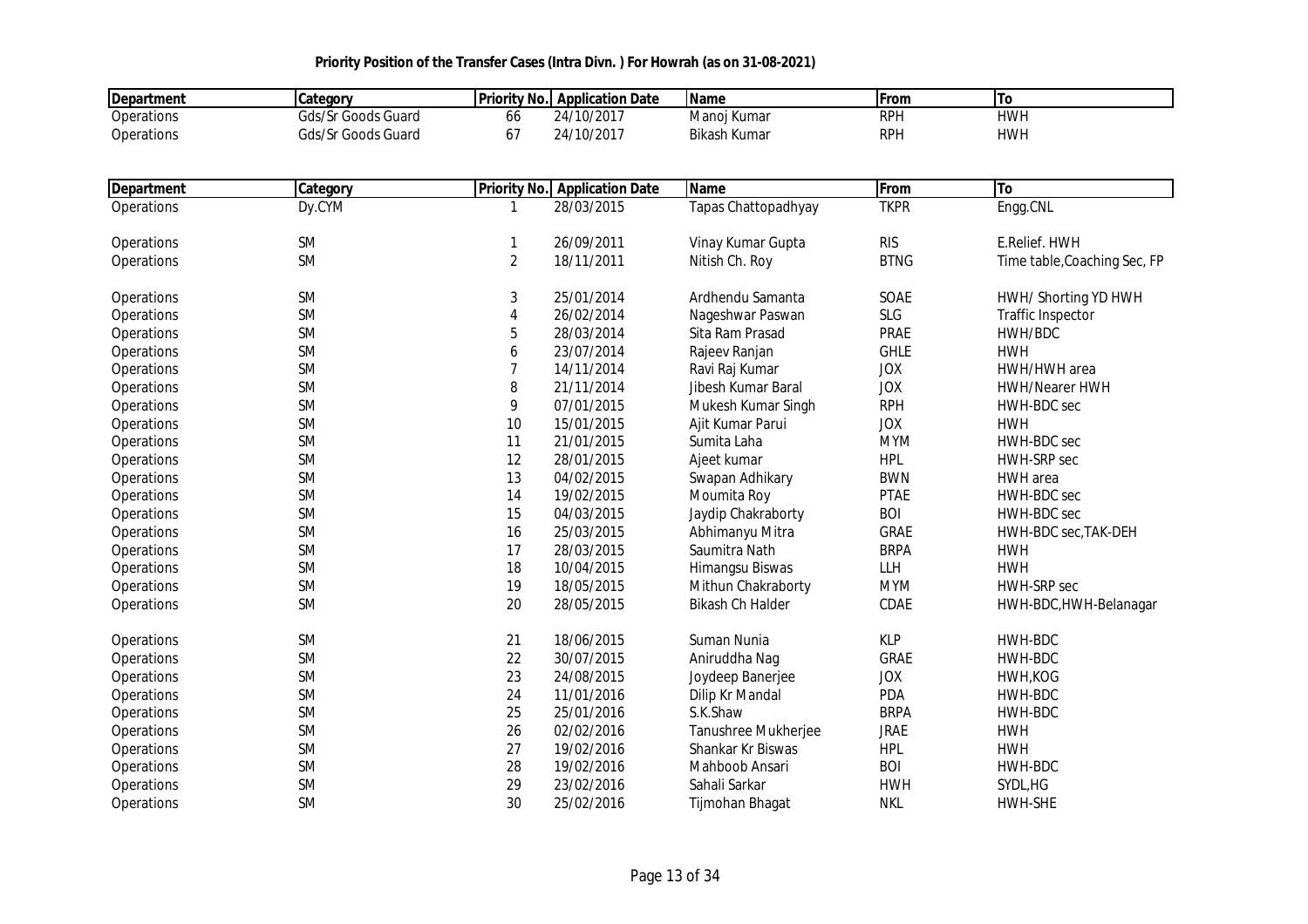| Department        | Category  | <b>Priority No.</b> | <b>Application Date</b> | <b>Name</b>          | From        | To                           |
|-------------------|-----------|---------------------|-------------------------|----------------------|-------------|------------------------------|
| <b>Operations</b> | <b>SM</b> | 31                  | 07/03/2016              | Soumya Suddha Das    | <b>KWAE</b> | <b>HWH-TBAE</b>              |
| Operations        | <b>SM</b> | 32                  | 17/05/2016              | Sukumar Das          | <b>TLO</b>  | <b>HWH</b>                   |
| Operations        | <b>SM</b> | 33                  | 17/05/2016              | P.S.Kundu            | CDAE        | HWH-BDC & BZL                |
| Operations        | <b>SM</b> | 34                  | 07/06/2016              | Aloke Das            | <b>SKG</b>  | HWH-BDC                      |
| Operations        | <b>SM</b> | 35                  | 08/06/2016              | Sanchari Chakraborty | <b>DHAE</b> | HWH-TBAE                     |
| Operations        | <b>SM</b> | 36                  | 21/07/2016              | Anmol Toppo          | <b>BRPA</b> | HG                           |
| Operations        | <b>SM</b> | 37                  | 01/08/2016              | P.C.Srivastava       | <b>MSAE</b> | HWH-LLH                      |
| Operations        | <b>SM</b> | 38                  | 10/08/2016              | Vivek Kumar          | SALE        | HWH-BDC                      |
| Operations        | <b>SM</b> | 39                  | 10/08/2016              | Dumbi Bodra          | SALE        | HWH-BDC                      |
| Operations        | <b>SM</b> | 40                  | 11/08/2016              | Baidyanath Dey*      | <b>RSLR</b> | HWH-BDC                      |
| Operations        | <b>SM</b> | 41                  | 02/09/2016              | Manika Maharaj       | <b>GRP</b>  | HWH area                     |
| Operations        | <b>SM</b> | 42                  | 02/09/2016              | Samir Kr Sarkar      | SAME        | <b>HWH</b>                   |
| Operations        | <b>SM</b> | 43                  | 22/11/2016              | Tejnarayan Singh     | <b>JRAE</b> | HWH-BDC-KQU                  |
| Operations        | <b>SM</b> | 44                  | 22/11/2016              | <b>Avishek Mitra</b> | <b>RSLR</b> | Control                      |
| Operations        | <b>SM</b> | 45                  | 06/12/2016              | Gopesh Ch Dutta      | <b>DHAE</b> | Control                      |
| Operations        | <b>SM</b> | 46                  | 06/12/2016              | Dipak Kr Singh       | <b>RSLR</b> | control                      |
| Operations        | <b>SM</b> | 47                  | 13/01/2017              | K. Chatterjee        | AZ          | Control                      |
| Operations        | <b>SM</b> | 48                  | 15/02/2017              | Pabitra Mandi        | <b>GRAE</b> | <b>HWH</b>                   |
| Operations        | <b>SM</b> | 49                  | 12/04/2017              | Poushali Roy         | <b>JOX</b>  | <b>HWH-SHE</b>               |
| Operations        | <b>SM</b> | 50                  | 05/05/2017              | Amit kr Biswas       | <b>BAHW</b> | TI of HWH, SHE, TAK &        |
|                   |           |                     |                         |                      |             | tag.LLH                      |
| Operations        | <b>SM</b> | 51                  | 06/07/2017              | Sandip Das           | <b>RSLR</b> | HWH-TBAE                     |
| Operations        | <b>SM</b> | 52                  | 17/07/2017              | Pradip Ray Sarkar    | <b>BWN</b>  | <b>HWH</b>                   |
| Operations        | <b>SM</b> | 53                  | 21/07/2017              | Shambhunath Prasad   | SDI         | TI-MPP, Sanitation, TI under |
|                   |           |                     |                         |                      |             | Stn Dir,                     |
| Operations        | <b>SM</b> | 54                  | 02/08/2017              | Abhishek Kumar*      | <b>TYAE</b> | <b>TKP</b>                   |
| Operations        | <b>SM</b> | 55                  | 14/08/2017              | Shiv Shankar Kumar   | <b>BWN</b>  | HG                           |
| Operations        | <b>SM</b> | 56                  | 07/09/2017              | Amitava Sarkar       | <b>PRGR</b> | HWH-HYG                      |
| Operations        | <b>SM</b> | 57                  | 13/10/2017              | Md.Bakbul Alam Khan  | <b>CTR</b>  | <b>HWH</b>                   |
| Operations        | <b>SM</b> | 58                  | 21/11/2017              | Dinesh Kr Naskar     | <b>BMAE</b> | <b>HWH</b>                   |
| Operations        | <b>SM</b> | 59                  | 21/11/2017              | Vinay Kr Gupta       | <b>RIS</b>  | E.Relief                     |
| Operations        | <b>SM</b> | 60                  | 07/12/2017              | Amrita Chowdhury     | <b>DKAE</b> | <b>HWH</b>                   |
| Operations        | <b>SM</b> | 61                  | 11/01/2018              | Manas Kumar Sani     | KAN         | Remodelling/HWH              |
| Operations        | <b>SM</b> | 62                  | 13/03/2018              | Gagan Lal            | <b>JOX</b>  | <b>HWH</b>                   |
| Operations        | <b>SM</b> | 63                  | 11/05/2018              | <b>Shlok Kumar</b>   | <b>WN</b>   | <b>HWH</b>                   |
| Operations        | <b>SM</b> | 64                  | 11/06/2018              | Prakash Sarkar       | <b>GNND</b> | HWH/Control                  |
| Operations        | <b>SM</b> | 65                  | 24/07/2018              | R.K.CHAUDHARY        | <b>PKR</b>  | <b>HWH</b>                   |
| Operations        | <b>SM</b> | 66                  | 16/08/2018              | <b>B.P.Singh</b>     | <b>GMAN</b> | <b>HWH</b>                   |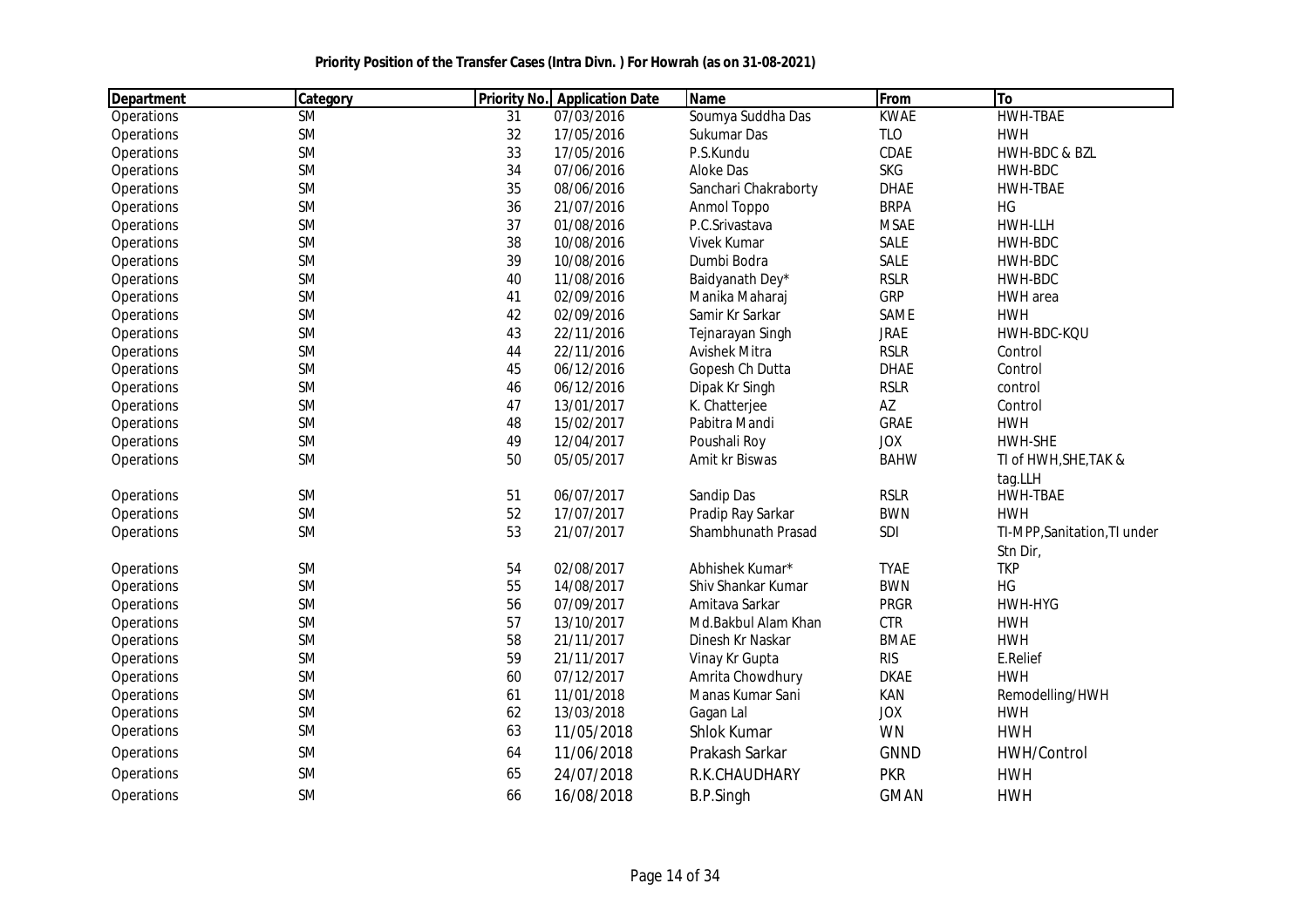| Department | Category  | <b>Priority No.</b> | <b>Application Date</b> | <b>Name</b>          | From        | To               |
|------------|-----------|---------------------|-------------------------|----------------------|-------------|------------------|
| Operations | <b>SM</b> | 67                  | 23/08/2018              | Sandeep Kumar        | <b>GRP</b>  | <b>HWH</b>       |
| Operations | <b>SM</b> | 68                  | 28/08/2018              | Md Bakbul Alam Khan  | <b>CTR</b>  | TI/HWH Stn       |
| Operations | <b>SM</b> | 69                  | 10/09/2018              | Vijay Kr Shukla      | <b>RJG</b>  | <b>HWH Stn</b>   |
| Operations | <b>SM</b> | 70                  | 13/09/2018              | Niranjan Kr Sinha    | <b>TPF</b>  | HWH area         |
| Operations | <b>SM</b> | 71                  | 03/10/2018              | S.S.Mukherjee        | <b>JOX</b>  | <b>HWH</b>       |
| Operations | <b>SM</b> | 72                  | 12/10/2018              | Avijit Bark          | CRAE        | <b>HWH</b>       |
| Operations | <b>SM</b> | 73                  | 26/10/2018              | Kalindra Kr Roy      | CDAE        | <b>HWH</b>       |
| Operations | <b>SM</b> | 74                  | 29/10/2018              | Meraj Habib Rezwani  | <b>BRPA</b> | <b>HWH</b>       |
| Operations | <b>SM</b> | 75                  | 30/10/2018              | Alaka Datta          | KQU         | <b>HWH</b>       |
| Operations | <b>SM</b> | 76                  | 20/11/2018              | K.Chatterjee         | AZ          | <b>HWH</b>       |
| Operations | <b>SM</b> | 77                  | 20/11/2018              | S.K.Modak            | <b>BMAE</b> | HG               |
| Operations | <b>SM</b> | 78                  | 22/11/2018              | Mitali Malakar       | <b>JOX</b>  | HWH area         |
| Operations | <b>SM</b> | 79                  | 13/12/2018              | Sashikant Kumar      | <b>DHAE</b> | HWH area         |
| Operations | <b>SM</b> | 80                  | 13/12/2018              | Upasana Nandi        | <b>BMAE</b> | HG               |
| Operations | <b>SM</b> | 81                  | 13/12/2018              | Suchita Bhattacharya | CDAE        | HG               |
| Operations | <b>SM</b> | 82                  | 27/12/2018              | Mehboob Rehman       | <b>DBP</b>  | HWH area         |
| Operations | <b>SM</b> | 83                  | 27/12/2018              | Somnath Auddy        | <b>BMAE</b> | HG               |
| Operations | <b>SM</b> | 84                  | 27/12/2018              | <b>Pintu Mondal</b>  | <b>BMAE</b> | <b>HG</b>        |
| Operations | <b>SM</b> | 85                  | 21/01/2019              | Ashok Kumar          | <b>SDLE</b> | <b>HWH</b>       |
| Operations | <b>SM</b> | 86                  | 21/01/2019              | Sanjay Kr Sharma     | PDA         | <b>HWH</b>       |
| Operations | <b>SM</b> | 87                  | 01/02/2019              | Avijit Barik         | CRAE        | <b>HWH</b>       |
| Operations | <b>SM</b> | 88                  | 15/02/2019              | Biswajit Saha        | CCL(W)      | HG               |
| Operations | <b>SM</b> | 89                  | 08/02/2019              | Chhotu Ram           | <b>KHN</b>  | HWH(Remodelling) |
| Operations | <b>SM</b> | 90                  | 15/02/2019              | Swarup Dey           | KQU         | <b>HWH</b>       |
| Operations | <b>SM</b> | 91                  | 12/03/2019              | Anupam Chakraborty   | <b>PCQ</b>  | <b>HWH Stn</b>   |

| Department        | Category        |   | <b>Priority No. Application Date</b> | <b>Name</b>          | <b>IFrom</b> | ΙTο                 |
|-------------------|-----------------|---|--------------------------------------|----------------------|--------------|---------------------|
| <b>Operations</b> | <b>Shuntman</b> |   | 26/12/2013                           | DURGA PRASAD         | <b>RPH</b>   | BDC to HWH          |
| <b>Operations</b> | <b>Shuntman</b> |   | 22/01/2014                           | PRASANTA BISWAS      | <b>PKR</b>   | BDC to HWH          |
| <b>Operations</b> | <b>Shuntman</b> |   | 24/01/2014                           | <b>PULAK MALIK</b>   | <b>PKR</b>   | BWN/KWAE            |
| Operations        | <b>Shuntman</b> |   | 27/01/2014                           | NIRAB MISTRY         | <b>RPH</b>   | HWH, JOX, LLH, DKAE |
| Operations        | Shuntman        |   | 28/01/2014                           | DIBYENDU DAS         | <b>PKR</b>   | NDAE, HWH, BDC, BWN |
| <b>Operations</b> | <b>Shuntman</b> | 6 | 28/01/2014                           | <b>GOURAB SARKAR</b> | <b>PKR</b>   | HWH to BDC          |
| <b>Operations</b> | <b>Shuntman</b> |   | 06/03/2014                           | <b>BHOLA YADAV</b>   | <b>PKR</b>   | SS/HWH              |
| <b>Operations</b> | <b>Shuntman</b> |   | 19/03/2014                           | <b>TAPAS BISWAS</b>  | <b>PKR</b>   | HWH to BDC or KWAE  |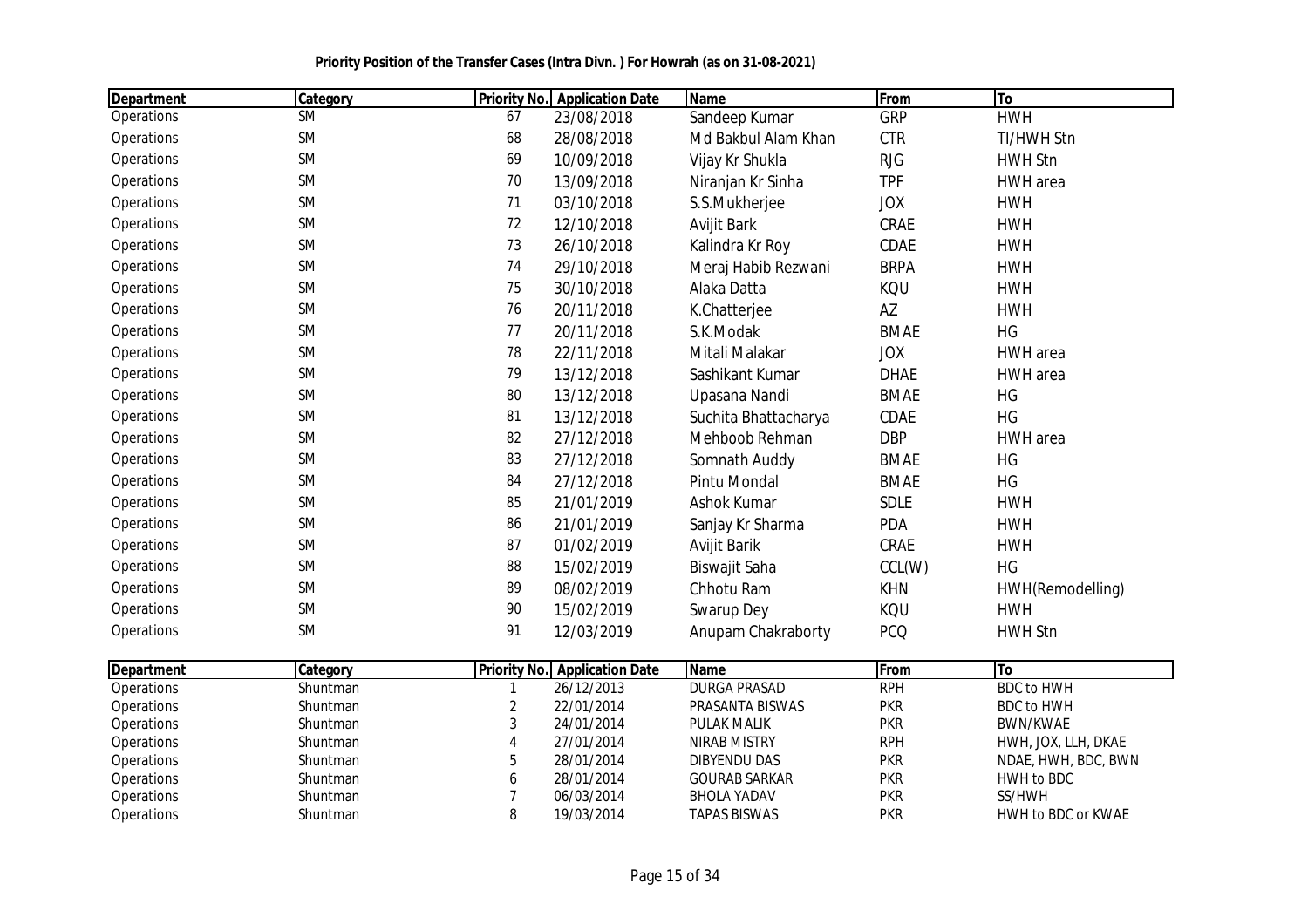| <b>Department</b> | <b>Category</b> |    | <b>Priority No. Application Date</b> | <b>Name</b>           | From        | To                     |
|-------------------|-----------------|----|--------------------------------------|-----------------------|-------------|------------------------|
| Operations        | Shuntman        | 9  | 19/03/2014                           | ANANDA BISWAS         | <b>PKR</b>  | HWH to BDC             |
| Operations        | Shuntman        | 10 | 02/04/2014                           | <b>RAJU SUTRADHAR</b> | <b>PKR</b>  | HWH to BDC             |
| <b>Operations</b> | Shuntman        | 11 | 02/04/2014                           | DEBASISH SINGHA       | <b>PKR</b>  | HWH to BDC             |
| Operations        | Shuntman        | 12 | 04/04/2014                           | MANGAL KUMAR YADAV    | <b>PKR</b>  | <b>BDC to HWH</b>      |
| Operations        | Shuntman        | 13 | 23/04/2014                           | <b>GOUTAM BISWAS</b>  | <b>RJG</b>  | HWH to BDC             |
| Operations        | Shuntman        | 14 | 23/04/2014                           | <b>TAPAN ROY</b>      | <b>RJG</b>  | HWH to BDC             |
| Operations        | Shuntman        | 15 | 26/09/2014                           | PRAMOD KUMAR MANDAL   | <b>RJG</b>  | HWH to BDC, BDC to BWN |
| Operations        | Shuntman        | 16 | 12/02/2016                           | NIRAMAL CHANDRA ROY   | <b>DKAE</b> | HWH                    |
| <b>Operations</b> | Shuntman        | 17 | 01/04/2016                           | <b>DIPAK SOREN</b>    | <b>PKR</b>  | HWH/BDC                |
| Operations        | Shuntman        | 18 | 27/06/2016                           | MUNNA PRASAD KAHAR    | <b>DKAE</b> | <b>HWH</b>             |
| Operations        | Shuntman        | 19 | 28/07/2016                           | <b>ANIMESH MANDAL</b> | <b>JOX</b>  | <b>HWH</b>             |
| <b>Operations</b> | Shuntman        | 20 | 20/10/2016                           | PAWAN KUMAR PASWAN    | <b>DKAE</b> | TI(M)/HBC/HWH          |
| Operations        | Shuntman        | 21 | 04/04/2017                           | RAJ KISHOR PANDEY     | <b>BDC</b>  | <b>HWH</b>             |
| Operations        | Shuntman        | 22 | 06/09/2017                           | <b>SAMIT DEY</b>      | <b>DKAE</b> | CYM/HG                 |
| Operations        | Shuntman        | 23 | 12/09/2017                           | KUNDAN KUMAR          | <b>RJG</b>  | <b>BWN to HWH</b>      |

| Department | <b>Categor</b>         | <b>Priority No.</b> | <b>Application Date</b>   | <b>Name</b>                         | <b>From</b> | - 10 |
|------------|------------------------|---------------------|---------------------------|-------------------------------------|-------------|------|
| Operations | ∧ttar<br>าdent<br>וסור |                     | /2018<br>$\sim$<br>11 I L | .<br>าa Khatun<br>Amen <sup>.</sup> | NDAL        | HWI  |

| Department        | Category | <b>Priority No.</b> | <b>Application Date</b> | <b>Name</b>             | From        | To               |
|-------------------|----------|---------------------|-------------------------|-------------------------|-------------|------------------|
| Operations        | Porter   |                     | 19/02/2013              | Mousumi Chakroborty     | LLH         | CYM/HG           |
| Operations        | Porter   |                     | 05/03/2014              | <b>ANAJAN PAUL</b>      | SHE/SRO     | <b>HWH</b>       |
| Operations        | Porter   | 3                   | 05/01/2015              | RABI RANJAN KUMAR       | BDS/G/HWH   | CRI-G/HWH        |
| <b>Operations</b> | Porter   | 4                   | 15/12/2015              | <b>SANTOSH SINGH</b>    | SHE/SRO     | <b>HWH</b>       |
| <b>Operations</b> | Porter   | 5                   | 26/02/2016              | Sri. Ravi Shankar Kumar | <b>GRP</b>  | <b>HWH</b>       |
| Operations        | Porter   | 6                   | 08/03/2016              | Sri. Sasanka Biswas     | <b>JOX</b>  | <b>HWH</b>       |
| Operations        | Porter   |                     | 14/03/2016              | Sri. Pritam Mondal      | <b>CDAE</b> | <b>HWH Area</b>  |
| Operations        | Porter   | 8                   | 30/03/2016              | Sri. Debasis Nath       | <b>JOX</b>  | <b>HWH</b>       |
| Operations        | Porter   | 9                   | 13/04/2016              | Sri. Arkojeet Paul      | <b>JOX</b>  | <b>HWH</b>       |
| <b>Operations</b> | Porter   | 10                  | 13/04/2016              | Sri. Asis Mukherjee     | ADST        | <b>HWH</b>       |
| <b>Operations</b> | Porter   | 11                  | 13/04/2016              | Sri. Babu Naiya         | LLH         | <b>HWH</b>       |
| Operations        | Porter   | 12                  | 03/05/2016              | Sri. Moloy Kr. Roy      | <b>BOI</b>  | HWH, DKAE or JOX |
| Operations        | Porter   | 13                  | 12/05/2016              | Vikash Kumar            | AMP         | HWH-BDC          |
| Operations        | Porter   | 14                  | 30/05/2016              | Jayjit Sen              | <b>BRPA</b> | HWH, SYAE & HG   |
| Operations        | Porter   | 15                  | 02/06/2016              | Smt. Rumi Das           | <b>BWN</b>  | <b>HWH</b>       |
| Operations        | Porter   | 16                  | 15/06/2016              | Sri Raju Halder         | <b>BEQ</b>  | <b>HWH</b>       |
| <b>Operations</b> | Porter   | 17                  | 30/06/2016              | Sri. Sant Ram           | <b>BLY</b>  | <b>HWH</b>       |
| <b>Operations</b> | Porter   | 18                  | 18/07/2016              | Smt. Mithu Roy          | <b>DKAE</b> | <b>HWH</b>       |
| <b>Operations</b> | Porter   | 19                  | 17/08/2016              | Tarak Goswami           | TI/M/I/HWH  | <b>HWH</b>       |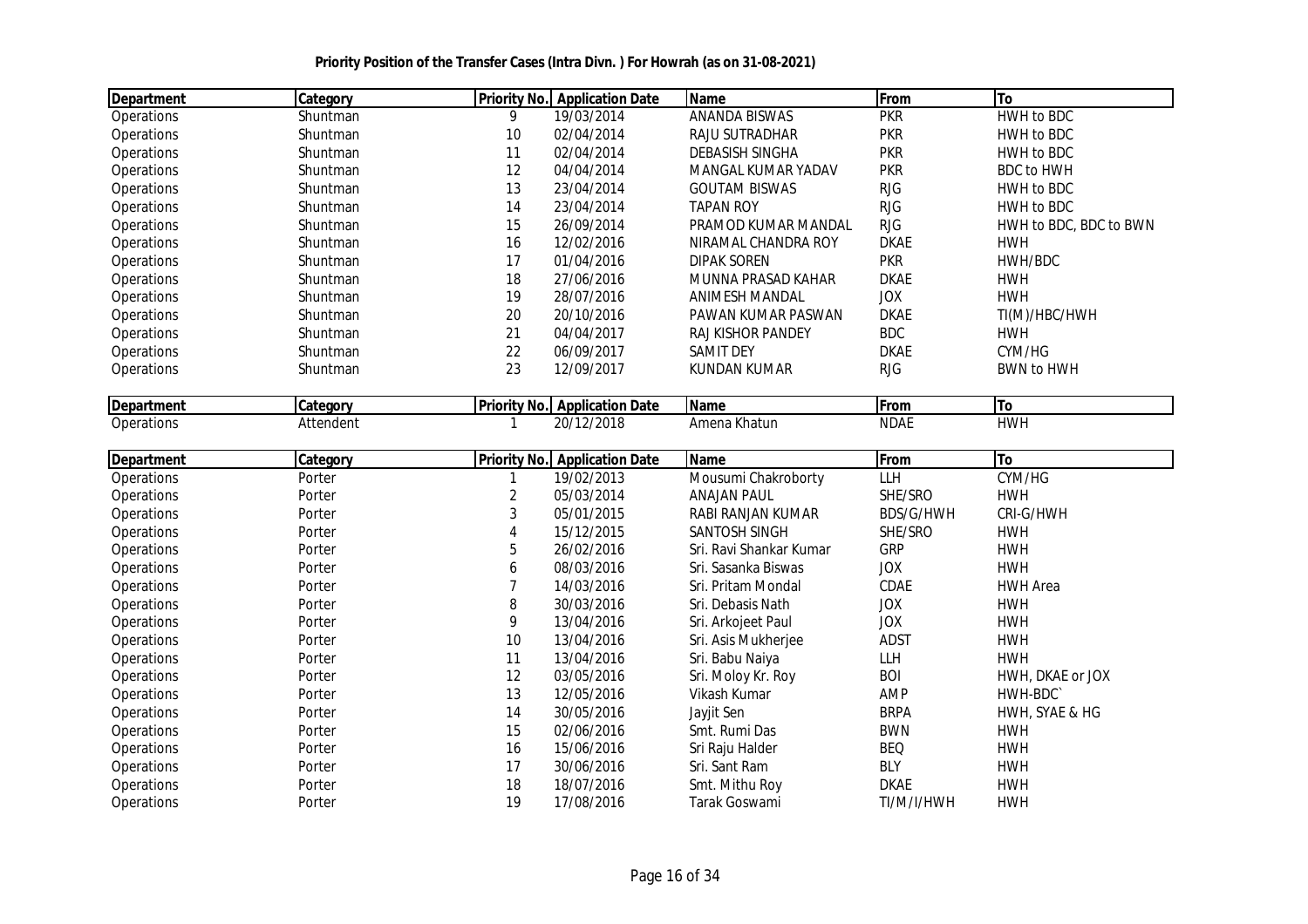| Department | Category |    | <b>Priority No.</b> Application Date | Name                     | <b>From</b> | <b>To</b>              |
|------------|----------|----|--------------------------------------|--------------------------|-------------|------------------------|
| Operations | Porter   | 20 | 17/08/2016                           | Basant Kr. Singh         | KOG         | <b>HWH</b>             |
| Operations | Porter   | 21 | 19/08/2016                           | Rajesh Pal               | KOG         | <b>HWH</b>             |
| Operations | Porter   | 22 | 30/08/2016                           | Ajoy Hela                | <b>DKAE</b> | <b>HWH</b>             |
| Operations | Porter   | 23 | 19/09/2016                           | Indrajit Kr. Singh       | <b>TLO</b>  | HWH-BDC                |
| Operations | Porter   | 24 | 03/10/2016                           | Konika De Kundu          | <b>TAK</b>  | HWH, including TAK Br. |
| Operations | Porter   | 25 | 29/12/2016                           | Sanjay Kr. Paswan        | <b>PKR</b>  | HWH/LLH                |
| Operations | Porter   | 26 | 30/12/2016                           | Mantu Kr. Yadav          | LR/TI/m/HBC | <b>HWH</b>             |
| Operations | Porter   | 27 | 02/01/2017                           | Bhaba Shankar Maity      | <b>DHAE</b> | <b>HWH</b>             |
| Operations | Porter   | 28 | 12/04/2017                           | Jayanti Karmakar         | <b>JOX</b>  | <b>HWH</b>             |
| Operations | Porter   | 29 | 15/06/2017                           | Kabita Mondal (Sarder)   | <b>BLY</b>  | <b>HWH Area</b>        |
| Operations | Porter   | 30 | 04/07/2017                           | Amarjat Yadav            | <b>BAHW</b> | <b>HWH-SRP</b>         |
| Operations | Porter   | 31 | 13/07/2017                           | Chinku Kumar Mishra      | <b>MSAE</b> | <b>HWH</b>             |
| Operations | Porter   | 32 | 19/07/2017                           | Subhendu Ghosh           | <b>DKAE</b> | <b>HWH</b>             |
| Operations | Porter   | 33 | 22/08/2017                           | Shipra Bala              | <b>RSLR</b> | HWH/BDC/HYG            |
| Operations | Porter   | 34 | 24/08/2017                           | Ravi Kumar Rai           | SNT         | <b>HWH</b>             |
| Operations | Porter   | 35 | 28/08/2017                           | Subhasish Khanra         | <b>MAYP</b> | <b>HWH</b>             |
| Operations | Porter   | 36 | 04/09/2017                           | <b>Biswajit Roy</b>      | <b>JOX</b>  | <b>HWH</b>             |
| Operations | Porter   | 37 | 06/09/2017                           | ANUPAM KUMAR SINGH       | <b>MBE</b>  | HWH RETURN SEC.        |
| Operations | Porter   | 38 | 20/09/2017                           | Arkojit Paul             | <b>JOX</b>  | <b>HWH</b>             |
| Operations | Porter   | 39 | 22/09/2017                           | Rajdeep Roy              | <b>GRAE</b> | HWH-BZL, HWH-SHE       |
| Operations | Porter   | 40 | 16/10/2017                           | Sankar Das               | <b>PDA</b>  | <b>HWH</b>             |
| Operations | Porter   | 41 | 23/10/2017                           | Jagannath Ghosh          | LLH         | <b>HWH</b>             |
| Operations | Porter   | 42 | 17/01/2018                           | <b>ASHA DAS</b>          | <b>HGY</b>  | <b>HWH</b>             |
| Operations | Porter   | 43 | 13/02/2018                           | Subhasis Das             | <b>BWN</b>  | <b>HWH</b>             |
| Operations | Porter   | 44 | 16/05/2018                           | <b>MANJAY SAH</b>        | AMP         | <b>HWH</b>             |
| Operations | Porter   | 45 | 20/08/2018                           | Rajdeep Roy              | <b>GRAE</b> | TR. BR/ HWH            |
| Operations | Porter   | 46 | 04/10/2018                           | Sudhir Singh Yadav       | <b>BOI</b>  | <b>HWH</b>             |
| Operations | Porter   | 47 | 10/10/2018                           | Sanjay Kumar Sharma      | <b>MYM</b>  | <b>HWH</b>             |
| Operations | Porter   | 48 | 29-10-18                             | <b>Kunal Pandey</b>      | <b>BRPA</b> | <b>HWH</b>             |
| Operations | Porter   | 49 | 30-10-18                             | Apurba Halder            | <b>MYM</b>  | <b>HWH</b>             |
| Operations | Porter   | 50 | 03/12/2018                           | Kunal Sarkar             | CDAE        | <b>HWH</b>             |
| Operations | Porter   | 51 | 14/12/2018                           | Arjel Ali Mallick        | <b>SHE</b>  | <b>HWH</b>             |
| Operations | Porter   | 52 | 12/02/2019                           | Haridwar Sharma          | <b>BLY</b>  | <b>HWH</b>             |
| Operations | Porter   | 53 | 15/02/2019                           | Dipayan Hazra            | <b>BRPA</b> | <b>HWH</b>             |
| Operations | Porter   | 54 | 14/05/2019                           | RAJARSHI MAJUMDAR        | <b>JRAE</b> | HWH(CCL/WEST)          |
| Operations | Porter   | 55 | 06/06/2019                           | Khushboo Kumari          | <b>BHR</b>  | <b>HWH</b>             |
| Operations | Porter   | 56 | 17/06/2019                           | <b>Bholanath Mallick</b> | KQU         | TI(M)/HBC/HWH          |
| Operations | Porter   | 57 | 19/08/2019                           | Saroj Kumar Sahoo        | <b>BOI</b>  | <b>HWH</b>             |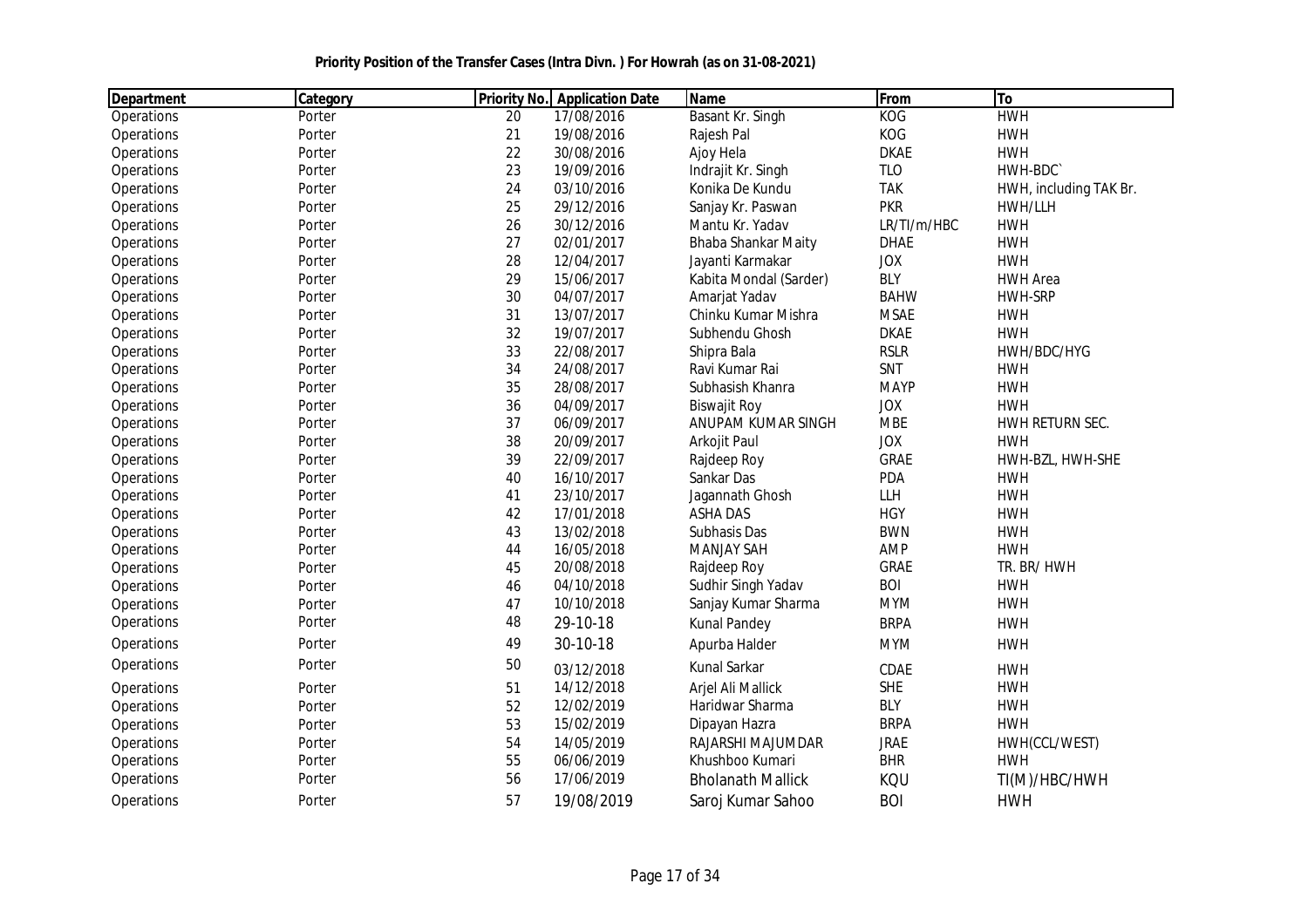|  | Priority Position of the Transfer Cases (Intra Divn.) For Howrah (as on 31-08-2021) |
|--|-------------------------------------------------------------------------------------|
|--|-------------------------------------------------------------------------------------|

| <b>Department</b> | Category            | <b>Priority No.</b> | <b>Application Date</b>              | Name                      | From        | To                            |
|-------------------|---------------------|---------------------|--------------------------------------|---------------------------|-------------|-------------------------------|
| Operations        | Porter              | 58                  | 30/08/2019                           | Rajendra Rajak            | JIT         | <b>HWH</b>                    |
| Operations        | Porter              | 59                  | 24/09/2019                           | Manik Dey                 | <b>PRAE</b> | <b>HWH</b>                    |
| Operations        | Porter              | 60                  | 27/09/2019                           | Dinesh Kumar Yadav        | LLH         | <b>HWH</b>                    |
| Operations        | Porter              | 61                  | 09/12/2019                           | Rajdeep Roy               | <b>GRAE</b> | E/Relief/HWH                  |
| Operations        | Porter              | 62                  | 22/01/2020                           | <b>SHYAM KUMAR MISHRA</b> | KQU         | <b>HWH</b>                    |
| Operations        | Porter              | 63                  | 05/10/2020                           | Ajay Prasad Rajak         | <b>SHE</b>  | <b>HWH</b>                    |
| Operations        | Porter              | 64                  | 28/01/2021                           | SK. QUTUBUDDIN            | <b>KJRA</b> | <b>HWH</b>                    |
| Operations        | Porter              | 65                  | 28/01/2021                           | <b>JITENDRA KUMAR</b>     | <b>TIT</b>  | <b>HWH</b>                    |
| Department        | Category            | <b>Priority No.</b> | <b>Application Date</b>              | Name                      | From        | To                            |
| Operations        | Gate Man            |                     | 21/09/2015                           | <b>Biman Biswas</b>       | ABKA        | Howrah Area                   |
| Operations        | Gate Man            | $\overline{2}$      | 16/02/2017                           | Navin Kumar               | <b>MYM</b>  | Howrah                        |
| Operations        | Gate Man            | 3                   | 20/01/2020                           | Bharvaran                 | <b>MDSE</b> | HWH/UNDER TI/HBC              |
| Operations        | Attendant           | 1                   | 19/07/2019                           | Debanjan Saha             | <b>NDAE</b> | <b>HWH</b>                    |
| Department        | Category            | <b>Priority No.</b> | <b>Application Date</b>              | Name                      | From        | To                            |
| Operations        | <b>Cabin Master</b> | 1                   | 18/05/2010                           | <b>Bimal Mondal</b>       | Baruipara   | <b>BRPA to HWH area</b>       |
| Operations        | Cabin Master        | $\overline{2}$      | 09/07/2011                           | Dipen Chottopadhyay       | <b>BRPA</b> | LLH Goods Cabin under         |
|                   |                     |                     |                                      |                           |             | CYM/HG                        |
| Operations        | <b>Cabin Master</b> | 3                   | 19/03/2012                           | Nalini Ranjan Ray         | <b>BSBR</b> | <b>HWH</b>                    |
| Operations        | <b>Cabin Master</b> | $\overline{4}$      | 11/09/2014                           | Pankaj Kumar Santra       | Gurap       | <b>HWH</b>                    |
| Operations        | <b>Cabin Master</b> | 5                   | 30/10/2015                           | Raj Kishore Sharma        | <b>SKG</b>  | <b>HWH</b>                    |
| Operations        | <b>Cabin Master</b> | 6                   | 22/03/2016                           | Ed. Muhammad Ansari       | <b>MSAE</b> | <b>HWH Goods /HWH</b>         |
| Operations        | <b>Cabin Master</b> | $\overline{7}$      | 07/04/2016                           | Suresh Kumar Prasad       | <b>RPH</b>  | HWH to BDC                    |
| Operations        | <b>Cabin Master</b> | 8                   | 28/11/2016                           | Raja Ram                  | KAN         | MUG to HWH                    |
| Operations        | <b>Cabin Master</b> | 9                   | 07/12/2016                           | S. N. Yaday               | <b>MYM</b>  | <b>BWN to HWH</b>             |
| Operations        | <b>Cabin Master</b> | 10                  | 13/07/2017                           | Soumik Majumder           | <b>MYM</b>  | HWH or LLH area               |
| Operations        | <b>Cabin Master</b> | 11                  | 06/09/2017                           | Abhinandan Chowdhury      | <b>MUG</b>  | HWH to SHE                    |
| Operations        | <b>Cabin Master</b> | 12                  | 18/12/2017                           | RUMA GHOSH                | <b>SKG</b>  | <b>HWH</b>                    |
| Operations        | <b>Cabin Master</b> | 13                  | 18/12/2017                           | <b>GARGEE CHATTERJEE</b>  | <b>SKG</b>  | <b>HWH</b><br>(Spouse Ground) |
| Operations        | <b>Cabin Master</b> | 14                  | 12/01/2018                           | RAKESH PRASAD             | <b>BWN</b>  | <b>HWH</b>                    |
| Operations        | Cabin Master        | 15                  | 06/03/2018                           | Hari Kishor Paswan        | <b>MYM</b>  | CYM/HG                        |
| Operations        | Cabin Master        | 16                  | 07/08/2018                           | Bejoy Nayak               | <b>BMAE</b> | <b>HWH</b>                    |
| Operations        | Cabin Master        | 17                  | 19/11/2018                           | Indrajit Manna            | <b>MYM</b>  | <b>HWH</b>                    |
| Operations        | <b>Cabin Master</b> | 18                  | 19/03/2019                           | Gopal Chandra Kisku       | Mug         | Cym/HG/HWH                    |
| <b>Department</b> | Category            |                     | <b>Priority No.</b> Application Date | <b>Name</b>               | From        | To                            |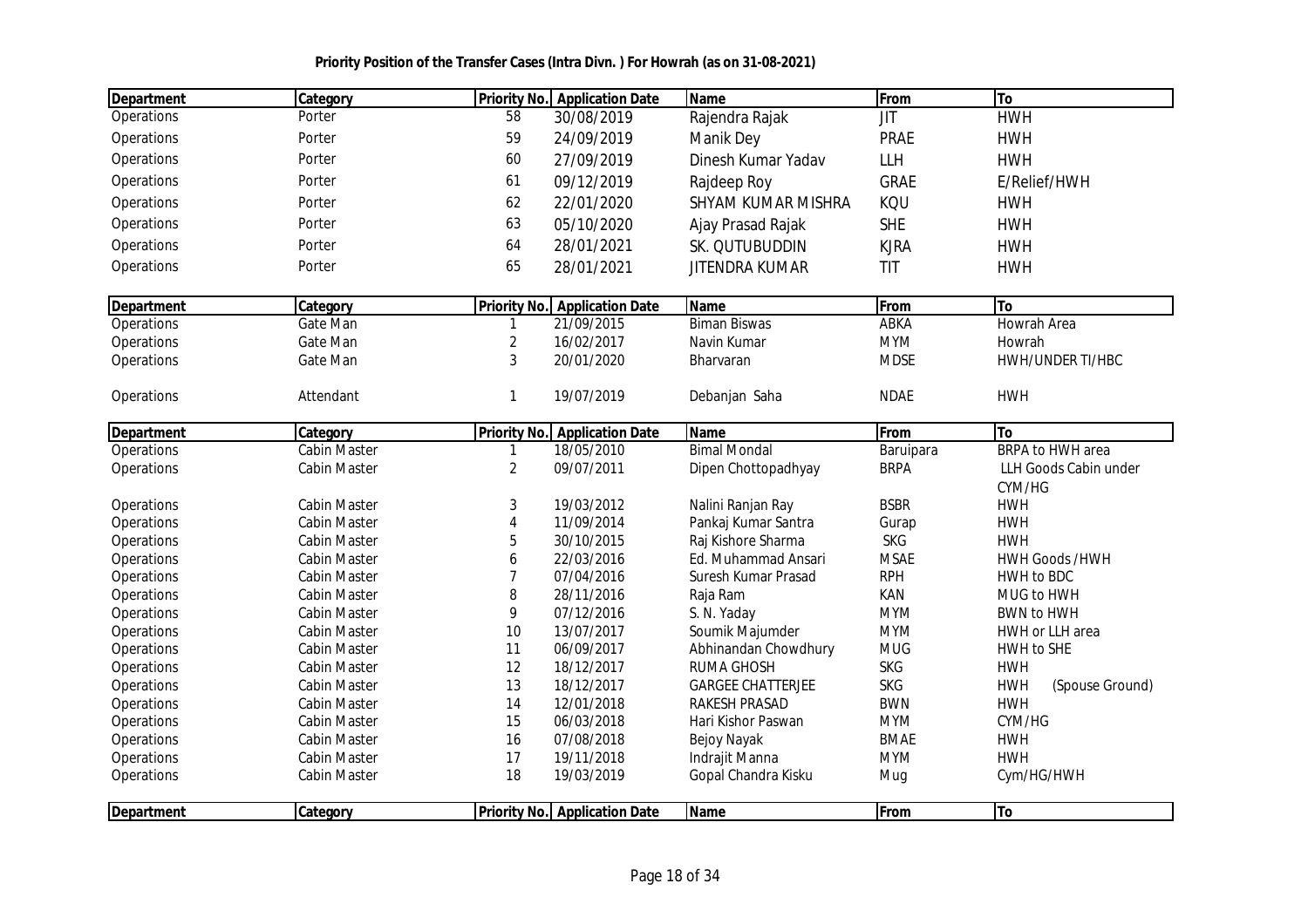| <b>Department</b> | Category               | <b>Priority No.</b>     | <b>Application Date</b>              | <b>Name</b>                | From          | To                            |
|-------------------|------------------------|-------------------------|--------------------------------------|----------------------------|---------------|-------------------------------|
| Operations        | <b>SHUNTING MASTER</b> |                         | 19/08/2016                           | <b>BIKASH CHANDRA KHAN</b> | SM/KWAE       | <b>BDC/HWH</b>                |
| Operations        | <b>SHUNTING MASTER</b> | 2                       | 14/10/2016                           | SASHI BHUSAN SINGH         | SM/KWAE       | SM/HWH                        |
| Operations        | <b>SHUNTING MASTER</b> | 3                       | 02/07/2017                           | <b>SUNIL KUMAR ROY</b>     | SM/SNT        | SM/HWH                        |
| <b>Department</b> | Category               | <b>Priority No.</b>     | <b>Application Date</b>              | <b>Name</b>                | From          | To                            |
| Operations        | <b>HTNC</b>            | 1                       | 07/07/2017                           | Soumya Purokayastha        | CHC           | HG                            |
| Operations        | <b>HTNC</b>            | 2                       | 26/02/2018                           | Preeti Pandey              | <b>PKR</b>    | <b>HWH</b>                    |
| Operations        | <b>HTNC</b>            | 3                       | 20/06/2018                           | Pratim Sengupta            | <b>BDC</b>    | CYM/SYDL                      |
| <b>Department</b> | Category               | Priority No.            | <b>Application Date</b>              | <b>Name</b>                | From          | To                            |
| Commercial        | Marker                 | 1                       | 31/08/2017                           | Subhas Kumar Chattejee     | <b>BS/RPH</b> | <b>HWH</b>                    |
| <b>Department</b> | Category               |                         | <b>Priority No. Application Date</b> | <b>Name</b>                | From          | To                            |
| Commercial        | <b>PEON</b>            |                         | 19/09/2017                           | Suresh Mondal              | Comml. Br.    | <b>TIC/HWH</b>                |
| Commercial        | <b>PEON</b>            | $\overline{2}$          | 08/03/2019                           | Nagendra Mahato            | AZ            | <b>HWH</b>                    |
| <b>Department</b> | <b>Category</b>        |                         | <b>Priority No. Application Date</b> | <b>Name</b>                | From          | To                            |
| Commercial        | Comml. Porter          | 1                       | 05/03/2014                           | <b>ANAJAN PAUL</b>         | SHE/SRO       | <b>HWH</b>                    |
| Commercial        | Comml. Porter          | $\overline{2}$          | 05/01/2015                           | RABI RANJAN KUMAR          | BS/G/HWH      | CTI/G/HWH                     |
| Commercial        | Comml. Porter          | 3                       | 18/06/2015                           | SANTOSH SINGH              | <b>SHE</b>    | <b>HWH</b>                    |
| Comml.            | Comml. Porter          | $\overline{4}$          | 07/08/2017                           | Sumitra Prasad             | <b>SHE</b>    | <b>HWH</b>                    |
| <b>Department</b> | Category               | <b>Priority No.</b>     | <b>Application Date</b>              | Name                       | From          | To                            |
| Commercial        | <b>ECRC</b>            | 1                       | 19/09/2016                           | Sudipta Kr/Sinha           | <b>HWH</b>    | <b>BLY</b>                    |
| Commercial        | <b>ECRC</b>            | $\overline{\mathbf{c}}$ | 19/09/2016                           | Jayanta Kr/Chatterjee      | <b>BDC</b>    | <b>SHE</b>                    |
| Commercial        | <b>ECRC</b>            | 3                       | 19/09/2016                           | Saibal Mitra               | AZ            | Vicinity of BDC, Kolkata area |
| Commercial        | <b>ECRC</b>            | 4                       | 19/09/2016                           | Subrata Chatterjee         | <b>TAK</b>    | HWH or HWH area               |
| Commercial        | <b>ECRC</b>            | 5                       | 19/09/2016                           | Lal Bahadur Singh          | ABKA          | <b>BDC, SHE</b>               |
| Commercial        | <b>ECRC</b>            | 6                       | 19/09/2016                           | Prabha Kanti Kullu         | <b>KWAE</b>   | HWH, BLY, BMCB, LLH           |
| Commercial        | <b>ECRC</b>            | 7                       | 19/09/2016                           | Palash Kr/Mitra            | <b>RSAE</b>   | HWH, BMCB                     |
| Commercial        | <b>ECRC</b>            | 8                       | 19/09/2016                           | <b>Biswanath Banerjee</b>  | <b>JIT</b>    | <b>HWH</b>                    |
| Commercial        | <b>ECRC</b>            | 9                       | 19/09/2016                           | Tarun Sadhukhan            | AMBG          | HWH-BDC                       |
| Commercial        | <b>ECRC</b>            | 10                      | 08/11/2016                           | Abhijit Chakraborty        | <b>NKL</b>    | <b>SHE</b>                    |
| Commercial        | ECRC                   | 11                      | 09/01/2017                           | Anjan Kumar Ghosal         | <b>SHE</b>    | SNT, RPH, BHP                 |
| Commercial        | <b>ECRC</b>            | 12                      | 08/02/2017                           | Shashi Kumar               | AMBG          | <b>BDC to BLY &amp;DKAE</b>   |
| Commercial        | ECRC                   | 13                      | 28/02/2017                           | Sanjit Kr/ Prasad          | SALE          | BWN,                          |
| Commercial        | <b>ECRC</b>            | 14                      | 13/04/2017                           | Shanti Ranjan Chakraborty  | <b>BMCB</b>   | <b>BDC,CNS</b>                |
| Commercial        | <b>ECRC</b>            | 15                      | 26/04/2017                           | Santanu Mukherjee          | Khiddirpur    | Non-Public dealing work       |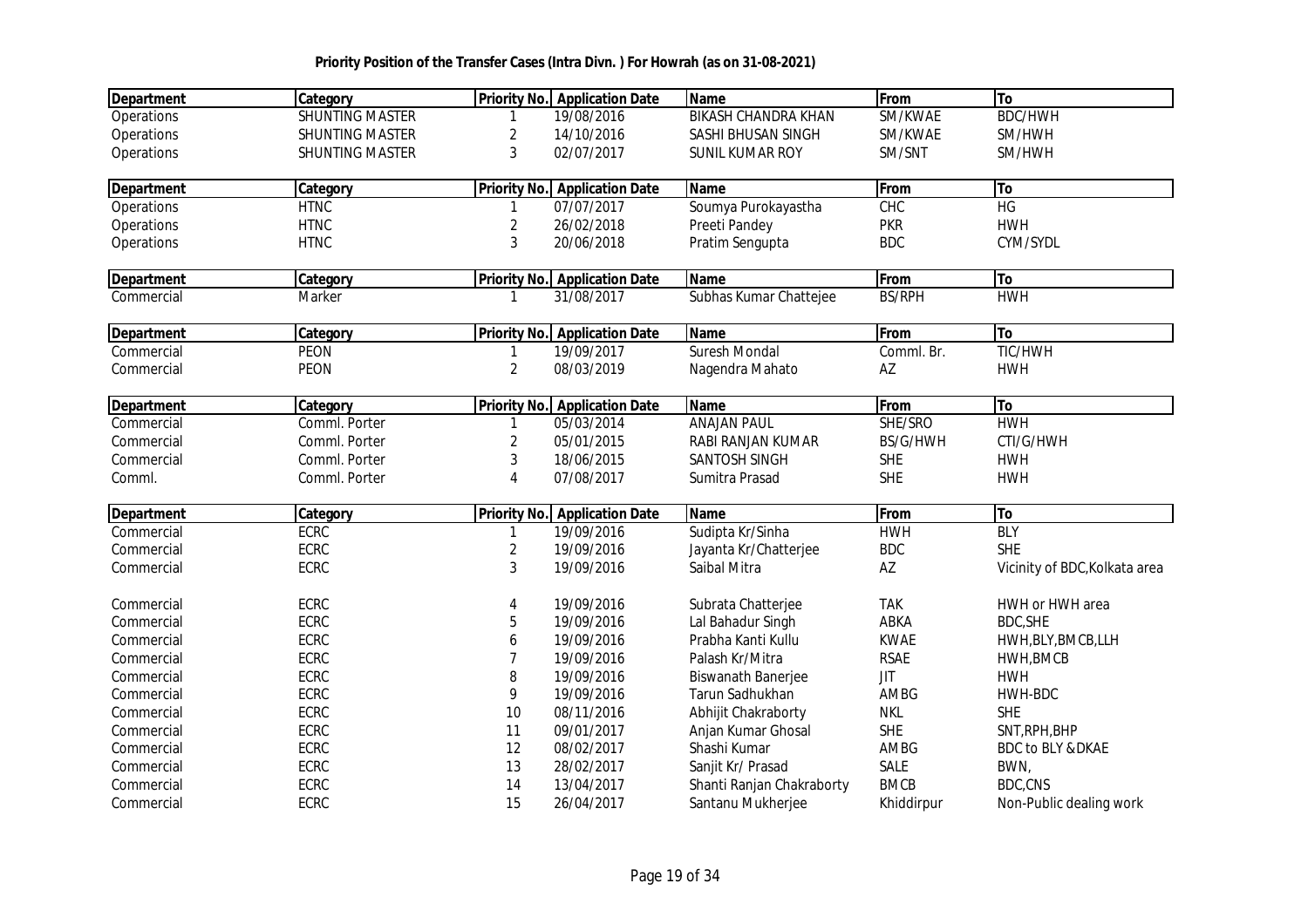| 16/05/2017<br><b>HWH to BDC</b><br><b>ECRC</b><br><b>Biswanath Banerjee</b><br>RS-II/JIT<br>Commercial<br>16<br>ECRC<br>07/06/2017<br>AZ<br>17<br>Arvind Kumar<br><b>BWN to HWH</b><br>Commercial<br>CNS<br><b>ECRC</b><br>18<br>21/07/2017<br><b>BDC</b><br>Sanjay Das<br>Commercial<br>ECRC<br>19<br>11/10/2017<br><b>HWH</b><br><b>BDC</b> to SHE<br>Commercial<br>Mohitlal Majumder<br>From<br>Category<br><b>Priority No.</b> Application Date<br><b>Name</b><br>To<br><b>Department</b><br>Manoj Kumar Harijan<br>Howrah Parcel/Booking<br>C/KWA<br>Commercial<br>ΤI<br>11-1-2013, 30-05-13,<br>1<br>05-04-21<br>T <sub>l</sub><br>$\overline{2}$<br>24/10/14<br>C/RPH<br><b>HWH</b><br>Commercial<br>Sanjay Kumar<br>3<br>T1<br>C/SHE<br>01/09/15<br>Kasinath Das<br>Comml Br./HWH,<br>Commercial | <b>Department</b> | Category | <b>Priority No.</b> Application Date | <b>Name</b> | From | To         |
|----------------------------------------------------------------------------------------------------------------------------------------------------------------------------------------------------------------------------------------------------------------------------------------------------------------------------------------------------------------------------------------------------------------------------------------------------------------------------------------------------------------------------------------------------------------------------------------------------------------------------------------------------------------------------------------------------------------------------------------------------------------------------------------------------------|-------------------|----------|--------------------------------------|-------------|------|------------|
|                                                                                                                                                                                                                                                                                                                                                                                                                                                                                                                                                                                                                                                                                                                                                                                                          |                   |          |                                      |             |      |            |
|                                                                                                                                                                                                                                                                                                                                                                                                                                                                                                                                                                                                                                                                                                                                                                                                          |                   |          |                                      |             |      |            |
|                                                                                                                                                                                                                                                                                                                                                                                                                                                                                                                                                                                                                                                                                                                                                                                                          |                   |          |                                      |             |      |            |
|                                                                                                                                                                                                                                                                                                                                                                                                                                                                                                                                                                                                                                                                                                                                                                                                          |                   |          |                                      |             |      |            |
|                                                                                                                                                                                                                                                                                                                                                                                                                                                                                                                                                                                                                                                                                                                                                                                                          |                   |          |                                      |             |      |            |
|                                                                                                                                                                                                                                                                                                                                                                                                                                                                                                                                                                                                                                                                                                                                                                                                          |                   |          |                                      |             |      |            |
|                                                                                                                                                                                                                                                                                                                                                                                                                                                                                                                                                                                                                                                                                                                                                                                                          |                   |          |                                      |             |      |            |
|                                                                                                                                                                                                                                                                                                                                                                                                                                                                                                                                                                                                                                                                                                                                                                                                          |                   |          |                                      |             |      |            |
|                                                                                                                                                                                                                                                                                                                                                                                                                                                                                                                                                                                                                                                                                                                                                                                                          |                   |          |                                      |             |      |            |
|                                                                                                                                                                                                                                                                                                                                                                                                                                                                                                                                                                                                                                                                                                                                                                                                          |                   |          |                                      |             |      | DKAE/Goods |
| From<br>To<br><b>Department</b><br>Category<br><b>Priority No.</b> Application Date<br><b>Name</b>                                                                                                                                                                                                                                                                                                                                                                                                                                                                                                                                                                                                                                                                                                       |                   |          |                                      |             |      |            |
| Sanjeev Kumar<br><b>HWH</b><br>Sr. TE<br>14/03/2016<br><b>KWAE</b><br>Commercial<br>$\mathbf{1}$                                                                                                                                                                                                                                                                                                                                                                                                                                                                                                                                                                                                                                                                                                         |                   |          |                                      |             |      |            |
| $\overline{2}$<br><b>KWAE</b><br>Sr. TE<br>18/07/2016<br><b>HWH</b><br>Commercial<br>Dayaram Kumar                                                                                                                                                                                                                                                                                                                                                                                                                                                                                                                                                                                                                                                                                                       |                   |          |                                      |             |      |            |
| 3<br>06/02/2017<br><b>BWN</b><br>Commercial<br>Sr. TE<br>Alok Kumar<br>CTI(G)/HWH for Sleeper                                                                                                                                                                                                                                                                                                                                                                                                                                                                                                                                                                                                                                                                                                            |                   |          |                                      |             |      |            |
| Duty.                                                                                                                                                                                                                                                                                                                                                                                                                                                                                                                                                                                                                                                                                                                                                                                                    |                   |          |                                      |             |      |            |
| <b>KWAE</b><br>Sr. TE<br>29/06/2017<br>HWH/BDC<br>Commercial<br>4<br>Pradip Kumar Baral                                                                                                                                                                                                                                                                                                                                                                                                                                                                                                                                                                                                                                                                                                                  |                   |          |                                      |             |      |            |
| Sr. TE<br>5<br>24/09/2018<br><b>BWN</b><br>Anil Kumar Diwakar<br><b>HWH</b><br>Commercial                                                                                                                                                                                                                                                                                                                                                                                                                                                                                                                                                                                                                                                                                                                |                   |          |                                      |             |      |            |
| <b>BWN</b><br><b>HWH</b><br>Sr. TE<br>6<br>29/10/2018<br>Sanjay Kumar                                                                                                                                                                                                                                                                                                                                                                                                                                                                                                                                                                                                                                                                                                                                    |                   |          |                                      |             |      |            |
| 7<br>AZ<br><b>HWH</b><br>Commercial<br>Sr. TE<br>20/02/2019<br>Chandra Deep Yadav                                                                                                                                                                                                                                                                                                                                                                                                                                                                                                                                                                                                                                                                                                                        |                   |          |                                      |             |      |            |
| <b>BDC</b><br>Sr. TE<br>8<br>Commercial<br>22/05/2019<br>Sohini Dasgupta<br>Sr DCM/HWH                                                                                                                                                                                                                                                                                                                                                                                                                                                                                                                                                                                                                                                                                                                   |                   |          |                                      |             |      |            |
| 9<br>Sr. TE<br>28/08/2019<br>Ghanshyam Poddar<br>AZ<br>CTI/G/HWH<br>Commercial                                                                                                                                                                                                                                                                                                                                                                                                                                                                                                                                                                                                                                                                                                                           |                   |          |                                      |             |      |            |
| <b>SHE</b><br>Sr. TE<br>$10$<br>06/02/2020<br>Amit Kumar Saha<br>CTI/G/HWH<br>Commercial                                                                                                                                                                                                                                                                                                                                                                                                                                                                                                                                                                                                                                                                                                                 |                   |          |                                      |             |      |            |
| Sr. TE<br><b>BHP</b><br>11<br>06/02/2020<br>Manvendra Kumar<br><b>HWH</b><br>Commercial                                                                                                                                                                                                                                                                                                                                                                                                                                                                                                                                                                                                                                                                                                                  |                   |          |                                      |             |      |            |
| Sr. TE<br>12<br><b>KWAE</b><br>06/02/2020<br>Jai Prakash Kumar<br><b>HWH</b><br>Commercial                                                                                                                                                                                                                                                                                                                                                                                                                                                                                                                                                                                                                                                                                                               |                   |          |                                      |             |      |            |
| 07/11/2017<br><b>BWN</b><br>PIC/HWH<br>Commercial<br>TE<br>1<br>Rajesh Kumar Mondal                                                                                                                                                                                                                                                                                                                                                                                                                                                                                                                                                                                                                                                                                                                      |                   |          |                                      |             |      |            |
| TE<br>$\overline{2}$<br>06/07/2018<br>Sayantan Kushari<br><b>TAK</b><br><b>HWH</b><br>Commercial                                                                                                                                                                                                                                                                                                                                                                                                                                                                                                                                                                                                                                                                                                         |                   |          |                                      |             |      |            |
| TE<br><b>TAK</b><br>3<br><b>HWH</b><br>06/07/2018<br>Kumarjit Dutta<br>Commercial                                                                                                                                                                                                                                                                                                                                                                                                                                                                                                                                                                                                                                                                                                                        |                   |          |                                      |             |      |            |
| TE<br>4<br>05/09/2018<br>AZ<br>Commercial<br>Jagannath Pramanik<br>CTI(G)/HWH                                                                                                                                                                                                                                                                                                                                                                                                                                                                                                                                                                                                                                                                                                                            |                   |          |                                      |             |      |            |
| TE<br>5<br>AZ<br>12/04/2019<br><b>BALIRAM KUMAR</b><br><b>HWH</b><br>Commercial                                                                                                                                                                                                                                                                                                                                                                                                                                                                                                                                                                                                                                                                                                                          |                   |          |                                      |             |      |            |
| TE<br>AZ<br>28/08/2019<br>Sanjeet Kumar<br>CTI(G)/HWH<br>Commercial<br>6                                                                                                                                                                                                                                                                                                                                                                                                                                                                                                                                                                                                                                                                                                                                 |                   |          |                                      |             |      |            |
| TE<br><b>KWAE</b><br>$\overline{7}$<br>28/08/2019<br><b>HWH</b><br>Sajal Sarkar<br>Commercial                                                                                                                                                                                                                                                                                                                                                                                                                                                                                                                                                                                                                                                                                                            |                   |          |                                      |             |      |            |
| TE<br>8<br>28/08/2019<br><b>KWAE</b><br>CTI(G)/HWH<br>Pawan Kumar Jha<br>Commercial                                                                                                                                                                                                                                                                                                                                                                                                                                                                                                                                                                                                                                                                                                                      |                   |          |                                      |             |      |            |
| TE<br>9<br>28/08/2019<br><b>RPH</b><br>Ajeet Kumar<br>CTI(G)/HWH<br>Commercial                                                                                                                                                                                                                                                                                                                                                                                                                                                                                                                                                                                                                                                                                                                           |                   |          |                                      |             |      |            |
| TE<br>$10$<br>28/08/2019<br><b>KWAE</b><br>Commercial<br>Alok Ranjan<br>CTI(G)/HWH                                                                                                                                                                                                                                                                                                                                                                                                                                                                                                                                                                                                                                                                                                                       |                   |          |                                      |             |      |            |
| TE<br>11<br>21/11/2019<br>Jaylal Choudhary<br><b>KWAE</b><br>CTI(G)/HWH<br>Commercial                                                                                                                                                                                                                                                                                                                                                                                                                                                                                                                                                                                                                                                                                                                    |                   |          |                                      |             |      |            |
| <b>TE</b><br>12<br><b>TAK</b><br>21/11/2019<br><b>HWH</b><br>Commercial<br>Amal. A                                                                                                                                                                                                                                                                                                                                                                                                                                                                                                                                                                                                                                                                                                                       |                   |          |                                      |             |      |            |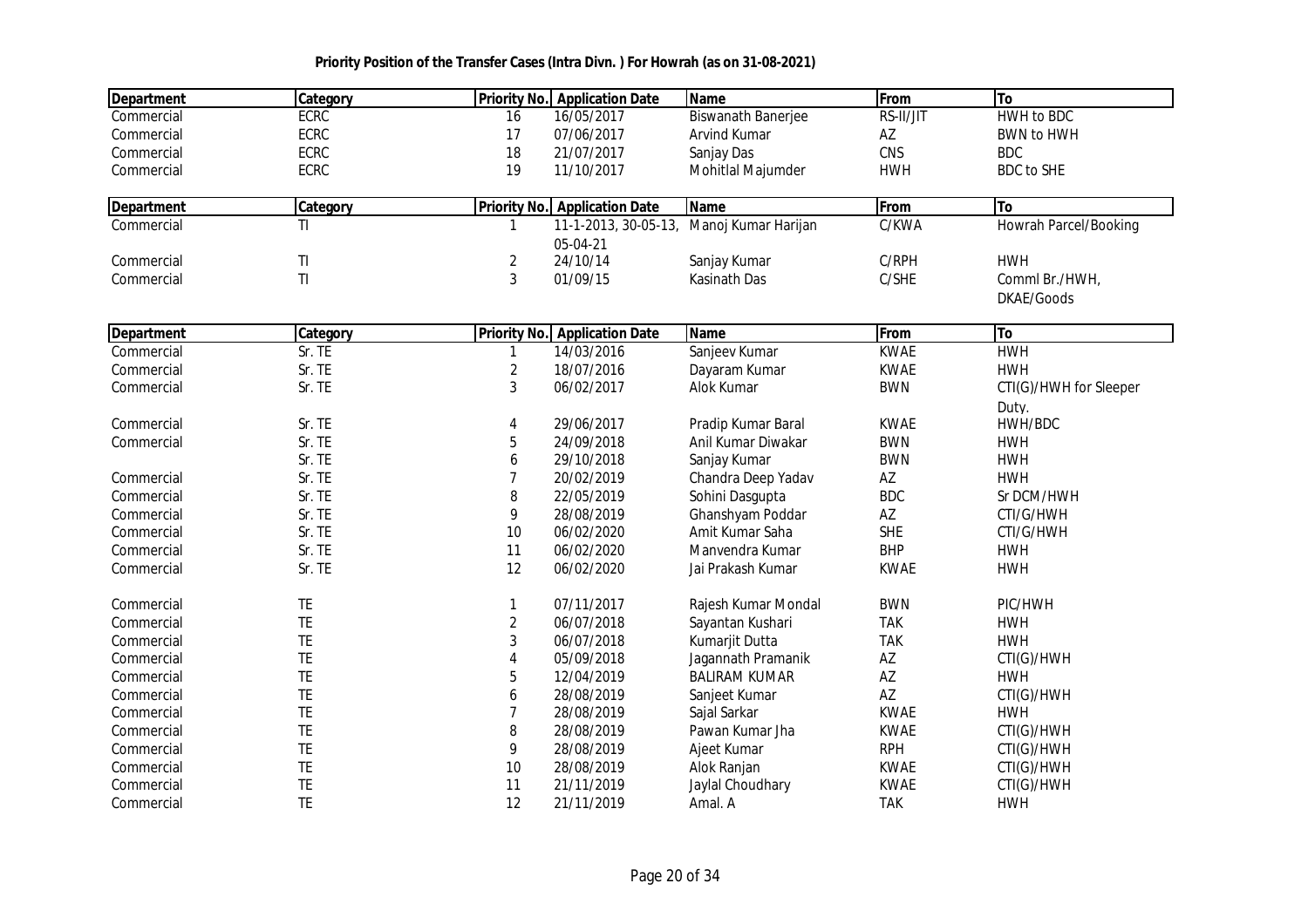| <b>Department</b> | <b>Category</b> | <b>Priority No.</b> | <b>Application Date</b> | Name                   | From        | <b>To</b>  |
|-------------------|-----------------|---------------------|-------------------------|------------------------|-------------|------------|
| Commercial        | TE              | 13                  | 21/11/2019              | Sanjith.OS             | <b>TAK</b>  | <b>HWH</b> |
| Commercial        | TE              | 14                  | 14/12/2019              | Bed Prakash Chaubey    | <b>PKR</b>  | <b>HWH</b> |
| Commercial        | TE              | 15                  | 18/12/2019              | Rupesh Kumar Prasad    | <b>BWN</b>  | <b>HWH</b> |
| Commercial        | TE              | 16                  | 18/12/2019              | Madhav Prasad Jha      | <b>RPH</b>  | <b>HWH</b> |
| Commercial        | TE              | 17                  | 06/02/2020              | Satish Kumar           | <b>BWN</b>  | <b>HWH</b> |
| Commercial        | TE              | 18                  | 06/02/2020              | Ashok Sardar           | <b>NDAE</b> | <b>HWH</b> |
| Commercial        | TE              | 19                  | 10/03/2020              | Sanjoy Dutta           | SNT         | CTI(G)/HWH |
| Commercial        | TE              | 20                  | 10/03/2020              | Dipika Kundu           | <b>TAK</b>  | <b>HWH</b> |
| Commercial        | TE              | 21                  | 10/03/2020              | Ravi Shankar Kumar     | <b>KWAE</b> | <b>HWH</b> |
| Commercial        | TE              | 22                  | 10/03/2020              | <b>Moloy Ganguly</b>   | <b>BWN</b>  | <b>HWH</b> |
| Commercial        | TE              | 23                  | 10/03/2020              | Sujit Dey              | SNT         | <b>HWH</b> |
| Commercial        | TE              | 24                  | 10/03/2020              | Soumen Sardar          | <b>RPH</b>  | <b>HWH</b> |
| Commercial        | TE              | 25                  | 20/03/2020              | Nemai Nasakr           | <b>KWAE</b> | <b>HWH</b> |
| Commercial        | TE              | 26                  | 10/05/2020              | <b>Biswajit Biswas</b> | <b>PKR</b>  | <b>HWH</b> |
| Commercial        | TE              | 27                  | 01/01/2021              | Manas Naskar           | <b>RPH</b>  | <b>HWH</b> |
| Commercial        | TE              | 28                  | 01/01/2021              | Raju Gain              | <b>RPH</b>  | <b>HWH</b> |
| Commercial        | TE              | 29                  | 01/01/2021              | Raj Mangal Barai       | <b>NDAE</b> | <b>HWH</b> |
| Commercial        | TE              | 30                  | 10/02/2021              | Ram Chandra Sardar     | AZ          | <b>HWH</b> |
| Commercial        | TE              | 31                  | 20/03/2021              | Arvind Kumar Singh     | <b>BWN</b>  | <b>HWH</b> |
| Commercial        | TE              | 32                  | 03/05/2021              | Kaushlendra Kumar      | SHE         | <b>HWH</b> |

| Department | Category                    |    | <b>Priority No. Application Date</b> | Name                     | From        | To              |
|------------|-----------------------------|----|--------------------------------------|--------------------------|-------------|-----------------|
| Commercial | CTI                         |    | 29/11/2018                           | Pradip Kr.Baruli         | AZ          | <b>HWH</b>      |
| Department | Category                    |    | <b>Priority No. Application Date</b> | <b>Name</b>              | From        | <b>To</b>       |
| Commercial | <b>Head Ticket Examiner</b> |    | 18-02-2014                           | Balai Ch. Dey            | <b>BDC</b>  | under CIT/G/HWH |
| Commercial | <b>Head Ticket Examiner</b> | 2  | 28/01/2015                           | Soumendu Mohan Roy       | <b>RPH</b>  | <b>HWH</b>      |
| Commercial | <b>Head Ticket Examiner</b> | 3  | 11/01/2016                           | Kartick Chandra Paul     | <b>BDC</b>  | CTI/G/HWH       |
| Commercial | <b>Head Ticket Examiner</b> | 4  | 12/05/2016                           | Gobinda Narayan Pramanik | <b>TAK</b>  | <b>HWH</b>      |
| Commercial | <b>Head Ticket Examiner</b> | 5  | 10/09/2016                           | Rajib Sammader           | <b>TAK</b>  | <b>HWH</b>      |
| Commercial | <b>Head Ticket Examiner</b> | 6  | 03/01/2017                           | Dwijen Chakraborty       | <b>BDC</b>  | <b>HWH</b>      |
| Commercial | <b>Head Ticket Examiner</b> |    | 15/02/2017                           | Rajini Kant Bharti       | <b>NDAE</b> | <b>HWH</b>      |
| Commercial | <b>Head Ticket Examiner</b> | 8  | 08/03/2017                           | Kaushik Kr Banerjee      | <b>SNT</b>  | <b>HWH</b>      |
| Commercial |                             | 9  | 24/03/2017                           | Debabrata Mondal         | <b>BDC</b>  | <b>HWH</b>      |
| Commercial | <b>Head Ticket Examiner</b> | 10 | 02/05/2017                           | Chamcham Kumar           | <b>PKR</b>  | <b>HWH</b>      |
| Commercial | <b>Head Ticket Examiner</b> | 11 | 10/05/2017                           | Soumitra Sen Sherma      | <b>NDAE</b> | <b>HWH</b>      |
| Commercial | <b>Head Ticket Examiner</b> | 12 | 29/08/2017                           | Ripon Mallick            | <b>BWN</b>  | <b>HWH</b>      |
| Commercial | <b>Head Ticket Examiner</b> | 13 | 31/08/2017                           | Md. Zubair Ansari        | <b>TAK</b>  | <b>HWH</b>      |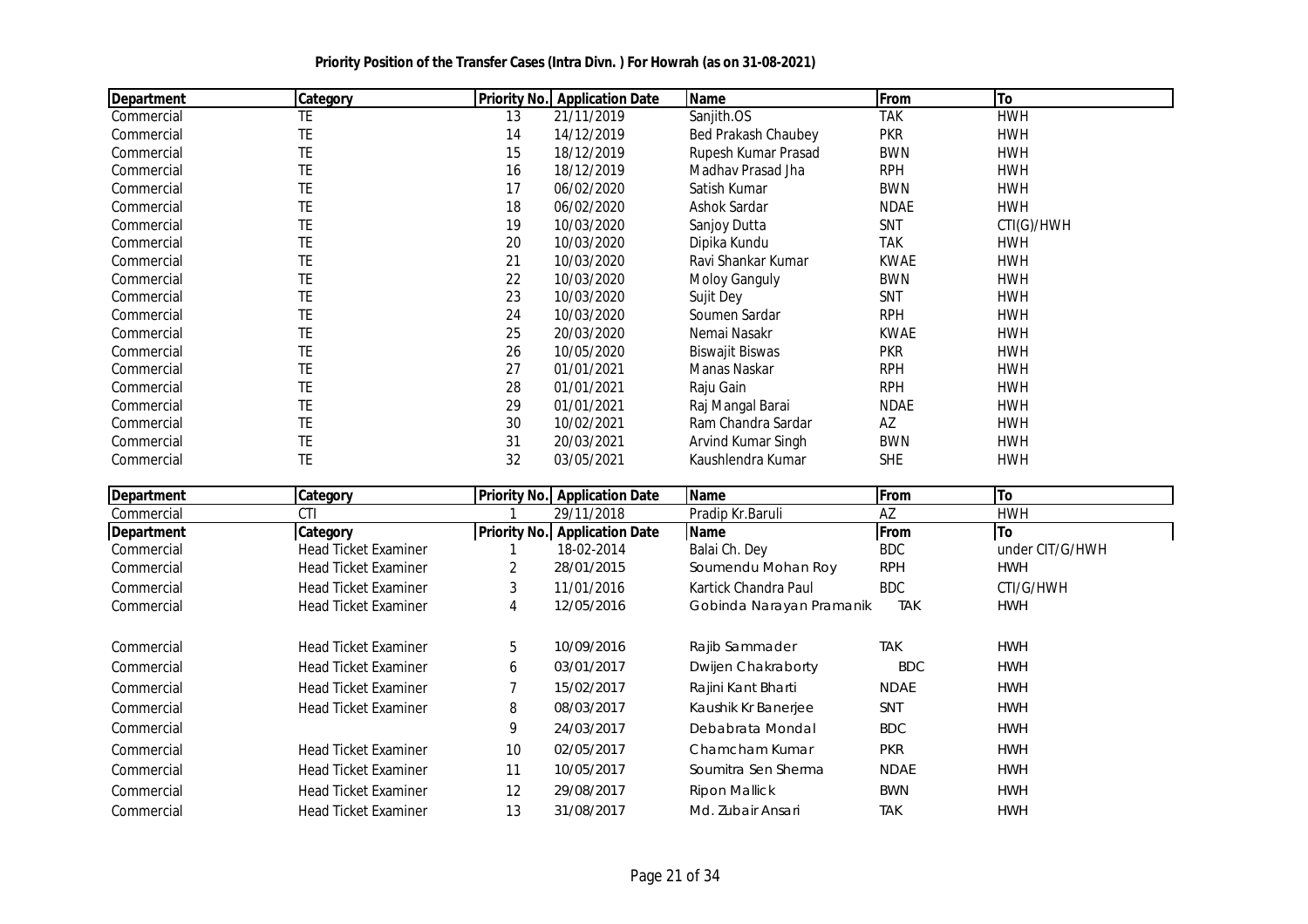| <b>Department</b> | <b>Category</b>             | <b>Priority No.</b> | <b>Application Date</b> | <b>Name</b>             | From        | To          |
|-------------------|-----------------------------|---------------------|-------------------------|-------------------------|-------------|-------------|
| Commercial        | <b>Head Ticket Examiner</b> | 14                  | 06/09/2017              | Sukhendu Bhattacharyya  | <b>BWN</b>  | <b>HWH</b>  |
| Commercial        | <b>Head Ticket Examiner</b> | 15                  | 15/09/2017              | Dinbandhu Prabhakar     | <b>RPH</b>  | <b>HWH</b>  |
| Commercial        | <b>Head Ticket Examiner</b> | 16                  | 16/10/2017              | Basant lal Biswakarma   | <b>PKR</b>  | <b>HWH</b>  |
| Commercial        | <b>Head Ticket Examiner</b> | 17                  | 24/10/2017              | Satish Murmu            | <b>NDAE</b> | <b>HWH</b>  |
| Commercial        | <b>Head Ticket Examiner</b> | 18                  | 09/11/2017              | Raj Kumar               | <b>RPH</b>  | <b>HWH</b>  |
| Commercial        | <b>Head Ticket Examiner</b> | 19                  | 10/11/2017              | Subhankar Biswas        | <b>NDAE</b> | <b>KWAE</b> |
| Commercial        | <b>Head Ticket Examiner</b> | 20                  | 02/12/2017              | Virendra Kumar          | <b>BWN</b>  | <b>HWH</b>  |
| Commercial        | <b>Head Ticket Examiner</b> | 21                  | 01/02/2018              | Dinesh Kr Singh         | <b>BWN</b>  | <b>HWH</b>  |
| Commercial        | <b>Head Ticket Examiner</b> | 22                  | 02/02/2018              | Prem Kr Paswan          | <b>BWN</b>  | <b>HWH</b>  |
| Commercial        | <b>Head Ticket Examiner</b> | 23                  | 11/07/2018              | Maumita Kar             | <b>SHE</b>  | <b>HWH</b>  |
| Commercial        | <b>Head Ticket Examiner</b> | 24                  | 23/07/2018              | Jitendra Kumar          | <b>BHP</b>  | <b>HWH</b>  |
| Commercial        | <b>Head Ticket Examiner</b> | 25                  | 25/07/2018              | <b>Budrai Hansda</b>    | <b>BHP</b>  | <b>HWH</b>  |
| Commercial        | <b>Head Ticket Examiner</b> | 26                  | 06/08/2018              | Sanjay Kr Paswan        | SNT         | <b>HWH</b>  |
| Commercial        | <b>Head Ticket Examiner</b> | 27                  | 27/08/2018              | Abhijit Poddar          | <b>PKR</b>  | <b>HWH</b>  |
| Commercial        | <b>Head Ticket Examiner</b> | 28                  | 06/09/2018              | Promod Chaudhary        | <b>PKR</b>  | <b>HWH</b>  |
| Commercial        | <b>Head Ticket Examiner</b> | 29                  | 23/10/2018              | Bipin Kumar Singh       | <b>RPH</b>  | <b>HWH</b>  |
| Commercial        | <b>Head Ticket Examiner</b> | 30                  | 05/11/2018              | Ranjan Kr Raju          | <b>RPH</b>  | <b>HWH</b>  |
| Commercial        | <b>Head Ticket Examiner</b> | 31                  | 27/11/2018              | Amit Kumar              | <b>RPH</b>  | <b>HWH</b>  |
| Commercial        | <b>Head Ticket Examiner</b> | 32                  | 27/11/2018              | <b>Hemant Kr Pathak</b> | <b>RPH</b>  | <b>HWH</b>  |
| Commercial        | <b>Head Ticket Examiner</b> | 33                  | 28/11/2018              | <b>Ashok Das</b>        | HWH(ID)     | <b>HWH</b>  |
| Commercial        | <b>Head Ticket Examiner</b> | 34                  | 07/12/2018              | Ashok Kumar             | <b>RPH</b>  | <b>HWH</b>  |
| Commercial        | <b>Head Ticket Examiner</b> | 35                  | 07/12/2018              | Niraj Kumar Chowdhary   | <b>RPH</b>  | <b>HWH</b>  |
| Commercial        | <b>Head Ticket Examiner</b> | 36                  | 04/01/2019              | Sorav verma             | <b>BWN</b>  | <b>HWH</b>  |
| Commercial        | <b>Head Ticket Examiner</b> | 37                  | 07/01/2019              | Mantoo Kumar Shaw       | <b>BDC</b>  | <b>HWH</b>  |
| Commercial        | <b>Head Ticket Examiner</b> | 38                  | 29/01/2019              | Nirmal Chandra Biswas   | <b>BDC</b>  | <b>HWH</b>  |
| Commercial        | <b>Head Ticket Examiner</b> | 39                  | 09/04/2019              | Santu Kumar             | <b>BHP</b>  | <b>HWH</b>  |
| Commercial        | <b>Head Ticket Examiner</b> | 40                  | 10/07/2019              | <b>Anand Kumar</b>      | HWH(ID)     | <b>HWH</b>  |

| Department | Category |   | <b>Priority No. Application Date</b> | <b>Name</b>       | From       |                     |
|------------|----------|---|--------------------------------------|-------------------|------------|---------------------|
| Comml.     | Sr.BC    |   | 18/08/2015                           | Sharmistha Sarkar | HWH        | Comml.Br./HWH       |
| Comml.     | Sr.BC    |   | 08/01/2016                           | Debapriya Sen     | <b>RPH</b> | <b>HWH</b>          |
| Comml.     | Sr.BC    |   | 09/05/2016                           | Biman Maity       | AMBG       | <b>HWH</b>          |
| Comml.     | Sr.BC    |   | 20/05/2016                           | Subrata Shaw      | TAK        | <b>HWH</b>          |
| Comml.     | Sr.BC    |   | 04/08/2016                           | Biman Maity       | AMBG       | HWH,FP,Comml.Br.    |
| Comml.     | Sr.BC    | υ | 21/08/2016                           | Andriyas Topno    | AMBG       | <b>HWH</b>          |
| Comml.     | Sr.BC    |   | 14/09/2016                           | Shakuntala Sharma | HWH        | GSS/HWH or CPLI/HWH |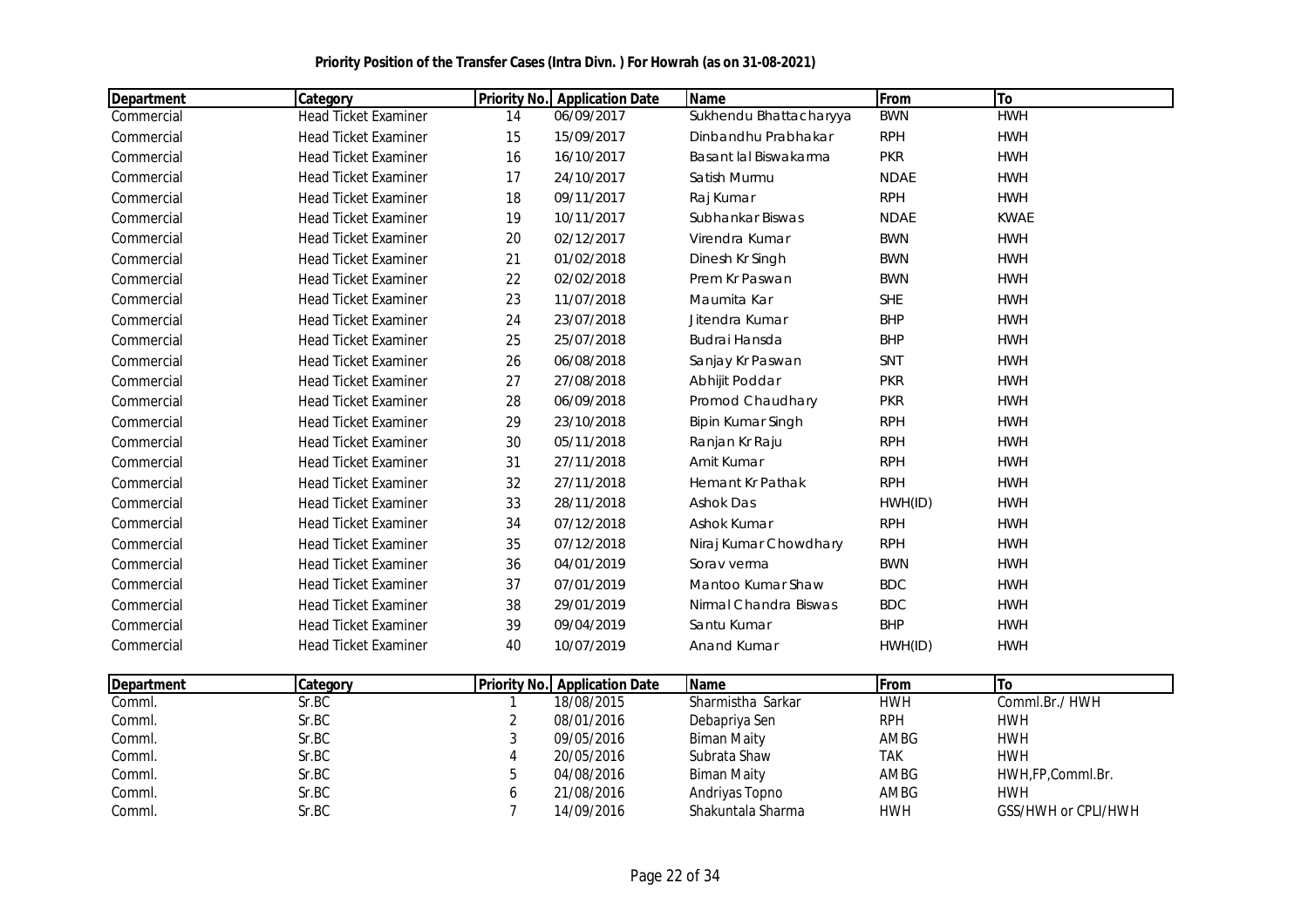| <b>Department</b> | Category    |                         | <b>Priority No.</b> Application Date | <b>Name</b>            | From        | To                       |
|-------------------|-------------|-------------------------|--------------------------------------|------------------------|-------------|--------------------------|
| Comml.            | Sr.BC       | 8                       | 20/09/2016                           | Ankita Chakraborty     | <b>BLY</b>  | <b>HWH</b>               |
| Comml.            | Sr.BC       | 9                       | 07/11/2016                           | Saumendra Karmakar     | <b>RIS</b>  | <b>HWH</b>               |
| Comml.            | Sr.BC       | 10                      | 30/01/2017                           | Sanjeev Kumar Singh    | LLH         | CPLI/HWH                 |
| Comml.            | Sr.CC       | 11                      | 10/04/2017                           | Amit Kumar Singh       | <b>BMAE</b> | HwH                      |
| Comml.            | Sr.BC       | 12                      | 08/08/2017                           | <b>Tanmay Ghosh</b>    | <b>BGAE</b> | HWH(CPLI,BSG,Comml.CnI,C |
|                   |             |                         |                                      |                        |             | omml.BR, SHE to          |
|                   |             |                         |                                      |                        |             | HWH, BRMH, DKAE          |
| Comml.            | Sr.BC       | 13                      | 18/08/2017                           | Dilip Kr. Panday       | <b>DKAE</b> | HWH COMML.Br.            |
| Comml.            | Sr.BC       | 14                      | 25/09/2017                           | Sunil Kumar Vikram     | <b>NBAE</b> | Near HWH                 |
| Comml.            | Sr.BC       | 15                      | 25/09/2017                           | <b>Tanmoy Ghosh</b>    | <b>BGAE</b> | CPLI/HWH, BSG/HWH, SHE   |
|                   |             |                         |                                      |                        |             | to HWH,                  |
|                   |             |                         |                                      |                        |             | CNL/HWH,Comml.Br,BRMH,   |
|                   |             |                         |                                      |                        |             | <b>DKAE</b>              |
| Comml.            | Sr.BC       | 16                      | 05/10/2017                           | Rabindra Kr Rajak      | <b>RIS</b>  | <b>HWH</b>               |
| Comml.            | Sr.BC       | 17                      | 31/10/2017                           | Souvik Das             | <b>DKAE</b> | <b>HWH</b>               |
|                   |             |                         |                                      |                        |             |                          |
| <b>Department</b> | Category    |                         | <b>Priority No. Application Date</b> | Name                   | From        | To                       |
| Commercial        | <b>BS-I</b> | $\mathbf{1}$            | 18.02.2013                           | Md. Sagir Ajmal        | <b>UPA</b>  | <b>HWH</b>               |
| Commercial        | <b>BS-I</b> | $\overline{c}$          | 11.02.2014                           | Sumeshwar Singh        | <b>RSAE</b> | <b>HWH</b>               |
| Commercial        | <b>BS-I</b> | 3                       | 28.03.2014                           | Subir Chatterjee       | <b>BLY</b>  | <b>HWH</b>               |
| Commercial        | <b>BS-I</b> | $\overline{\mathbf{4}}$ | 08.08.2014                           | Md. Asgar Zia          | <b>DEA</b>  | <b>HWH</b>               |
| Commercial        | <b>BS-I</b> | 5                       | 15.09.2014                           | Nirmal Kumar Biswas    | <b>PDA</b>  | <b>HWH</b>               |
| Commercial        | <b>BS-I</b> | 6                       | 19.09.2014                           | P. Hans                | <b>SRP</b>  | <b>HWH</b>               |
| Commercial        | <b>BS-I</b> | 7                       | 22.09.2014                           | Animesh Kumar Patra    | <b>DKAE</b> | <b>HWH</b>               |
| Commercial        | <b>BS-I</b> | 8                       | 27.10.2014                           | Niladri Kayal          | <b>BWN</b>  | <b>HWH</b>               |
| Commercial        | CS-I        | 9                       | 10.07.2015                           | Dilip Kumar Karmkar    | <b>HWH</b>  | <b>HWH</b>               |
| Commercial        | <b>BS-I</b> | 10                      | 14.09.15                             | Lal Bahadur Tiria      | <b>RIS</b>  | <b>HWH</b>               |
| Commercial        | <b>BS-I</b> | 11                      | 24.11.2015                           | R.K. Singh             | <b>BDC</b>  | <b>HWH</b>               |
| Commercial        | <b>BS-I</b> | 12                      | 26.08.2016                           | Minu Soren Hansdak     | <b>RPH</b>  | <b>HWH</b>               |
| Commercial        | CS-I        | 13                      | 14.09.2016                           | Sunil Kumar Srivastava | <b>HWH</b>  | <b>HWH</b>               |
| Commercial        | <b>BS-I</b> | 14                      | 26.09.2016                           | Chitra Bhakat          | <b>TAK</b>  | <b>HWH</b>               |
| Commercial        | <b>BS-I</b> | 15                      | 05.05.2017                           | Dilip Kumar Das        | <b>GKH</b>  | <b>HWH</b>               |
| Commercial        | <b>BS-I</b> | 16                      | 02.04.2018                           | Anupam Mondal          | <b>LLH</b>  | <b>HWH</b>               |
| Commercial        | <b>BS-I</b> | 17                      | 08.12.2018                           | Ravindra Kumar Singh   | Gobra       | <b>HWH</b>               |
| Commercial        | <b>BS-I</b> | 18                      | 28.12.2018                           | Harendra Prasad        | <b>BHR</b>  | <b>HWH</b>               |
| Commercial        | <b>BS-I</b> | 19                      | 05.03.2019                           | Sukharanjan Dey        | <b>JHBN</b> | <b>HWH</b>               |
|                   |             |                         |                                      |                        |             |                          |
| <b>Department</b> | Category    |                         | <b>Priority No. Application Date</b> | Name                   | From        | To                       |
| Comml.            | CCC         | $\mathbf{1}$            | 07/04/2011                           | <b>Bhabani Das</b>     | <b>KOG</b>  | HWH, HWH AREA            |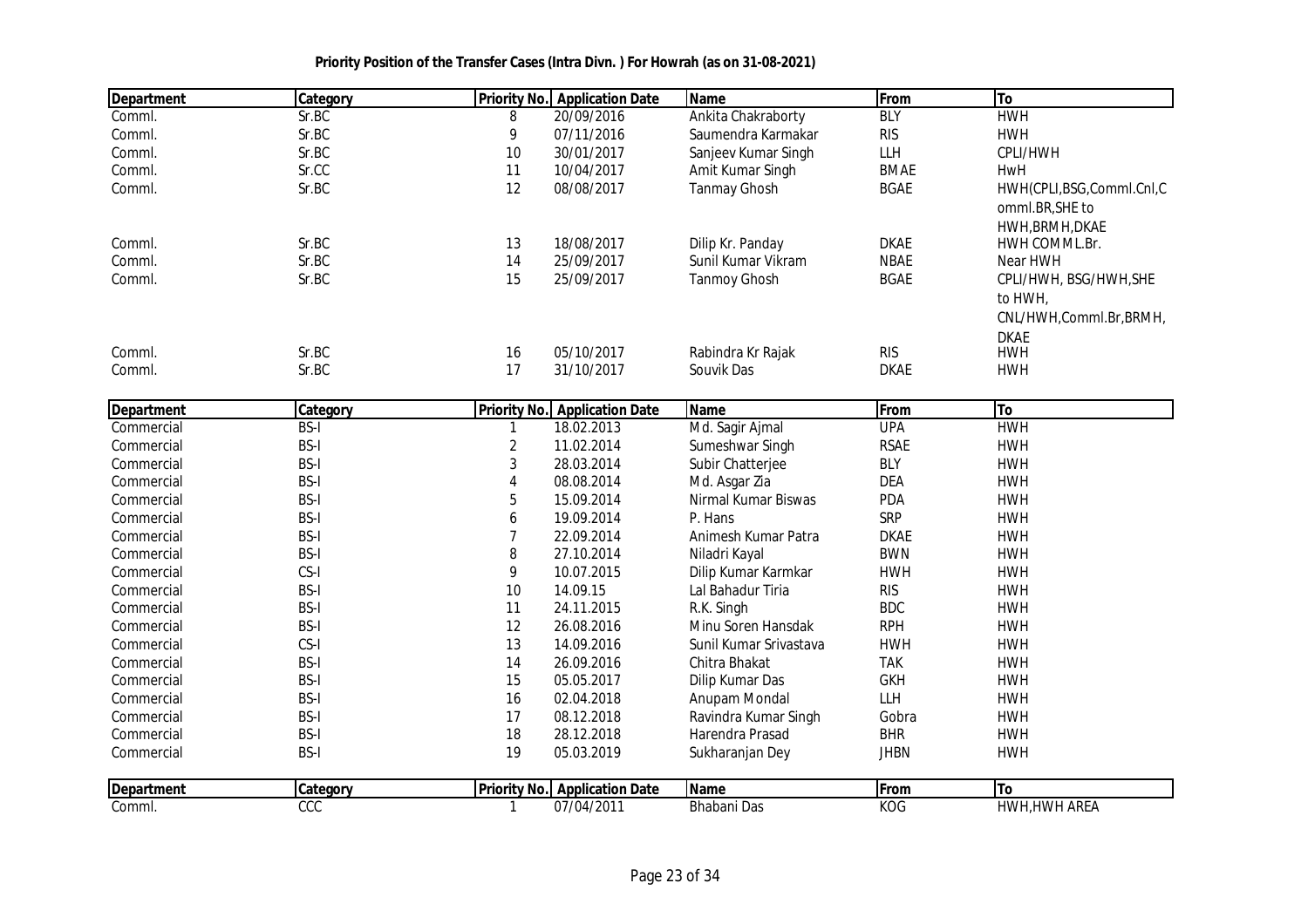| Department | Category |                | <b>Priority No.</b> Application Date | <b>Name</b>               | From         | To                                                |
|------------|----------|----------------|--------------------------------------|---------------------------|--------------|---------------------------------------------------|
| Comml.     | CCC      | 2              | 05/03/2012                           | Madhuchhanda Guha         | <b>BEQ</b>   | <b>HWH</b>                                        |
| Commercial | CCC      | 3              | 20/03/2012                           | Bidyut Kr.Roy             | PBZ          | <b>HWH</b>                                        |
| Commercial | CCC      | 4              | 25/06/2012                           | Asif Ali                  | <b>BBAE</b>  | <b>HWH</b>                                        |
| Comml.     | CCC      | 5              | 09/10/2012                           | Himadri Basak             | <b>RIS</b>   | HWH area or LR/TI/C                               |
| Comml.     | CCC      | 6              | 31/10/2012                           | Rekha Ghosh               | <b>SRP</b>   | <b>HWH</b>                                        |
| Commercial | CCC      | $\overline{7}$ | 29/11/2012                           | Malay Haldar (Comml.Appr) | <b>BOI</b>   | Comml.Br./HWH                                     |
| Commercial | CCC      | 8              | 23/12/2012                           | Mahmood Alam              | <b>DEH</b>   | <b>HWH Station</b>                                |
| Commercial | CCC      | 9              | 11/01/2013                           | Manoj Kumar Harijan       | AZ           | <b>HWH</b>                                        |
| Commercial | CCC      | 10             | 11/01/2013                           | Devendra Kumar Singh      | <b>DKAE</b>  | Any stream Comml.Cadare<br><b>HWH</b> area        |
| Commercial | CCC      | 11             | 11/01/2013                           | Soumendra Ch. Dey         | SNT          | <b>HWH</b>                                        |
| Comml.     | CCC      | 12             | 24/01/2013                           | Tumpa Majumdar            | <b>SRP</b>   | <b>HWH</b>                                        |
| Commercial | CCC      | 13             | 21/03/2013                           | S M JALALUDDIN            | <b>HGY</b>   | HWH area or any City<br>Booking Office in Kolkata |
| Commercial | CCC      | 14             | 05/06/2013                           | Siyaram Jaiswal           | <b>BDC</b>   | <b>HWH</b>                                        |
| Comml.     | CCC      | 15             | 16/01/2014                           | P Santra                  | <b>SHE</b>   | <b>HWH Booking Office or</b>                      |
| Commercial | CCC      | 16             | 30/01/2014                           | Sukhamoy Ghosh            | HWH/PMS      | nearby<br><b>Returns Section</b>                  |
| Commercial | CCC      | 17             | 08/08/2014                           | Subrata Kr.Dhole          | <b>DKAE</b>  | HWH (tfd.to DKAE goods on                         |
|            |          |                |                                      |                           |              | admn.gr)                                          |
| Commercial | CCC      | 18             | 09/08/2014                           | Prasanta kr. Sanfui       | <b>BDC</b>   | <b>HWH</b>                                        |
| Comml.     | CCC      | 19             | 01/09/2014                           | Soma Bose                 | <b>HGY</b>   | under BS/G/HWH                                    |
| Commercial | CCC      | 20             | 11/09/2014                           | Kabindra Mishra           | HIH          | <b>HWH</b>                                        |
| Comml.     | CCC      | 21             | 11/09/2014                           | Kabita Shaw               | <b>RIS</b>   | <b>HWH</b>                                        |
| Commercial | CCC      | 22             | 12/09/2014                           | Haripada Bagani           | <b>TAK</b>   | <b>HWH</b>                                        |
| Commercial | CCC      | 23             | 24/10/2014                           | Sanjay Kumar              | <b>RPH</b>   | <b>HWH</b>                                        |
| Commercial | CCC      | 24             | 30/10/2014                           | Ram Bachan Singh          | <b>SALE</b>  | HWH area                                          |
| Comml.     | CCC      | 25             | 02/04/2015                           | Goutam Chakraborty        | <b>BDC</b>   | <b>HWH</b>                                        |
| Comml.     | CCC      | 26             | 20/05/2015                           | Tapas Kumar Naskar        | CGR          | Hwh or near by.                                   |
| Commercial | CCC      | 27             | 02/06/2015                           | <b>Uday Gupta</b>         | <b>UPA</b>   | HWH at BS/G, CPLI                                 |
| Commercial | CCC      | 28             | 17/06/2015                           | Madan Lal Sah             | <b>JOX</b>   | CPLI/BS(G)/HWH                                    |
| Commercial | CCC      | 29             | 04/08/2015                           | Kalimoy Das               | <b>BWN G</b> | HWH area (TFD ON admn gr)                         |
| Commercial | CCC      | $30\,$         | 20/08/2015                           | Indra Nath Mukherjee      | <b>KWAE</b>  | <b>HWH</b>                                        |
| Commercial | CCC      | 31             | 03/09/2015                           | Jaharuddin Ahmed          | <b>DKAE</b>  | HWH or CITY Area                                  |
| Commercial | CCC      | 32             | 07/12/2015                           | Alpana S Prasad           | <b>BEQ</b>   | <b>HWH</b>                                        |
| Comml.     | CCC      | 33             | 22/12/2015                           | KH.Premila Devi           | <b>BEQ</b>   | <b>HWH</b>                                        |
| Commercial | CCC      | 34             | 23/12/2015                           | Suresh Prasad Shaw        | SRP          | Non-Cash, HWH                                     |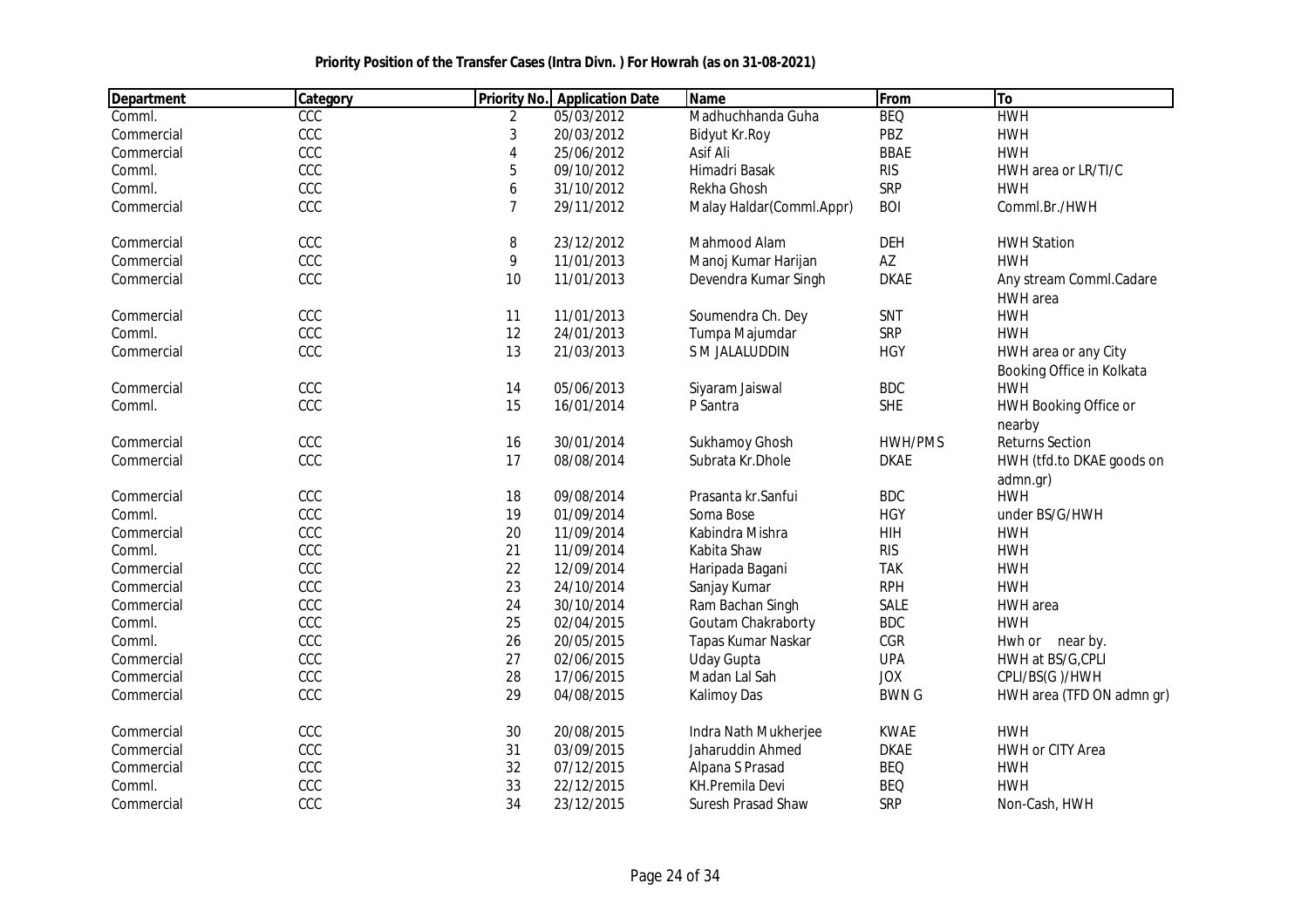| <b>Department</b> | Category | <b>Priority No.</b> | <b>Application Date</b>              | <b>Name</b>             | From        | To                   |
|-------------------|----------|---------------------|--------------------------------------|-------------------------|-------------|----------------------|
| Commercial        | CCC      | 35                  | 31/12/2015                           | Bichitra Birja Gupta    | <b>DBP</b>  | <b>HWH Pcl/Goods</b> |
| Comml.            | CCC      | 36                  | 21/01/2016                           | Pintu Bhowmick          | SRP         | HWH, SRP             |
| Commercial        | CCC      | 37                  | 09/03/2016                           | Sukharanjan Dey         | <b>JHBN</b> | HWH area             |
| Commercial        | CCC      | 38                  | 12/04/2016                           | D.K.Dutta               | <b>BRMH</b> | HWH/Noncash          |
| Commercial        | CCC      | 39                  | 18/06/2016                           | Ashutosh Kr.Singh       | <b>MUU</b>  | CPLI/HWH             |
| Commercial        | CCC      | 40                  | 21/10/2016                           | Sumon Kumar Sharma      | CDAE        | HWH area             |
| Comml.            | CCC      | 41                  | 05/11/2016                           | Brindaban Mukherjee     | <b>BZLE</b> | HWH,CBO,BWN          |
| Commercial        | CCC      | 42                  | 12/12/2016                           | Sachin Kumar            | SIU         | HWH BO               |
| Comml.            | CCC      | 43                  | 28/01/2017                           | Chandrima Das           | <b>BEQ</b>  | <b>HWH</b>           |
| Commercial        | CCC      | 44                  | 14/02/2017                           | Debasish Das            | KOG         | <b>HWH</b>           |
| Commercial        | CCC      | 45                  | 20/03/2017                           | Mithilesh Kumar Singh   | <b>DBP</b>  | HWH to SHE           |
| Commercial        | CCC      | 46                  | 09/06/2017                           | Merry Topno             | <b>NHT</b>  | HWH BO.              |
| Commercial        | CCC      | 47                  | 11/08/2017                           | Ashutosh Kr.Singh       | <b>MUU</b>  | <b>HWH</b>           |
| Commercial        | CCC      | 48                  | 10/02/2018                           | Ramesh Kr Savita        | <b>BEQ</b>  | <b>BS/HWH</b>        |
| Commercial        | CCC      | 49                  | 14/02/2018                           | Pankaj Kumar Biswas     | <b>BWN</b>  | CPC/HWH              |
| Commercial        | CCC      | 50                  | 14/03/2018                           | Haripada Das            | <b>MUU</b>  | <b>HWH</b>           |
|                   |          |                     |                                      |                         |             |                      |
| <b>Department</b> | Category |                     | <b>Priority No.</b> Application Date | Name                    | From        | To                   |
|                   |          |                     |                                      |                         |             |                      |
| Comml.            | B.Supvr. | 1                   | 22/12/2006                           | SAKAL HEMBRAM           | KOG         | <b>HWH</b>           |
| Comml.            | B.Supvr. | $\overline{2}$      | 27/03/2009                           | <b>ASHOK MITRA</b>      | <b>HWH</b>  | <b>HWH</b>           |
| Comml.            | B.Supvr. | 3                   | 07/07/2010                           | KRISHNA KR. MISHRA      | <b>LLH</b>  | <b>HWH</b>           |
| Comml.            | B.Supvr. | 4                   | 02/11/2010                           | PREM NATH PASWAN        | <b>BRPA</b> | <b>HWH</b>           |
| Comml.            | B.Supvr. | 5                   | 20/02/2012                           | <b>SUDHIR MONDAL</b>    | <b>BOI</b>  | <b>HWH</b>           |
| Comml.            | B.Supvr. | 6                   | 19/04/2012                           | PRADIP KR. MUKHERJEE    | <b>SHBC</b> | <b>HWH</b>           |
| Comml.            | B.Supvr. | $\overline{7}$      | 11/10/2012                           | MAHESH KR. SINGH        | <b>TAK</b>  | <b>HWH</b>           |
| Comml.            | B.Supvr. | 8                   | 11/02/2013                           | DHANANJOY MAJHI         | <b>GKH</b>  | <b>HWH</b>           |
| Comml.            | B.Supvr. | 9                   | 11/01/2013                           | MAHENDRA KR. DUBEY      | KQU         | <b>HWH</b>           |
| Comml.            | B.Supvr. | 10                  | 11/01/2013                           | <b>ALOK NATH GHOSH</b>  | AMBG        | <b>HWH</b>           |
| Comml.            | B.Supvr. | 11                  | 18/02/2013                           | MD. SAGIR AJMAL         | <b>UPA</b>  | <b>HWH</b>           |
| Comml.            | B.Supvr. | 12                  | 12/04/2013                           | <b>KAMAL HAZRA</b>      | AZ          | <b>HWH</b>           |
| Comml.            | B.Supvr. | 13                  | 11/02/2014                           | SUMESHWAR SINGH         | <b>RSAE</b> | <b>HWH</b>           |
| Comml.            | B.Supvr. | 14                  | 28/03/2014                           | <b>SUBIR CHATTERJEE</b> | <b>BLY</b>  | <b>HWH</b>           |
| Comml.            | B.Supvr. | 15                  | 15/09/2014                           | NIRMAL KR. BISWAS       | PDA         | <b>HWH</b>           |
| Comml.            | B.Supvr. | 16                  | 19/09/2014                           | P. HANS                 | <b>SRP</b>  | <b>HWH</b>           |
| Comml.            | B.Supvr. | 17                  | 22/09/2014                           | ANIMESH KR. PATRA       | <b>DKAE</b> | <b>HWH</b>           |
| Comml.            | B.Supvr. | 18                  | 27/10/2014                           | NILADRI KAYAL           | <b>BWN</b>  | <b>HWH</b>           |
| Comml.            | B.Supvr. | 19                  | 10/07/2014                           | DILIP KR. KARMKAR       | <b>HWH</b>  | <b>HWH</b>           |
| Comml.            | B.Supvr. | 20                  | 14/09/2015                           | LAL BAHADUR TIRIA       | <b>RIS</b>  | <b>HWH</b>           |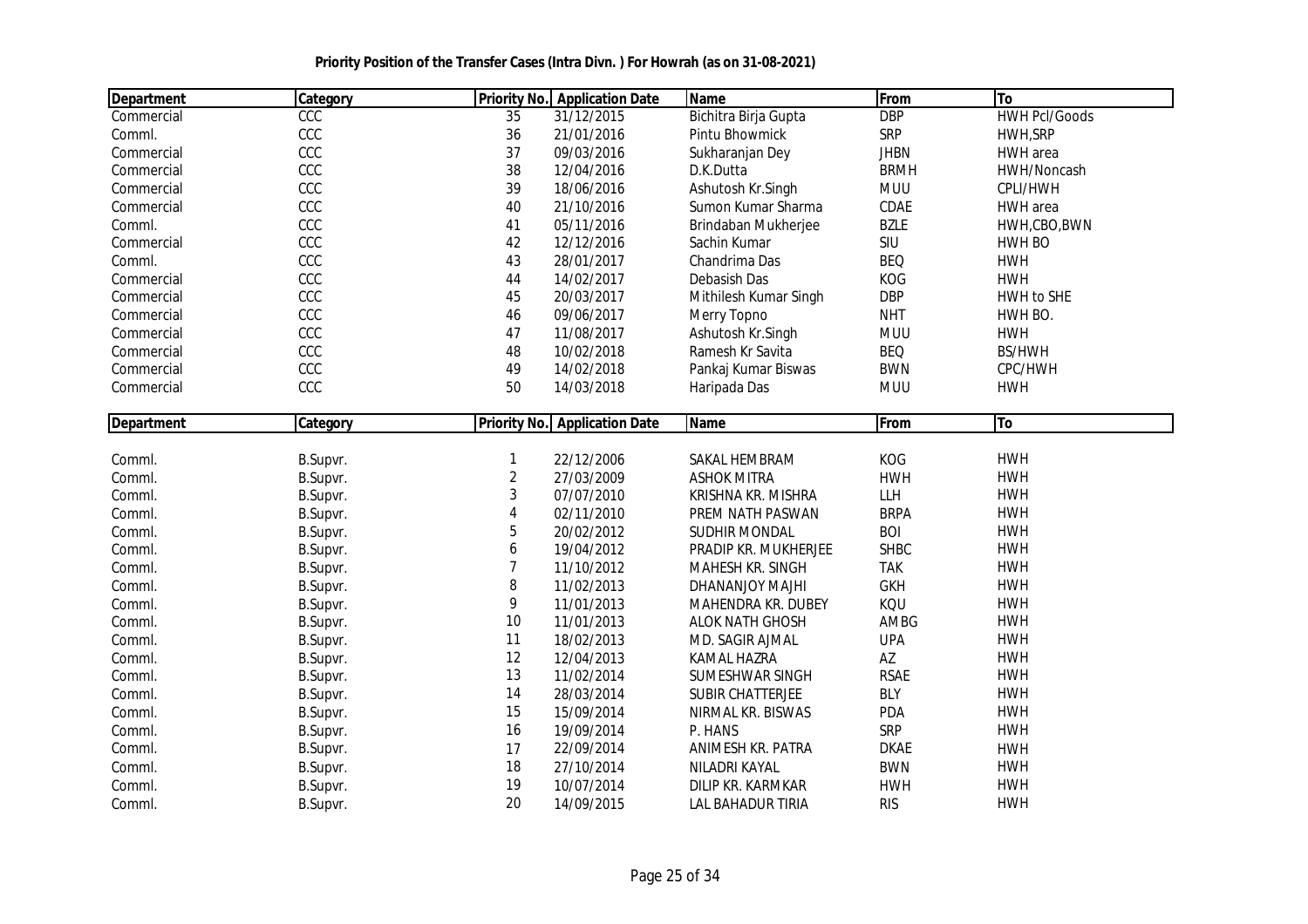| <b>Department</b> | Category   | <b>Priority No.</b> | <b>Application Date</b> | <b>Name</b>             | From        | To                      |
|-------------------|------------|---------------------|-------------------------|-------------------------|-------------|-------------------------|
| Comml.            | B.Supvr.   | 21                  | 24/11/2015              | R.K. SINGH              | <b>BDC</b>  | <b>HWH</b>              |
| Comml.            | B.Supvr.   | 22                  | 26/08/2016              | MINU SOREN HANSDAK      | <b>RPH</b>  | <b>HWH</b>              |
| Comml.            | B.Supvr.   | 23                  | 14/09/2016              | SUNIL KR. SRIVASTAVA    | <b>HWH</b>  | <b>HWH</b>              |
| Comml.            | B.Supvr.   | 24                  | 26/09/2016              | CHITRA BHAKAT           | <b>TAK</b>  | <b>HWH</b>              |
| Comml.            | B.Supvr.   | 25                  | 26/04/2017              | <b>TARUN DAS</b>        | <b>BOY</b>  | <b>HWH</b>              |
| Comml.            | B.Supvr.   | 26                  | 05/05/2017              | <b>DILIP KR. DAS</b>    | <b>GKH</b>  | <b>HWH</b>              |
| Comml.            | B.Supvr.   | 27                  | 02/04/2018              | Anupam Mondal           | LLH         | <b>HWH CNL</b>          |
| Comml.            | B.Supvr.   | 28                  | 08/12/2018              | Ravindra Kumar singh    | <b>GKH</b>  | <b>HWH</b>              |
| Comml.            | B.Supvr.   | 29                  | 28/12/2018              | Harendra Prasad         | <b>BHR</b>  | <b>HWH</b>              |
| Comml.            | B.Supvr.   | 30                  | 05/03/2019              | Sukharajan Dey          | <b>JHBN</b> | <b>HWH</b>              |
| Comml.            | B.Supvr.   | 31                  | 31/03/2019              | Syed Md. Jalaluddin     | <b>HGY</b>  | <b>HWH</b>              |
| Comml.            | B.Supvr.   | 32                  | 18/04/2019              | Chandra Sekhar Majumdar | <b>JOX</b>  | <b>HWH</b>              |
| <b>Department</b> | Category   | <b>Priority No.</b> | <b>Application Date</b> | <b>Name</b>             | From        | To                      |
| Comml.            | ABC        | $\mathbf{1}$        | 07/09/09                | Saumendra Karmakar      | RIS         | Table Work at HWH area  |
|                   |            |                     |                         |                         |             |                         |
| Comml.            | ABC        | $\overline{2}$      | 09/07/10                | Papiya Sil              | LLH         | CPLI/HWH                |
| Comml.            | ABC        | 3                   | 18-2-11, 02-05-12       | Soma Das                | LLH         | HWH area                |
| Comml.            | ABC        | 4                   | 22/08/11                | <b>Biplab Haldar</b>    | <b>SHE</b>  | HWH area/CBO            |
| Comml.            | ABC        | 5                   | 17-07-12                | Moneeza Khan            | HNZ         | ABC/HWH                 |
| Comml.            | <b>ACC</b> | 6                   | 27-05-14                | Sanjiv Kumar            | <b>SALE</b> | HWH-BDC Area            |
| Comml.            | ABC        | 7                   | 06/10/14                | Papiya Protihar         | <b>MUG</b>  | <b>HWH</b>              |
| Comml.            | ABC        | 8                   | 13/11/14                | Suparna Indu            | <b>BEQ</b>  | HWH station area        |
| Comml.            | ABC        | 9                   | 31/12/14                | Madhurima Bose          | <b>KWAE</b> | HWH or nearest to area  |
| Comml.            | ABC        | 10                  | 4-2-2015,04-09-15       | Rajesh Balmiki          | AGAE        | HWH or any station near |
| Comml.            | ABC        | 11                  | 09/04/15                | Swapan Kr.Das           | LOK         | HWH, CPLI, Nearby       |
| Comml.            | ABC        | 12                  | 20/04/15                | Sunil Kumar Vikram      | <b>NBAE</b> | <b>HWH</b>              |
| Comml.            | ABC        | 13                  | 29--04-15               | Libina M.J              | <b>DKAE</b> | <b>HWH</b>              |
| Comml.            | ABC        | 14                  | 16/06/15                | <b>Uttam Neogi</b>      | <b>NDAE</b> | <b>HWH</b>              |
| Comml.            | ABC        | 15                  | 03/07/15                | Aparna Paul             | <b>MBE</b>  | HWH aera                |
| Comml.            | ABC        | 16                  | 12/05/15                | Sashi Bhusan Kumar      | AMBG        | <b>HWH</b>              |
| Comml.            | ABC        | 17                  | 27/10/15                | Afsari Khatoon          | <b>GBRA</b> | <b>HWH</b>              |
| Comml.            | ABC        | 18                  | 10/03/16                | Shiv Nandan Das         | SIU         | <b>HWH</b>              |
| Comml.            | ABC        | 19                  | 16/03/16                | Md. Arif                | <b>BAHW</b> | Near HWH                |
| Comml.            | ABC        | 20                  | 21/04/16                | Surajit Bhowmick        | <b>TAK</b>  | Near HWH                |
| Comml.            | ABC        | 21                  | 13/05/16                | Rahul Singha            | <b>MUG</b>  | HWH area                |
| Comml.            | ABC        | 22                  | 01/07/16                | Laloo Kumar Yadav       | <b>JOX</b>  | <b>HWH</b>              |
| Comml.            | ABC        | 23                  | 05/07/16                | Ranjeet Kumar           | <b>MRR</b>  | <b>HWH</b>              |
| Comml.            | ABC        | 24                  | 21/08/16                | Om Singh                | AMBG        | HWH-BO,CPLI,COMML.Br.   |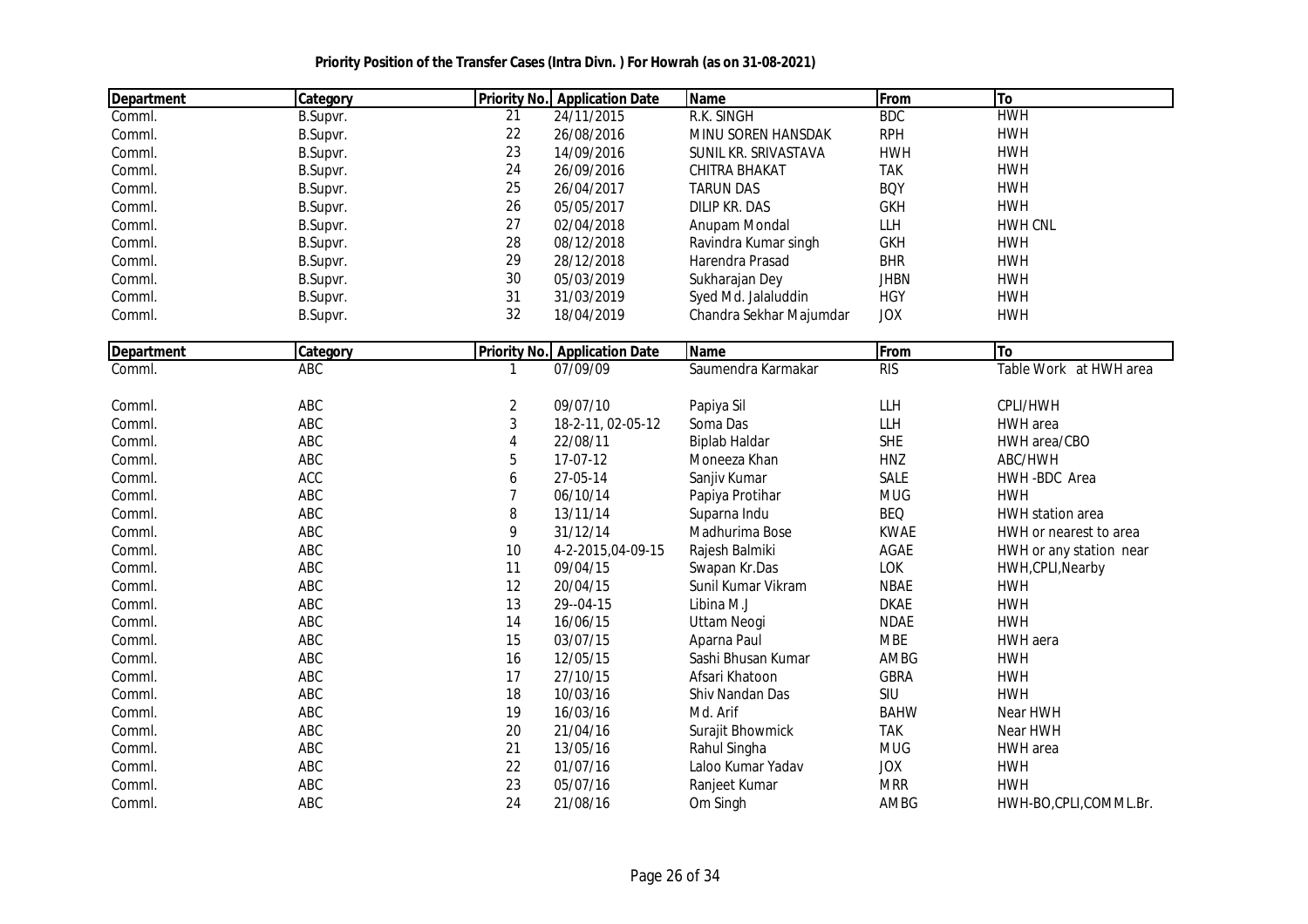| <b>Department</b> | Category    | <b>Priority No.</b>     | <b>Application Date</b>              | <b>Name</b>              | From        | To                          |
|-------------------|-------------|-------------------------|--------------------------------------|--------------------------|-------------|-----------------------------|
| Comml.            | ABC         | 25                      | 08/09/16                             | Pintu Kumar Prasad       | <b>KKAE</b> | <b>HWH</b> area             |
| Comml.            | ABC         | 26                      | 22/09/16                             | Pradip Kumar             | <b>HPL</b>  | HWH area, Booking or Parcel |
| Comml.            | ABC         | 27                      | 26/09/16                             | Rahul Kumar Raman        | <b>TAK</b>  | Near HWH                    |
| Comml.            | ABC         | 28                      | 28/09/16                             | Biswajit Dutta Chowdhury | <b>BLAE</b> | Near HWH area               |
| Comml.            | ABC         | 29                      | 03/10/16                             | Amit Kr.Jana             | <b>BOY</b>  | <b>HWH</b>                  |
|                   |             |                         |                                      |                          |             | Goods, Comml.Br, BRMH       |
| Comml.            | ABC         | 30                      | 23/11/16                             | <b>Biplab Majumder</b>   | SALE        | HWH-BDC                     |
| Comml.            | ABC         | 31                      | 19/12/16                             | Amit Kr.Jana             | <b>BOY</b>  | HWH or BLY to HWH           |
| Comml.            | ABC         | 32                      | 24/02/17                             | <b>Biplab Kr Maity</b>   | SIU         | Sr.DCM/HWH office           |
| Comml.            | ABC         | 33                      | 25/02/17                             | Sakti Murmu              | <b>RSLR</b> | HWH, nearby                 |
| Comml.            | ABC         | 34                      | 31/03/17                             | Shreya Biswas            | <b>MUG</b>  | HWH to SHE                  |
| Comml.            | ABC         | 35                      | 31/03/17                             | Shalini Mitra            | KQU         | HWH/Office                  |
| Comml.            | ABC         | 36                      | 05/04/17                             | Avimanyu Mukherjee       | <b>MRR</b>  | <b>HWH</b>                  |
| Comml.            | CLrcc       | 37                      | 19/04/2017                           | Goutam chakraborty       | TIC/B       | <b>HWH</b>                  |
| Comml.            | ABC         | 38                      | 08/07/17                             | Partha Protim Lahiri     | <b>MYM</b>  | HWH-BDC Sec.                |
| Comml.            | ABC         | 39                      | 18/09/17                             | Uttam Kumar Let          | <b>BLAE</b> | RPH, NHT, MLV, SNT, RJG     |
| Comml.            | ABC         | 40                      | 28/11/17                             | Raj Kumar Das            | SIU         | <b>HWH</b>                  |
| <b>Department</b> | Category    |                         | <b>Priority No.</b> Application Date | <b>Name</b>              | From        | To                          |
| ELECT(OP)         | ALP(E)/ BWN | $\mathbf{1}$            | 17/01/2019                           | Mrityunjay Mondal        | <b>BWN</b>  | <b>HWH</b>                  |
| ELECT(OP)         | ALP(E)/ BWN | $\overline{\mathbf{2}}$ | 26/03/2019                           | Debdutta Ghosh           | <b>BWN</b>  | <b>HWH</b>                  |
| ELECT(OP)         | ALP(E)/ BWN | 3                       | 29/03/2019                           | Omprakash Kumar          | <b>BWN</b>  | <b>HWH</b>                  |
| ELECT(OP)         | ALP(E)/ BWN | 4                       | 29/03/2019                           | <b>Dewanand Mistry</b>   | <b>BWN</b>  | <b>HWH</b>                  |
| ELECT(OP)         | ALP(E)/ BWN | 5                       | 29/03/2019                           | Saroj Kumar-II           | <b>BWN</b>  | <b>HWH</b>                  |
| ELECT(OP)         | ALP(E)/ BWN | 6                       | 29/03/2019                           | Rakesh Kumar Yadav       | <b>BWN</b>  | <b>HWH</b>                  |
| ELECT(OP)         | ALP(E)/ BWN | 7                       | 29/03/2019                           | Md. Jamil Akhter         | <b>BWN</b>  | <b>HWH</b>                  |
| ELECT(OP)         | ALP(E)/ BWN | 8                       | 29/03/2019                           | Rajesh Kumar             | <b>BWN</b>  | <b>HWH</b>                  |
| ELECT(OP)         | ALP(E)/ BWN | 9                       | 29/03/2019                           | Arnab Banerjee           | <b>BWN</b>  | <b>HWH</b>                  |
| ELECT(OP)         | ALP(E)/ BWN | 10                      | 29/03/2019                           | Jitendra Singh           | <b>BWN</b>  | <b>HWH</b>                  |
| ELECT(OP)         | ALP(E)/ BWN | 11                      | 29/03/2019                           | <b>Umakant Prasad</b>    | <b>BWN</b>  | <b>HWH</b>                  |
|                   |             | 12                      |                                      |                          | <b>BWN</b>  | <b>HWH</b>                  |
| ELECT(OP)         | ALP(E)/ BWN |                         | 29/03/2019                           | Prodyut Roy              |             |                             |
| ELECT(OP)         | ALP(E)/ BWN | 13                      | 29/03/2019                           | Sekhar Raj Mahato        | <b>BWN</b>  | <b>HWH</b>                  |
| ELECT(OP)         | ALP(E)/ BWN | 14                      | 29/03/2019                           | Mukesh Kumar-II          | <b>BWN</b>  | <b>HWH</b>                  |
| ELECT(OP)         | ALP(E)/ BWN | 15                      | 29/03/2019                           | Bhaskar khan             | <b>BWN</b>  | <b>HWH</b>                  |
| ELECT(OP)         | ALP(E)/ BWN | 16                      | 01/04/2019                           | Manoj kumar Prasad       | <b>BWN</b>  | <b>HWH</b>                  |
| ELECT(OP)         | ALP(E)/ BWN | 17                      | 25/04/2019                           | Abhishek Karmakar        | <b>BWN</b>  | <b>HWH</b>                  |
| ELECT(OP)         | ALP(E)/ BWN | 18                      | 25/04/2019                           | Prakash Shaw             | <b>BWN</b>  | <b>HWH</b>                  |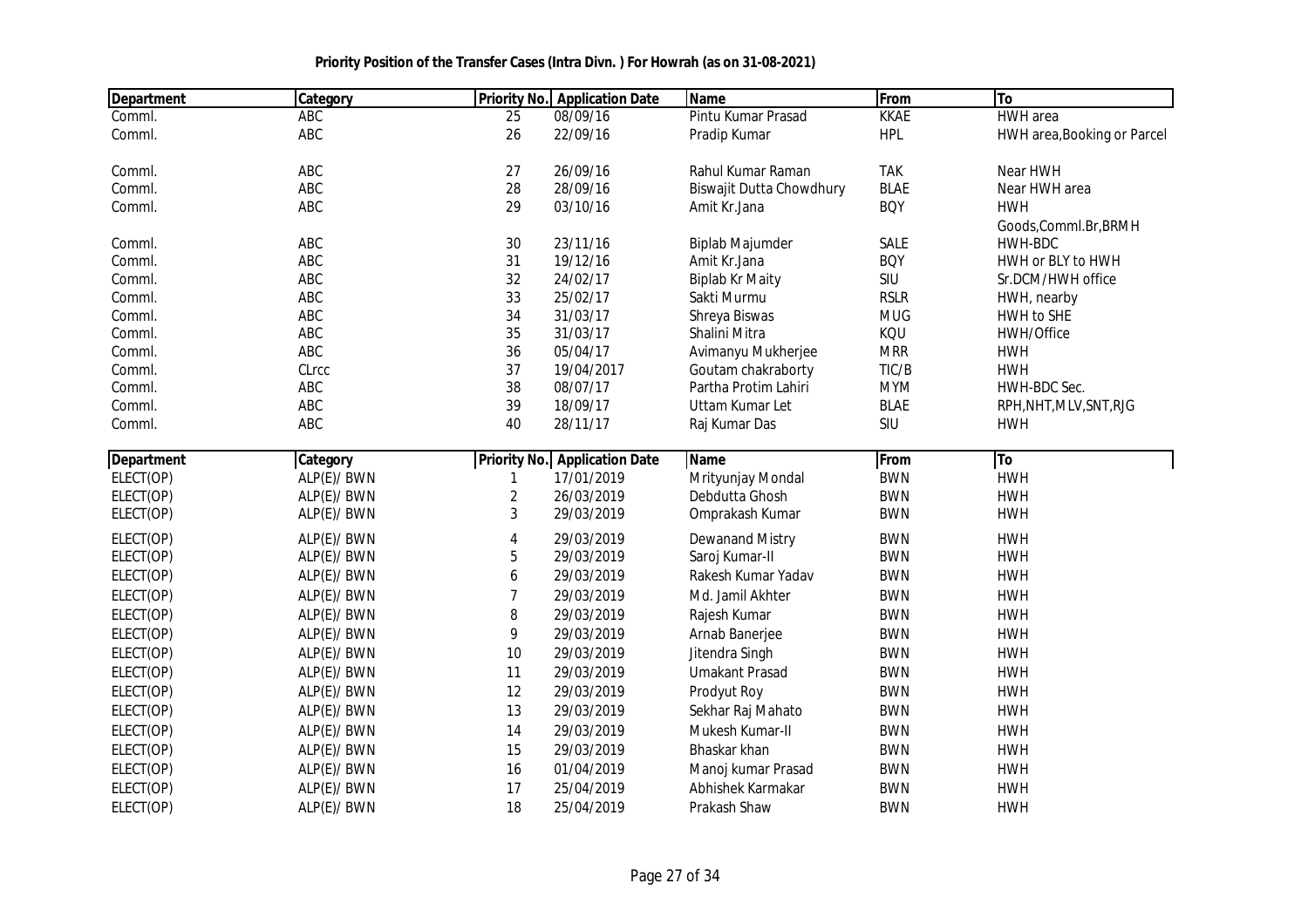| <b>Department</b> | Category       |    | <b>Priority No. Application Date</b> | <b>Name</b>            | From       | To         |
|-------------------|----------------|----|--------------------------------------|------------------------|------------|------------|
| ELECT(OP)         | ALP(E)/ Bwn    | 19 | 31/05/2019                           | Suman Roy              | <b>BWN</b> | <b>HWH</b> |
| ELECT(OP)         | ALP(E)/ Bwn    | 20 | 31/05/2019                           | Prashant Kr.Keshari-2  | <b>BWN</b> | <b>HWH</b> |
| ELECT(OP)         | ALP(E)/ Bwn    | 21 | 31/05/2019                           | ShyamKr.Sharma         | <b>BWN</b> | <b>HWH</b> |
| ELECT(OP)         | ALP(E)/ BWN    | 22 | 11/06/2019                           | Anil Kumar Roy         | <b>BWN</b> | <b>HWH</b> |
| ELECT(OP)         | ALP(E)/ BWN    | 23 | 17/01/2020                           | Preetam Kumar          | <b>BWN</b> | <b>HWH</b> |
| ELECT(OP)         | ALP(E)/ BWN    | 24 | 03/02/2020                           | <b>Dewanand Mistry</b> | <b>BWN</b> | <b>HWH</b> |
| ELECT(OP)         | ALP(E)/ BWN    | 25 | 10/03/2020                           | Pintu Kumar-2          | <b>BWN</b> | <b>HWH</b> |
| ELECT(OP)         | ALP(E)/ BWN    | 26 | 10/03/2020                           | Rahul Raj              | <b>BWN</b> | <b>HWH</b> |
| ELECT(OP)         | ALP(E)/ BWN    | 27 | 10/03/2020                           | Monu Kumar             | <b>BWN</b> | <b>HWH</b> |
| ELECT(OP)         | ALP(E)/ BWN    | 28 | 10/03/2020                           | Chaturanand Kr. Yadav  | <b>BWN</b> | <b>HWH</b> |
| ELECT(OP)         | ALP(E)/ BWN    | 29 | 10/03/2020                           | Ravi Shankar kumar-2   | <b>BWN</b> | <b>HWH</b> |
| ELECT(OP)         | ALP(E)/ BWN    | 30 | 10/03/2020                           | Kamlesh Kumar-4        | <b>BWN</b> | <b>HWH</b> |
| ELECT(OP)         | Sr.ALP(E)/ BWN | 31 | 10/03/2020                           | Ram Lakhanmeena        | <b>BWN</b> | <b>HWH</b> |
| ELECT(OP)         | ALP(E)/ BWN    | 32 | 10/03/2020                           | Dharmendra Prasad      | <b>BWN</b> | <b>HWH</b> |
| ELECT(OP)         | ALP(E)/ BWN    | 33 | 10/03/2020                           | Anil Kumar-4           | <b>BWN</b> | <b>HWH</b> |
| ELECT(OP)         | ALP(E)/ BWN    | 34 | 10/03/2020                           | Pushpal Kumar          | <b>BWN</b> | <b>HWH</b> |
| ELECT(OP)         | ALP(E)/ BWN    | 35 | 10/03/2020                           | Promad Kumar Ravi      | <b>BWN</b> | <b>HWH</b> |
| ELECT(OP)         | ALP(E)/ BWN    | 36 | 10/03/2020                           | Pradeep Kumar-2        | <b>BWN</b> | <b>HWH</b> |
| ELECT(OP)         | ALP(E)/ BWN    | 37 | 10/03/2020                           | Anil Kumar-3           | <b>BWN</b> | <b>HWH</b> |
| ELECT(OP)         | ALP(E)/ BWN    | 38 | 10/03/2020                           | Anand Kumar-2          | <b>BWN</b> | <b>HWH</b> |
| ELECT(OP)         | ALP(E)/ BWN    | 39 | 10/03/2020                           | Mukesh Kumar Chouhan   | <b>BWN</b> | <b>HWH</b> |
| ELECT(OP)         | ALP(E)/ BWN    | 40 | 10/03/2020                           | Ravi Kumar-1           | <b>BWN</b> | <b>HWH</b> |
| ELECT(OP)         | ALP(E)/ BWN    | 41 | 10/03/2020                           | Chandan Kumar-1        | <b>BWN</b> | <b>HWH</b> |
| ELECT(OP)         | ALP(E)/ BWN    | 42 | 10/03/2020                           | Kumar Gaurav           | <b>BWN</b> | <b>HWH</b> |
| ELECT(OP)         | ALP(E)/ BWN    | 43 | 10/03/2020                           | Amresh Kumar-2         | <b>BWN</b> | <b>HWH</b> |
| ELECT(OP)         | ALP(E)/ BWN    | 44 | 10/03/2020                           | Amit Kumar-4           | <b>BWN</b> | <b>HWH</b> |
| ELECT(OP)         | ALP(E)/ BWN    | 45 | 10/03/2020                           | Jairam Kumar Maurya    | <b>BWN</b> | <b>HWH</b> |
| ELECT(OP)         | ALP(E)/ BWN    | 46 | 10/03/2020                           | Awdhesh Kumar          | <b>BWN</b> | <b>HWH</b> |
| ELECT(OP)         | ALP(E)/ BWN    | 47 | 10/03/2020                           | Banti Kumar            | <b>BWN</b> | <b>HWH</b> |
| ELECT(OP)         | ALP(E)/ BWN    | 48 | 10/03/2020                           | Sudip Kumar Shil       | <b>BWN</b> | <b>HWH</b> |
| ELECT(OP)         | ALP(E)/ BWN    | 49 | 10/03/2020                           | Lovely Banerjee        | <b>BWN</b> | <b>HWH</b> |
| ELECT(OP)         | ALP(E)/ BWN    | 50 | 10/03/2020                           | MadhuChakraborty       | <b>BWN</b> | <b>HWH</b> |
| ELECT(OP)         | ALP(E)/ BWN    | 51 | 10/03/2020                           | <b>Tapas Paul</b>      | <b>BWN</b> | <b>HWH</b> |
| ELECT(OP)         | ALP(E)/ BWN    | 52 | 10/03/2020                           | Swadhin Paul           | <b>BWN</b> | <b>HWH</b> |
| ELECT(OP)         | ALP(E)/ BWN    | 53 | 10/03/2020                           | SatyakiBandyopadhyay   | <b>BWN</b> | <b>HWH</b> |
| ELECT(OP)         | ALP(E)/ BWN    | 54 | 10/03/2020                           | ShahbaazAfridi         | <b>BWN</b> | <b>HWH</b> |
| ELECT(OP)         | ALP(E)/ BWN    | 55 | 10/03/2020                           | Debolin Nandi          | <b>BWN</b> | <b>HWH</b> |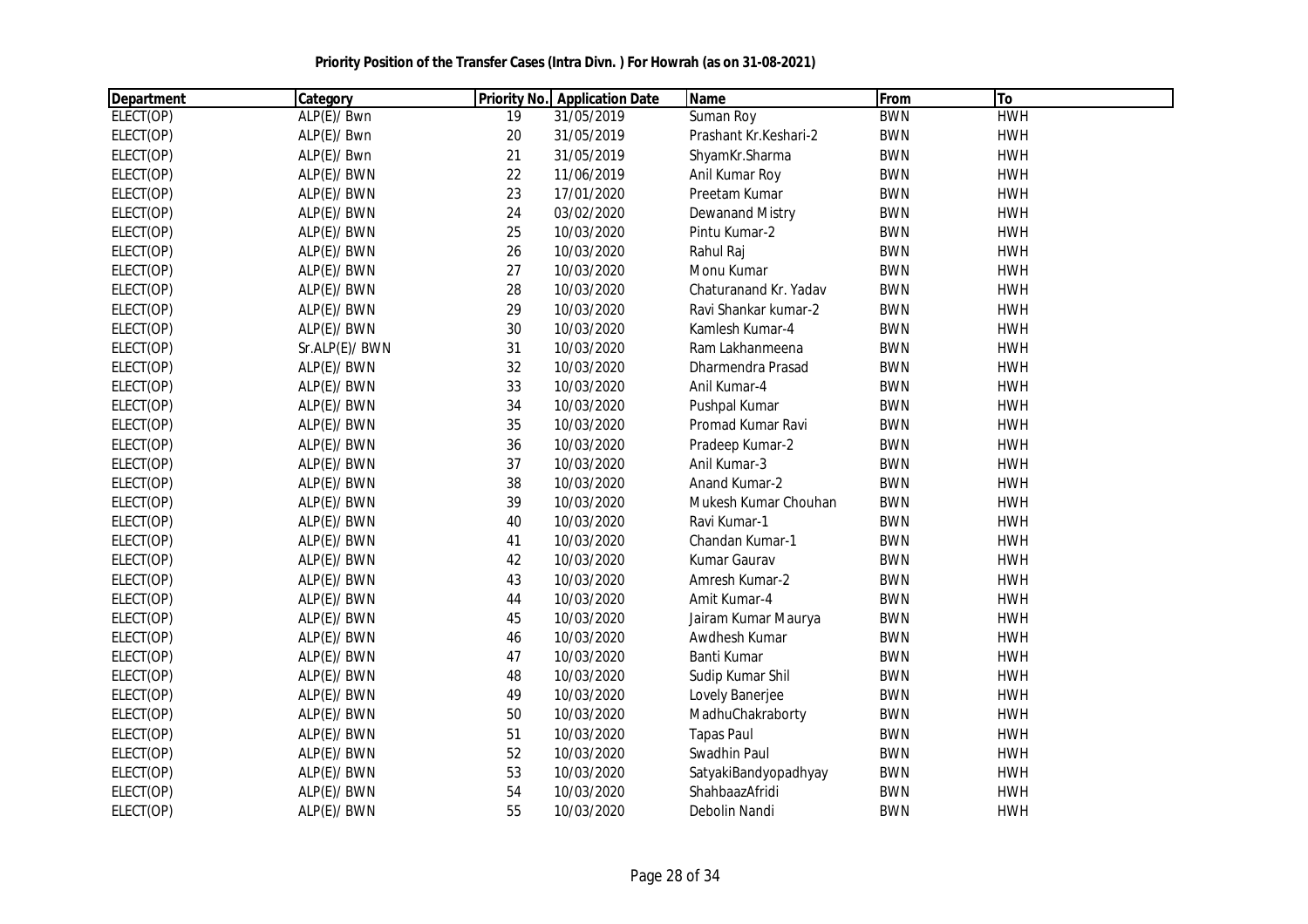| <b>Department</b> | Category       |    | <b>Priority No.</b> Application Date | <b>Name</b>           | From       | T <sub>o</sub> |
|-------------------|----------------|----|--------------------------------------|-----------------------|------------|----------------|
| ELECT(OP)         | ALP(E)/ BWN    | 56 | 10/03/2020                           | AnimeshPanja          | <b>BWN</b> | <b>HWH</b>     |
| ELECT(OP)         | ALP(E)/ BWN    | 57 | 10/03/2020                           | SourenKarar           | <b>BWN</b> | <b>HWH</b>     |
| ELECT(OP)         | ALP(E)/ BWN    | 58 | 10/03/2020                           | Shubhankar Das        | <b>BWN</b> | <b>HWH</b>     |
| ELECT(OP)         | ALP(E)/ BWN    | 59 | 10/03/2020                           | ChanchalKotal         | <b>BWN</b> | <b>HWH</b>     |
| ELECT(OP)         | ALP(E)/ BWN    | 60 | 10/03/2020                           | Rahul Debnath         | <b>BWN</b> | <b>HWH</b>     |
| ELECT(OP)         | ALP(E)/ BWN    | 61 | 10/03/2020                           | DebrajSarkar          | <b>BWN</b> | <b>HWH</b>     |
| ELECT(OP)         | ALP(E)/ BWN    | 62 | 10/03/2020                           | Ambar Mukherjee       | <b>BWN</b> | <b>HWH</b>     |
| ELECT(OP)         | ALP(E)/ BWN    | 63 | 10/03/2020                           | AnushreeTalapatra     | <b>BWN</b> | <b>HWH</b>     |
| ELECT(OP)         | ALP(E)/ BWN    | 64 | 10/03/2020                           | SresthaGhosh          | <b>BWN</b> | <b>HWH</b>     |
| ELECT(OP)         | ALP(E)/ BWN    | 65 | 10/03/2020                           | SuvamGhosh            | <b>BWN</b> | <b>HWH</b>     |
| ELECT(OP)         | ALP(E)/ BWN    | 66 | 10/03/2020                           | KumarjitBasak         | <b>BWN</b> | <b>HWH</b>     |
| ELECT(OP)         | ALP(E)/ BWN    | 67 | 10/03/2020                           | SouravDutta           | <b>BWN</b> | <b>HWH</b>     |
| ELECT(OP)         | ALP(E)/ BWN    | 68 | 10/03/2020                           | Amrita Bakchi         | <b>BWN</b> | <b>HWH</b>     |
| ELECT(OP)         | ALP(E)/ BWN    | 69 | 10/03/2020                           | IndranilGhosh         | <b>BWN</b> | <b>HWH</b>     |
| ELECT(OP)         | ALP(E)/ BWN    | 70 | 10/03/2020                           | ChandanChandrashekhar | <b>BWN</b> | <b>HWH</b>     |
| ELECT(OP)         | ALP(E)/ BWN    | 71 | 10/03/2020                           | Mukesh Kumar-5        | <b>BWN</b> | <b>HWH</b>     |
| ELECT(OP)         | ALP(E)/ BWN    | 72 | 10/03/2020                           | Manas Kr. Biswas      | <b>BWN</b> | <b>HWH</b>     |
| ELECT(OP)         | ALP(E)/ BWN    | 73 | 10/03/2020                           | AyanChatterjee        | <b>BWN</b> | <b>HWH</b>     |
| ELECT(OP)         | ALP/Elect/BWN  | 74 | 04/09/2020                           | S. Rajesh Kumar       | <b>BWN</b> | <b>HWH</b>     |
| ELECT(OP)         | ALP/Elect/RPH  | 75 | 04/09/2020                           | SnehasishSen          | <b>RPH</b> | <b>HWH</b>     |
| ELECT(OP)         | ALP/Elect./RPH | 76 | 04/09/2020                           | AmitGhosh             | <b>RPH</b> | <b>HWH</b>     |
| ELECT(OP)         | ALP/Elect/BWN  | 77 | 04/09/2020                           | Manoj Biswas          | <b>BWN</b> | <b>HWH</b>     |
| ELECT(OP)         | ALP/Elect/RPH  | 78 | 04/09/2020                           | Debasree Panja        | <b>RPH</b> | <b>HWH</b>     |
| ELECT(OP)         | ALP/Elect/PKR  | 79 | 04/09/2020                           | Soujanya Ray          | <b>PKR</b> | <b>HWH</b>     |
| ELECT(OP)         | ALP/Elect/PKR  | 80 | 16/10/2020                           | ChottelalYadav        | <b>RPH</b> | <b>HWH</b>     |
| ELECT(OP)         | ALP/Elect/PKR  | 81 | 16/10/2020                           | SumitArya             | <b>RPH</b> | <b>HWH</b>     |
| ELECT(OP)         | ALP/Elect/PKR  | 82 | 16/10/2020                           | Anil Kumar-4          | <b>BWN</b> | <b>HWH</b>     |
| ELECT(OP)         | ALP/Elect/PKR  | 83 | 16/10/2020                           | Kundan Kr. Prasad     | <b>PKR</b> | <b>HWH</b>     |
| ELECT(OP)         | ALP/Elect/PKR  | 84 | 16/10/2020                           | RakeshSardar          | <b>PKR</b> | <b>HWH</b>     |
| ELECT(OP)         | ALP/Elect/PKR  | 85 | 16/10/2020                           | <b>Gopal Das</b>      | <b>RPH</b> | <b>HWH</b>     |
| ELECT(OP)         | ALP/Elect/PKR  | 86 | 16/10/2020                           | Pramod Kr. Mahato     | <b>RPH</b> | <b>HWH</b>     |
| ELECT(OP)         | ALP/Elect/PKR  | 87 | 16/10/2020                           | Anshuman Prasad       | <b>RPH</b> | <b>HWH</b>     |
| ELECT(OP)         | ALP/Elect/PKR  | 88 | 16/10/2020                           | Suraj Kr. Shaw        | <b>RPH</b> | <b>HWH</b>     |
| ELECT(OP)         | ALP/Elect/PKR  | 89 | 16/10/2020                           | Raman Krishna Halder  | <b>RPH</b> | <b>HWH</b>     |
| ELECT(OP)         | ALP/Elect/PKR  | 90 | 16/10/2020                           | Animesh Roy           | <b>RPH</b> | <b>HWH</b>     |
| ELECT(OP)         | ALP/Elect/PKR  | 91 | 16/10/2020                           | Sujan Kr. Pal         | <b>RPH</b> | <b>HWH</b>     |
| ELECT(OP)         | ALP/Elect/PKR  | 92 | 16/10/2020                           | ArijitBiswas          | <b>RPH</b> | <b>HWH</b>     |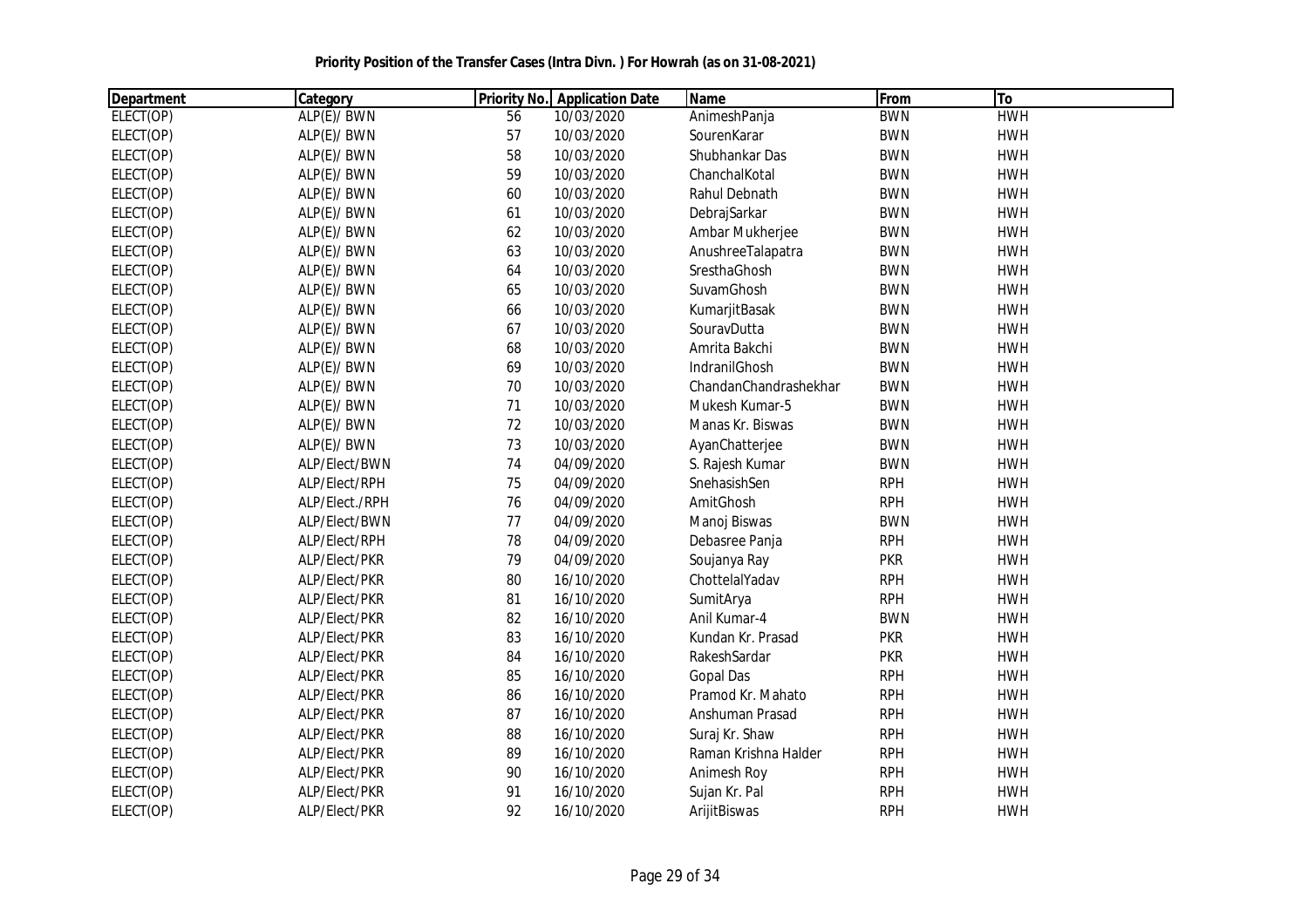| <b>Department</b> | Category      |     | <b>Priority No.</b> Application Date | <b>Name</b>               | From       | T <sub>o</sub> |  |
|-------------------|---------------|-----|--------------------------------------|---------------------------|------------|----------------|--|
| ELECT(OP)         | ALP/Elect/PKR | 93  | 16/10/2020                           | BibekanandaBiswas         | <b>RPH</b> | <b>HWH</b>     |  |
| ELECT(OP)         | ALP/Elect/PKR | 94  | 16/10/2020                           | Avijit Paul               | <b>RPH</b> | <b>HWH</b>     |  |
| ELECT(OP)         | ALP/Elect/PKR | 95  | 16/10/2020                           | Nitish Kr. Choudhary      | <b>RPH</b> | <b>HWH</b>     |  |
| ELECT(OP)         | ALP/Elect/PKR | 96  | 16/10/2020                           | MithunMondal              | <b>RPH</b> | <b>HWH</b>     |  |
| ELECT(OP)         | ALP/Elect/PKR | 97  | 16/10/2020                           | Raju Sharma               | <b>RPH</b> | <b>HWH</b>     |  |
| ELECT(OP)         | ALP/Elect/PKR | 98  | 16/10/2020                           | Ashish Gupta              | <b>RPH</b> | <b>HWH</b>     |  |
| ELECT(OP)         | ALP/Elect/PKR | 99  | 16/10/2020                           | AlivaMallik               | <b>RPH</b> | <b>HWH</b>     |  |
| ELECT(OP)         | ALP/Elect/PKR | 100 | 16/10/2020                           | MrinalKantiHira           | <b>RPH</b> | <b>HWH</b>     |  |
| ELECT(OP)         | ALP/Elect/PKR | 101 | 16/10/2020                           | DiptaBiswas               | <b>RPH</b> | <b>HWH</b>     |  |
| ELECT(OP)         | ALP/Elect/PKR | 102 | 16/10/2020                           | RupamHalder               | <b>RPH</b> | <b>HWH</b>     |  |
| ELECT(OP)         | ALP/Elect/PKR | 103 | 16/10/2020                           | SuddhodanMandal           | <b>RPH</b> | <b>HWH</b>     |  |
| ELECT(OP)         | ALP/Elect/PKR | 104 | 16/10/2020                           | ArindamDhali              | <b>RPH</b> | <b>HWH</b>     |  |
| ELECT(OP)         | ALP/Elect/PKR | 105 | 16/10/2020                           | DebkumarMondal            | <b>RPH</b> | <b>HWH</b>     |  |
| ELECT(OP)         | ALP/Elect/PKR | 106 | 03/12/2020                           | Vishal Upadhyay           | <b>RPH</b> | <b>HWH</b>     |  |
| ELECT(OP)         | ALP/Elect/PKR | 107 | 03/12/2020                           | Sujata Ash                | <b>RPH</b> | <b>HWH</b>     |  |
| ELECT(OP)         | ALP/Elect/PKR | 108 | 03/12/2020                           | AneekBiswas               | <b>RPH</b> | <b>HWH</b>     |  |
| ELECT(OP)         | ALP/Elect/PKR | 109 | 03/12/2020                           | AkhilBiswas               | <b>RPH</b> | <b>HWH</b>     |  |
| ELECT(OP)         | ALP/Elect/PKR | 110 | 03/12/2020                           | ApurbaSarkar -2           | <b>RPH</b> | <b>HWH</b>     |  |
| ELECT(OP)         | ALP/Elect/PKR | 111 | 03/12/2020                           | Amit Kr. Mallick          | <b>BWN</b> | <b>HWH</b>     |  |
| ELECT(OP)         | ALP/Elect/PKR | 112 | 03/12/2020                           | <b>Guru Vishal</b>        | <b>RPH</b> | <b>HWH</b>     |  |
| ELECT(OP)         | ALP/Elect/PKR | 113 | 03/12/2020                           | Amita Das                 | <b>BWN</b> | <b>HWH</b>     |  |
| ELECT(OP)         | ALP/Elect/PKR | 114 | 03/12/2020                           | ChandimaChakraborty       | <b>BWN</b> | <b>HWH</b>     |  |
| ELECT(OP)         | ALP/Elect/PKR | 115 | 03/12/2020                           | SudhirDebnath             | <b>RPH</b> | <b>HWH</b>     |  |
| ELECT(OP)         | ALP/Elect/PKR | 116 | 03/12/2020                           | <b>Bishundeo Prasad</b>   | <b>RPH</b> | <b>HWH</b>     |  |
| ELECT(OP)         | ALP/Elect/PKR | 117 | 03/12/2020                           | Vivekanand Thakur         | <b>PKR</b> | <b>HWH</b>     |  |
| ELECT(OP)         | ALP/Elect/PKR | 118 | 03/12/2020                           | Md. ImtiyazAlam           | <b>BWN</b> | <b>HWH</b>     |  |
| ELECT(OP)         | ALP/Elect/PKR | 119 | 03/12/2020                           | ArindamMajumder           | <b>BWN</b> | <b>HWH</b>     |  |
| ELECT(OP)         | ALP/Elect/PKR | 120 | 03/12/2020                           | SulagnaPathak             | <b>RPH</b> | <b>HWH</b>     |  |
| ELECT(OP)         | ALP/Elect/PKR | 121 | 03/12/2020                           | SupriyoMondal             | <b>BWN</b> | <b>HWH</b>     |  |
| ELECT(OP)         | ALP/Elect/PKR | 122 | 03/12/2020                           | Dhananjay Prasad          | <b>RPH</b> | <b>HWH</b>     |  |
| ELECT(OP)         | ALP/Elect/RPH | 123 | 28/12/2020                           | Tarak Paul                | <b>RPH</b> | <b>HWH</b>     |  |
| ELECT(OP)         | ALP/Elect/BWN | 124 | 28/12/2020                           | RaneshSarkar              | <b>BWN</b> | <b>HWH</b>     |  |
| ELECT(OP)         | ALP/Elect/PKR | 125 | 28/12/2020                           | <b>Tamal Kumar Biswas</b> | <b>PKR</b> | <b>HWH</b>     |  |
| ELECT(OP)         | ALP/Elect/BWN | 126 | 28/12/2020                           | SatyakiBandopadhyay       | <b>BWN</b> | <b>HWH</b>     |  |
| ELECT(OP)         | ALP/Elect/RPH | 127 | 28/12/2020                           | LitonMondal               | <b>RPH</b> | <b>HWH</b>     |  |
| ELECT(OP)         | ALP/Elect/RPH | 128 | 28/12/2020                           | Suraj Kumar Shaw          | <b>RPH</b> | <b>HWH</b>     |  |
| ELECT(OP)         | ALP (E)/BWN   | 129 | 30/12/2020                           | ChandrimaChakraborty      | <b>BWN</b> | <b>HWH</b>     |  |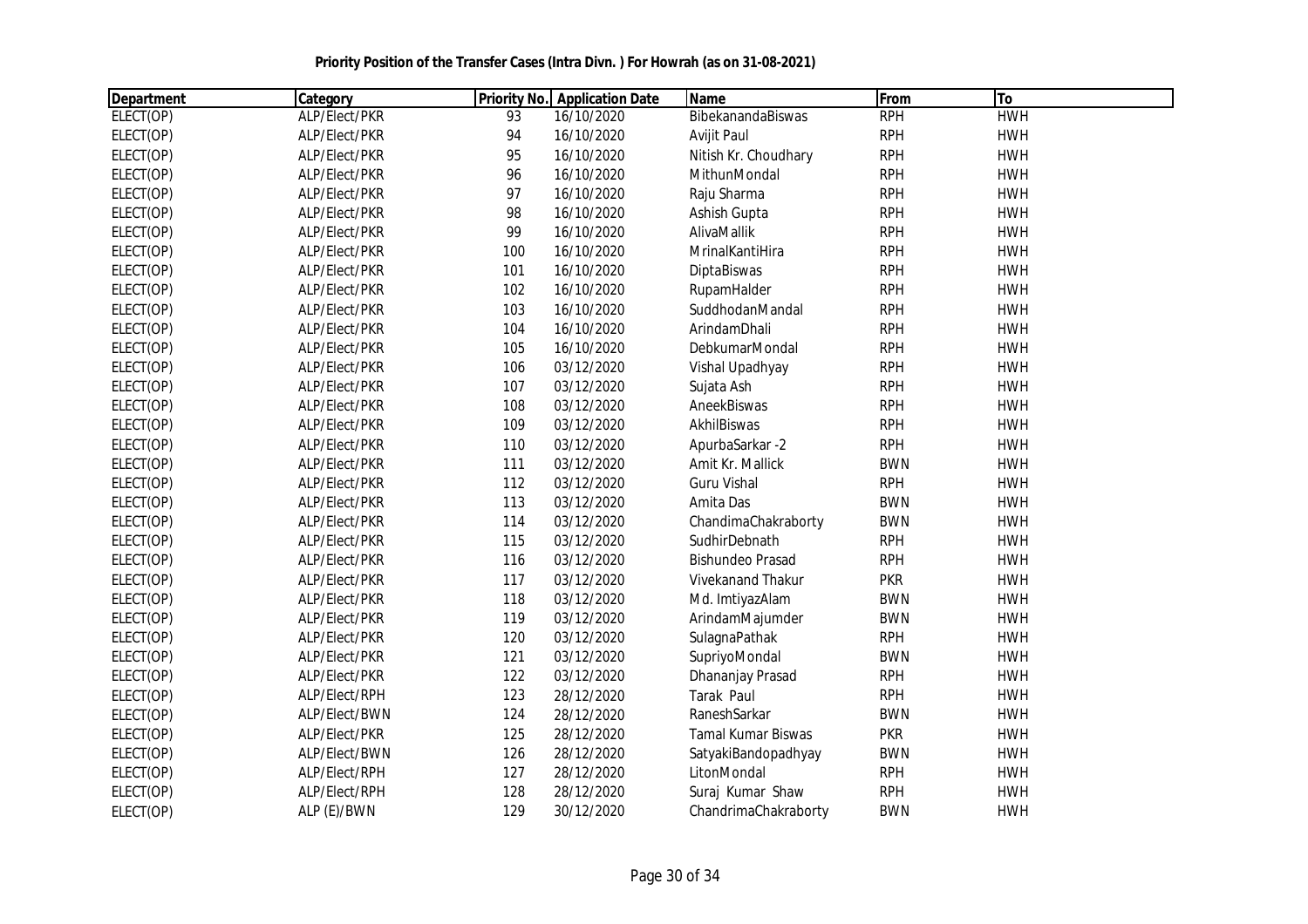| <b>Department</b> | Category               |                         | <b>Priority No.</b> Application Date | Name                  | From        | To         |  |
|-------------------|------------------------|-------------------------|--------------------------------------|-----------------------|-------------|------------|--|
| ELECT(OP)         | ALP (E)/BWN            | 130                     | 30/12/2020                           | Rahul Debnath         | <b>BWN</b>  | <b>HWH</b> |  |
| ELECT(OP)         | ALP (E)/BWN            | 131                     | 30/12/2020                           | Debolin Nandi         | <b>BWN</b>  | <b>HWH</b> |  |
| ELECT(OP)         | ALP / BWN              | 132                     | 30/12/2020                           | SuvamGhosh            | <b>BWN</b>  | <b>HWH</b> |  |
| ELECT(OP)         | ALP (E)/BWN            | 133                     | 30/12/2020                           | Swadhin Paul          | <b>BWN</b>  | <b>HWH</b> |  |
| ELECT(OP)         | LPS-II (E)/RPH         | 134                     | 01/01/2021                           | GourabKundu           | <b>RPH</b>  | <b>HWH</b> |  |
| ELECT(OP)         | ALP (E)/BWN            | 135                     | 15/01/2021                           | Chandan Chandrasekhar | <b>BWN</b>  | <b>HWH</b> |  |
| ELECT(OP)         | ALP (E)/RPH            | 136                     | 25/01/2021                           | AhanaMeyur            | <b>RPH</b>  | <b>HWH</b> |  |
| ELECT(OP)         | ALP (E)/RPH            | 137                     | 25/01/2021                           | BiswajitMridha        | <b>RPH</b>  | <b>HWH</b> |  |
| ELECT(OP)         | ALP (E)/PKR            | 138                     | 26/01/2021                           | TrinoyKarmakar        | <b>PKR</b>  | <b>HWH</b> |  |
| ELECT(OP)         | ALP (E)/BWN            | 139                     | 04/02/2021                           | AnusreeTalapatra      | <b>BWN</b>  | <b>HWH</b> |  |
| ELECT(OP)         | ALP (E)/RPH            | 140                     | 04/02/2021                           | NiveditaHalder        | <b>RPH</b>  | <b>HWH</b> |  |
| ELECT(OP)         | ALP (E)/PKR            | 141                     | 04/02/2021                           | SharmisthaMondal      | <b>PKR</b>  | <b>HWH</b> |  |
| ELECT(OP)         | ALP (E)/RPH            | 142                     | 10/02/2021                           | SoumeshChakraborty    | <b>RPH</b>  | <b>HWH</b> |  |
| ELECT(OP)         | ALP (E)/RPH            | 143                     | 25/02/2021                           | AnkurAgarwal          | <b>RPH</b>  | <b>HWH</b> |  |
| ELECT(OP)         | ALP (E)/BWN            | 144                     | 25/02/2021                           | UdaykumarRajak        | <b>BWN</b>  | <b>HWH</b> |  |
| ELECT(OP)         | ALP (E)/RPH            | 145                     | 25/02/2021                           | RimpaBagani           | <b>RPH</b>  | <b>HWH</b> |  |
| ELECT(OP)         | ALP (E)/PKR            | 146                     | 25/02/2021                           | <b>Biplab Das</b>     | <b>PKR</b>  | <b>HWH</b> |  |
| ELECT(OP)         | ALP (E)/PKR            | 147                     | 25/02/2021                           | ManabendraMondal      | <b>PKR</b>  | <b>HWH</b> |  |
| ELECT(OP)         | ALP (E)/PKR            | 148                     | 25/02/2021                           | Prabir Kumar Das      | <b>PKR</b>  | <b>HWH</b> |  |
| ELECT(OP)         | Sr.ALP(E)/BWN          | 149                     | 18/03/2021                           | Dinesh Kumar-II       | <b>BWN</b>  | <b>HWH</b> |  |
| ELECT(OP)         | ALP (E)/RPH            | 150                     | 18/3//2021                           | Shyamali Bhattacharya | <b>RPH</b>  | <b>HWH</b> |  |
| ELECT(OP)         | Sr.ALP(E)/BWN          | 151                     | 19/04/2021                           | Banteekumar Singh     | <b>BWN</b>  | <b>HWH</b> |  |
| ELECT(OP)         | LPP(E)/BWN             | $\mathbf{1}$            | 22/07/2019                           | Ajay Kundu            | <b>BWN</b>  | <b>HWH</b> |  |
| ELECT(OP)         | LPP(E)/BWN             | $\overline{c}$          | 24/10/2019                           | U.S. Dhar             | <b>BWN</b>  | <b>HWH</b> |  |
| ELECT(OP)         | LPP(E)/BWN             | 3                       | 05/11/2019                           | Prasun Pan            | <b>BWN</b>  | <b>HWH</b> |  |
| ELECT(OP)         | LPS-II                 | $\mathbf{1}$            | 04/12/2020                           | Rameswor Soren        | <b>KPR</b>  | <b>HWH</b> |  |
| ELECT(OP)         | LPS-II                 | $\overline{2}$          | 16/12/2020                           | <b>Tanmoy Sardar</b>  | <b>RPH</b>  | <b>HWH</b> |  |
| Department        | <b>Category</b>        |                         | <b>Priority No.</b> Application Date | Name                  | From        | To         |  |
| ELECT(OP)         | <b>CREW CONTROLLER</b> | 1                       | 06/03/2019                           | S.N. Bandopadhyay     | <b>KWAE</b> | <b>HWH</b> |  |
| ELECT(OP)         | <b>CLI</b>             | $\mathbf{1}$            | 08/01/2019                           | Subrata Roy           | <b>BWN</b>  | <b>HWH</b> |  |
| ELECT(OP)         | <b>CLI</b>             | $\overline{\mathbf{c}}$ | 25/08/2020                           | D. Basu               | <b>RPH</b>  | <b>HWH</b> |  |
| ELECT(OP)         | CLI                    | 3                       | 08/09/2020                           | A.C. Dutta            | <b>RPH</b>  | <b>HWH</b> |  |
| ELECT(OP)         | <b>CLI</b>             | 4                       | 04/11/2020                           | R.C. Bodhak           | <b>RPH</b>  | <b>HWH</b> |  |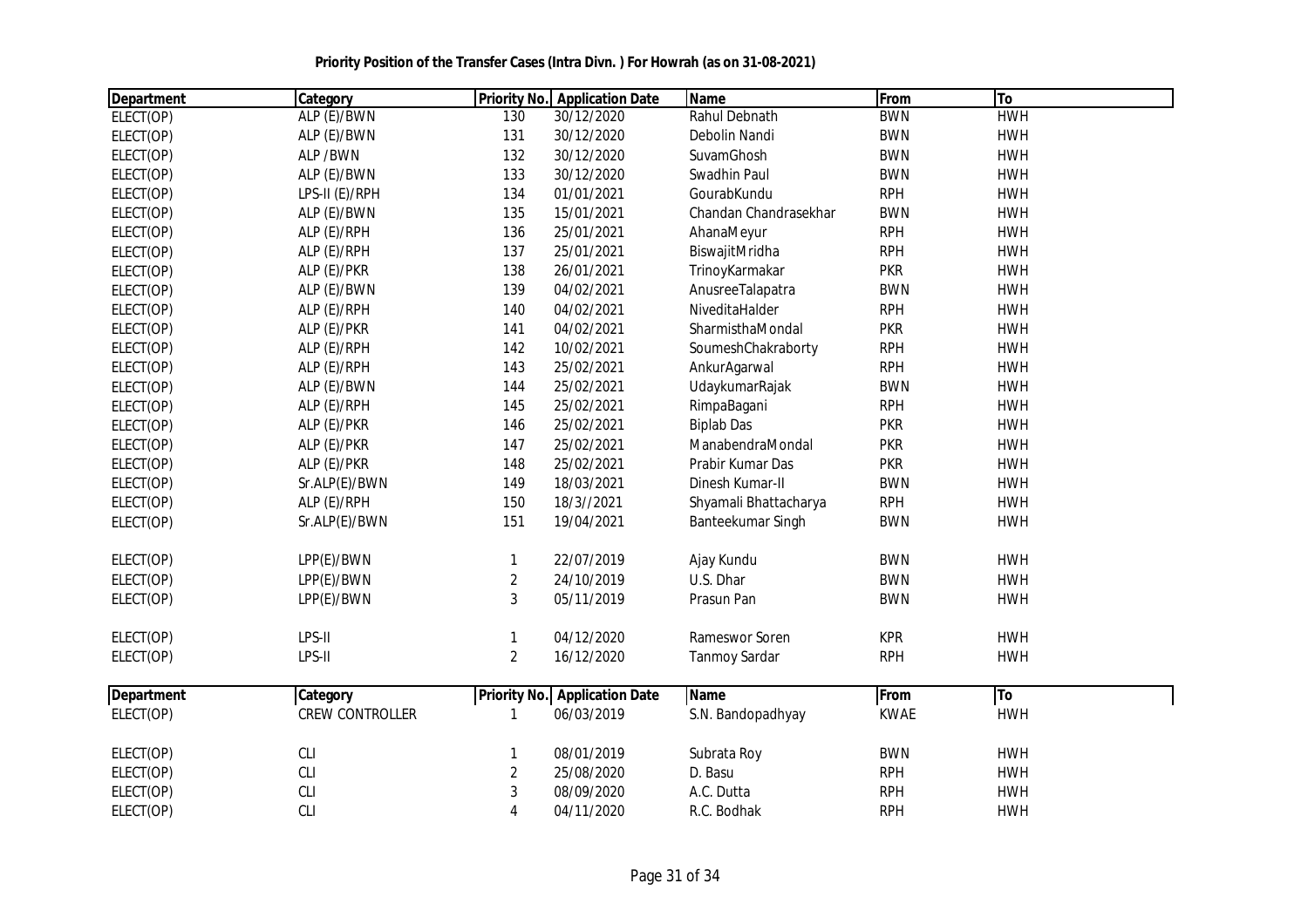| Department         | Category     |                | <b>Priority No. Application Date</b> | <b>Name</b>              | From        | <b>To</b>  |  |
|--------------------|--------------|----------------|--------------------------------------|--------------------------|-------------|------------|--|
| ELECT(OP)          | <b>CLI</b>   | 5              | 07/07/2021                           | DipakKumar Biswas        | <b>RPH</b>  | <b>HWH</b> |  |
| Department         | Category     |                | <b>Priority No.</b> Application Date | Name                     | <b>From</b> | To         |  |
| <b>ENGINEERING</b> | Trackman-III |                | 23/01/2019                           | <b>BHAGAWAN YADAV</b>    | <b>NHT</b>  | <b>HWH</b> |  |
| <b>ENGINEERING</b> | Trackman-III | $\sqrt{2}$     | 07/05/2018                           | SURENDRA GOALA           | <b>NHT</b>  | <b>HWH</b> |  |
| <b>ENGINEERING</b> | Trackman-IV  | 3              | 07/05/2018                           | PARTHA DUTTA             | BWN/E       | <b>HWH</b> |  |
| <b>ENGINEERING</b> | Trackman-IV  | $\overline{4}$ | 07/05/2018                           | <b>KASHINATH ROUTH</b>   | BWN/W       | <b>HWH</b> |  |
| <b>ENGINEERING</b> | Trackman-IV  | 5              | 07/05/2018                           | RAJANISH KUMAR           | BWN/W       | <b>HWH</b> |  |
| <b>ENGINEERING</b> | Trackman-III | 6              | 07/05/2018                           | PARSURAM GORE            | <b>NHT</b>  | <b>HWH</b> |  |
| <b>ENGINEERING</b> | Trackman-III | $\overline{7}$ | 07/05/2018                           | <b>BAIJU YADAV</b>       | <b>NHT</b>  | <b>HWH</b> |  |
| <b>ENGINEERING</b> | Trackman-III | 8              | 07/05/2018                           | <b>HARIKISUN YADAV</b>   | <b>NHT</b>  | <b>HWH</b> |  |
| <b>ENGINEERING</b> | Trackman-III | 9              | 07/05/2018                           | SITARAM GOAL             | <b>NHT</b>  | <b>HWH</b> |  |
| <b>ENGINEERING</b> | Trackman-III | 10             | 07/05/2018                           | RAMNATH YADAV            | BWN/W       | <b>HWH</b> |  |
| <b>ENGINEERING</b> | Trackman-II  | 11             | 07/05/2018                           | <b>MUNILAL RAM</b>       | BWN/W       | <b>HWH</b> |  |
| <b>ENGINEERING</b> | Trackman-IV  | 12             | 07/05/2018                           | <b>BAIJU TIGGA</b>       | <b>PKR</b>  | <b>HWH</b> |  |
| <b>ENGINEERING</b> | Trackman-III | 13             | 07/05/2018                           | <b>HIRALAL SINGH</b>     | <b>PKR</b>  | <b>HWH</b> |  |
| <b>ENGINEERING</b> | Trackman-IV  | 14             | 07/05/2018                           | <b>BHRIGU NATH GOALA</b> | <b>PKR</b>  | <b>HWH</b> |  |
| <b>ENGINEERING</b> | Trackman-IV  | 15             | 07/05/2018                           | SANJAY PRASAD            | <b>RPH</b>  | <b>HWH</b> |  |
| <b>ENGINEERING</b> | Trackman-III | 16             | 07/05/2018                           | KAMALESH YADAV           | <b>BHP</b>  | <b>HWH</b> |  |
| <b>ENGINEERING</b> | Trackman-III | 17             | 07/05/2018                           | KUMBHNATH KANU           | <b>GRAE</b> | <b>HWH</b> |  |
| <b>ENGINEERING</b> | Trackman-III | 18             | 07/05/2018                           | <b>GANESH YADAV</b>      | AZ          | <b>HWH</b> |  |
| <b>ENGINEERING</b> | Trackman-IV  | 19             | 07/05/2018                           | <b>JAI PRAKASH</b>       | KWAW(BG)    | <b>HWH</b> |  |
| <b>ENGINEERING</b> | Trackman-III | 20             | 07/05/2018                           | <b>HARE RAM KOIREE</b>   | BWN/E       | <b>HWH</b> |  |
| <b>ENGINEERING</b> | Trackman-III | 21             | 07/05/2018                           | <b>SURENDER ROUTH</b>    | <b>PDA</b>  | <b>HWH</b> |  |
| <b>ENGINEERING</b> | Trackman-II  | 22             | 07/05/2018                           | CHHATU GOALA             | BWN/W       | <b>HWH</b> |  |
| <b>ENGINEERING</b> | Trackman-IV  | 23             | 07/05/2018                           | <b>MUNNA SHAW</b>        | <b>BHP</b>  | <b>HWH</b> |  |
| <b>ENGINEERING</b> | Trackman-IV  | 24             | 07/05/2018                           | <b>MURAD ALI AKHTAR</b>  | <b>GRAE</b> | <b>HWH</b> |  |
| <b>ENGINEERING</b> | Trackman-III | 25             | 07/05/2018                           | SIWJEE GOALA             | BWN/W       | <b>HWH</b> |  |
| <b>ENGINEERING</b> | Trackman-IV  | 26             | 07/05/2018                           | <b>SANDIP BISWAS</b>     | <b>SNT</b>  | <b>HWH</b> |  |
| <b>ENGINEERING</b> | Trackman-IV  | 27             | 07/05/2018                           | <b>MANOHAR DAS</b>       | SNT         | <b>HWH</b> |  |
| <b>ENGINEERING</b> | Trackman-III | 28             | 07/05/2018                           | Sewparsan Rajbhar        | SNT         | <b>HWH</b> |  |
| <b>ENGINEERING</b> | Trackman-III | 29             | 07/05/2018                           | <b>UMESH MONDAL</b>      | KQU         | <b>HWH</b> |  |
| <b>ENGINEERING</b> | Trackman-IV  | 30             | 19/09/2019                           | Satya Narayan Mishra     | <b>GRAE</b> | <b>HWH</b> |  |
| <b>ENGINEERING</b> | Trackman-IV  | 31             | 25/01/2020                           | Amit Bachar              | <b>GRAE</b> | <b>HWH</b> |  |
| <b>ENGINEERING</b> | Trackman-IV  | 32             | 25/01/2020                           | Jitendra Goala           | <b>PKR</b>  | <b>HWH</b> |  |
| <b>ENGINEERING</b> | Trackman-IV  | 33             | 25/01/2020                           | Laljee Kurmi             | <b>PKR</b>  | <b>HWH</b> |  |
| <b>ENGINEERING</b> | Trackman-III | 34             | 25/01/2020                           | Deokumar Goala           | <b>PDA</b>  | <b>HWH</b> |  |
| <b>ENGINEERING</b> | Trackman-IV  | 35             | 25/01/2020                           | Bijendra Kumar Chowdhry  | <b>RPH</b>  | <b>HWH</b> |  |
| <b>ENGINEERING</b> | Trackman-IV  | 36             | 25/01/2020                           | Utpal Kr. Barik          | BWN/W       | <b>HWH</b> |  |

 **Priority Position of the Transfer Cases (Intra Divn. ) For Howrah (as on 31-08-2021)**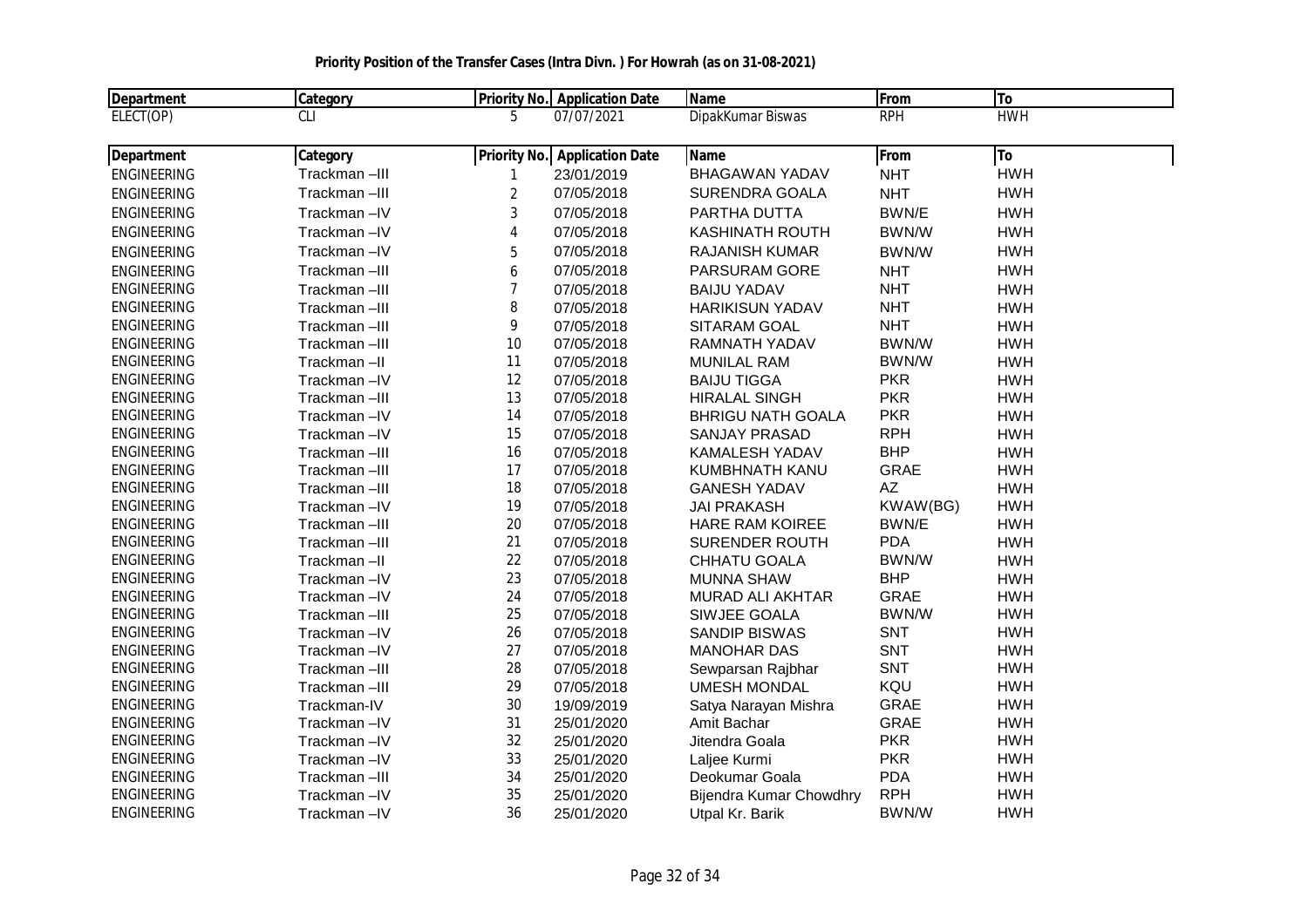| Department         | Category           |              | <b>Priority No. Application Date</b> | <b>Name</b>             | From           | To         |
|--------------------|--------------------|--------------|--------------------------------------|-------------------------|----------------|------------|
| <b>ENGINEERING</b> | Trackman-IV        | 37           | 11/02/2020                           | Mantu Rout              | KQU            | <b>HWH</b> |
| <b>ENGINEERING</b> | Trackman-IV        | 38           | 11/02/2020                           | Hasanuzzaman Molla      | <b>BWN/W</b>   | HWH/LLH    |
| <b>ENGINEERING</b> | Trackman-IV        | 39           | 11/08/2020                           | Dipankar Sardar         | BWN/W          | <b>HWH</b> |
| <b>ENGINEERING</b> | Trackman-IV        | 40           | 11/08/2020                           | <b>Bichitro Roy</b>     | BWN/W          | <b>HWH</b> |
| <b>ENGINEERING</b> | Trackman-IV        | 41           | 11/08/2020                           | Anadip Ghosh            | BWN/W          | <b>HWH</b> |
| <b>ENGINEERING</b> | Trackman-IV        | 42           | 11/08/2020                           | Ajit Kumar Yadav        | <b>BHP</b>     | <b>HWH</b> |
| <b>ENGINEERING</b> | Trackman-IV        | 43           | 11/08/2020                           | Nilanjan Patra          | BWN/E          | <b>HWH</b> |
| <b>ENGINEERING</b> | Trackman-IV        | 44           | 11/08/2020                           | Nihar Ranjan Mondal     | BWN/E          | <b>HWH</b> |
| <b>ENGINEERING</b> | Trackman-IV        | 45           | 11/08/2020                           | Subir Purkait           | BWN/E          | <b>HWH</b> |
| <b>ENGINEERING</b> | Trackman-IV        | 46           | 11/08/2020                           | Sanjay Panja            | BWN/E          | <b>HWH</b> |
| <b>ENGINEERING</b> | Trackman-IV        | 47           | 11/08/2020                           | Anupam Hazra            | BWN/E          | <b>HWH</b> |
| <b>ENGINEERING</b> | Trackman-IV        | 48           | 15/10/2020                           | Jeetendra Prasad        | BWN/W          | <b>HWH</b> |
| <b>ENGINEERING</b> | Trackman-IV        | 49           | 15/10/2020                           | Sarfaraz Alam           | BWN/W          | <b>HWH</b> |
| <b>ENGINEERING</b> | Trackman-IV        | 50           | 15/10/2020                           | Pritam Rakshit          | BWN/E          | <b>HWH</b> |
| <b>ENGINEERING</b> | Trackman-III       | 51           | 15/10/2020                           | Ramji Yadav             | <b>PDA</b>     | <b>HWH</b> |
| <b>ENGINEERING</b> | Trackman-IV        | 52           | 15/10/2020                           | Subham Kumar Prasad     | <b>KWAE/ML</b> | <b>HWH</b> |
| <b>ENGINEERING</b> | Trackman-IV        | 53           | 15/10/2020                           | Rahul Kumar Gond        | <b>KWAE/ML</b> | <b>HWH</b> |
| <b>ENGINEERING</b> | Trackman-IV        | 54           | 15/10/2020                           | Subrata Pal             | <b>NHT</b>     | <b>HWH</b> |
| <b>ENGINEERING</b> | Trackman-IV        | 55           | 15/10/2020                           | Soumitra Pramanik       | <b>NHT</b>     | <b>HWH</b> |
| <b>ENGINEERING</b> | Trackman-IV        | 56           | 15/10/2020                           | Pradyut Ghorui          | <b>NHT</b>     | <b>HWH</b> |
| <b>ENGINEERING</b> | Trackman-IV        | 57           | 15/10/2020                           | Sanjib Kar              | <b>PKR</b>     | <b>HWH</b> |
| <b>ENGINEERING</b> | Trackman-III       | 58           | 15/10/2020                           | Debindar Sahani         | <b>NHT</b>     | <b>HWH</b> |
| <b>ENGINEERING</b> | Trackman-III       | 59           | 15/10/2020                           | Manji Goala             | <b>NHT</b>     | <b>HWH</b> |
| <b>ENGINEERING</b> | Trackman-III       | 60           | 15/10/2020                           | Lalshaeb Goala          | <b>NHT</b>     | <b>HWH</b> |
| <b>ENGINEERING</b> | Trackman-III       | 61           | 15/10/2020                           | Raju Goala              | <b>RPH</b>     | <b>HWH</b> |
| <b>ENGINEERING</b> | Trackman-IV        | 62           | 03/12/2020                           | Rahul Jaiswal           | <b>RPH</b>     | <b>HWH</b> |
| <b>ENGINEERING</b> | Trackman-IV        | 63           | 03/12/2020                           | Presenjit Paul          | <b>RPH</b>     | <b>HWH</b> |
| <b>ENGINEERING</b> | Trackman-IV        | 64           | 03/12/2020                           | Anjan Chowdhury         | <b>RPH</b>     | <b>HWH</b> |
| <b>ENGINEERING</b> | Trackman-IV        | 65           | 03/12/2020                           | Pradip Baul             | <b>RPH</b>     | <b>HWH</b> |
| <b>ENGINEERING</b> | Trackman-IV        | 66           | 03/12/2020                           | Debdas Bhore            | <b>RPH</b>     | <b>HWH</b> |
| <b>ENGINEERING</b> | Trackman-IV        | 67           | 03/12/2020                           | Kousik Mondal           | <b>RPH</b>     | <b>HWH</b> |
| <b>ENGINEERING</b> | Trackman-IV        | 68           | 03/12/2020                           | Sachin Kumar Shaw       | <b>RPH</b>     | <b>HWH</b> |
| <b>ENGINEERING</b> | Trackman-IV        | 69           | 03/12/2020                           | Rakesh Jamader          | <b>RPH</b>     | <b>HWH</b> |
| <b>ENGINEERING</b> | Trackman-IV        | 70           | 15/01/2021                           | Hari Goala              | <b>NHT</b>     | <b>HWH</b> |
| <b>ENGINEERING</b> | Trackman-IV        | 71           | 15/01/2021                           | Santanu Paul            | <b>GRAE</b>    | <b>HWH</b> |
| <b>ENGINEERING</b> | Trackman-IV        | 72           | 15/01/2021                           | <b>Barmeswar Koiree</b> | BWN/E          | <b>HWH</b> |
| <b>ENGINEERING</b> | Trackman-IV        | 73           | 15/01/2021                           | <b>Badrinath Goala</b>  | <b>PDA</b>     | <b>HWH</b> |
| <b>ENGINEERING</b> | TM-IV (Gatekeeper) | $\mathbf{1}$ | 01/09/216                            | Mousumi Nag             | LLH            | AEN(W)/HWH |